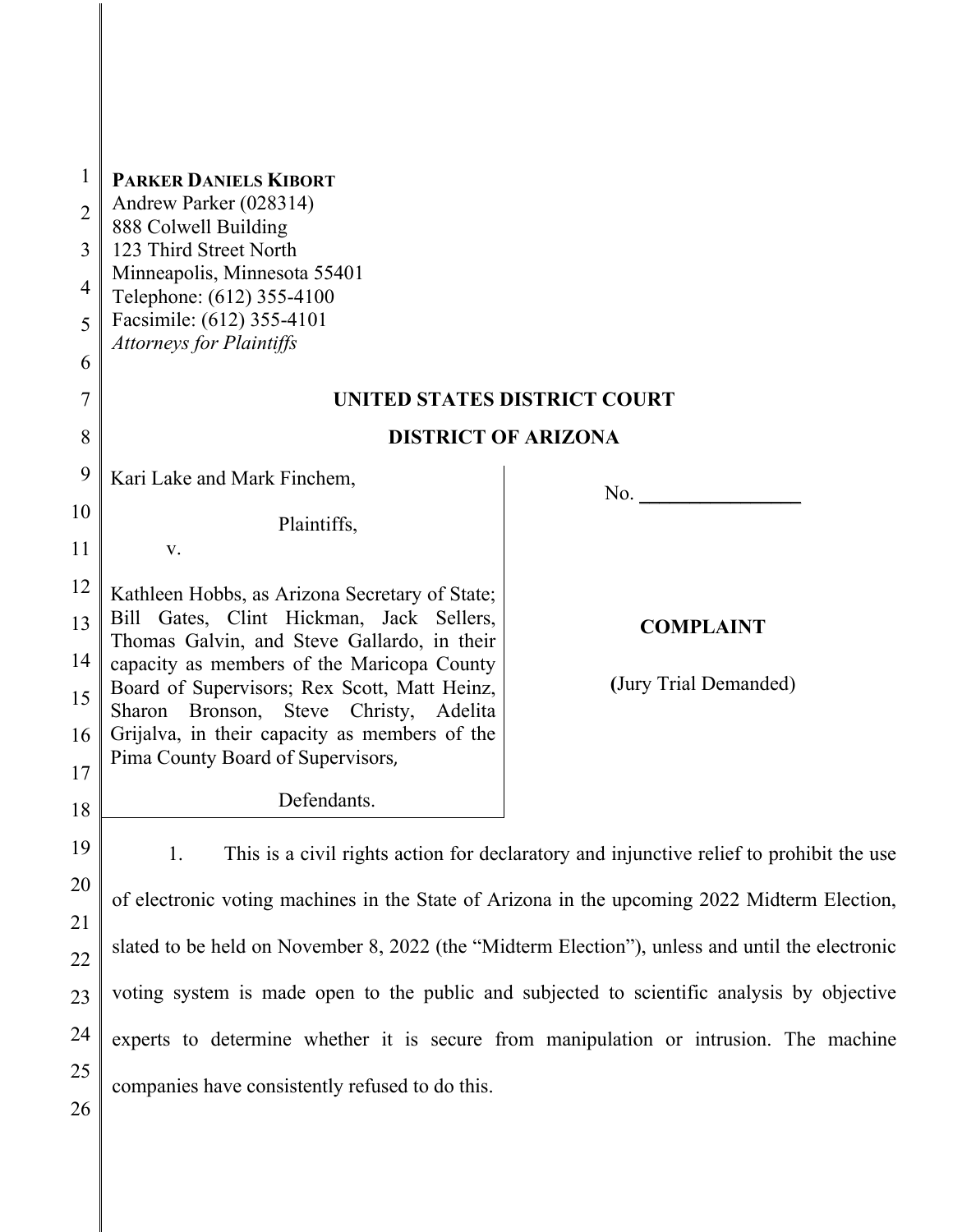2. Plaintiffs have a constitutional and statutory right to have their ballots, and all ballots cast together with theirs, counted accurately and transparently, so that only legal votes determine the winners of each office contested in the Midterm Election. Electronic voting machines cannot be deemed reliably secure and do not meet the constitutional and statutory mandates to guarantee a free and fair election. The use of untested and unverified electronic voting machines violates the rights of Plaintiffs and their fellow voters and office seekers, and it undermines public confidence in the validity of election results. Just as the government cannot insist on "trust me," so too, private companies that perform governmental functions, such as vote counting, cannot be trusted without verification

3. Defendants each have duties to ensure elections held with a "maximum degree of correctness, impartiality, uniformity and efficiency on the procedures for early voting and voting, and of producing, distributing, collecting, counting, tabulating and storing ballots." A.R.S. § 16-452 (A). Defendants have fallen short of those duties, and they will do so again unless this Court intervenes.

4. For two decades, experts and policymakers from across the political spectrum have raised glaring failures with electronic voting systems. Indeed, just three months ago, a computer science expert in *Curling v. Raffensperger*, Case No. 1:17-cv-02989-AT (U.S. Dist. Ct., N.D. Ga.), identified catastrophic failures in electronic voting machines used in sixteen states, including Arizona. The expert testified that the failures include the ability to defeat all state safety procedures. This caused the Cybersecurity and Infrastructure Security Agency ("CISA") to enter an appearance and urge the federal district court to not allow disclosure of the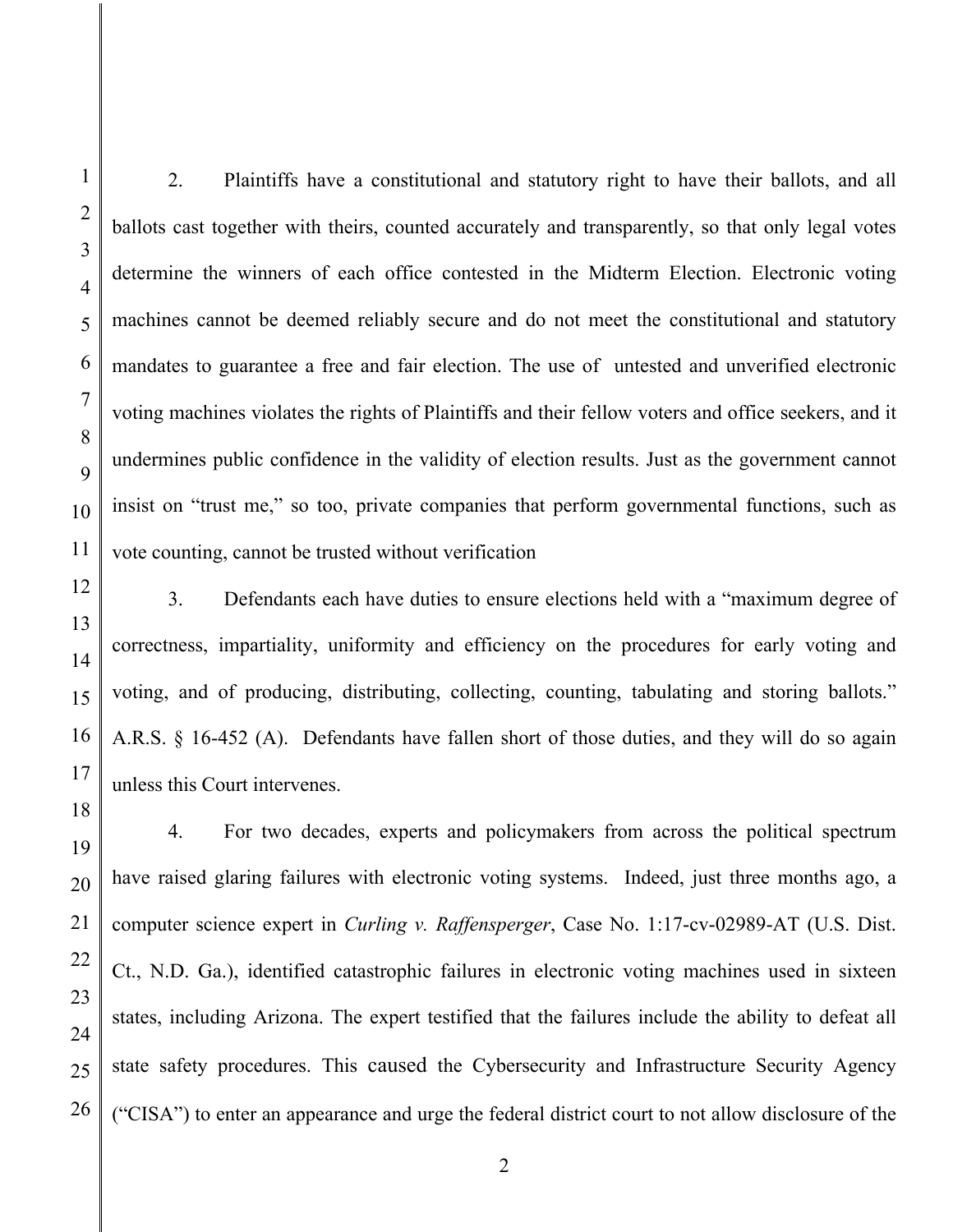expert's report detailing these failures. The district court refused to allow disclosure of that expert report to date. Secrecy destroys public confidence in our elections and election systems that result in secrecy undermine our democratic process.

5. The problems with the electronic voting systems are not only technical, but structural. To date, only three companies collectively provide voting machines and software for 90% of all eligible voters in the United States. Most of those machines are over a decade old, have critical components manufactured overseas in countries, some of which are hostile to the United States, and use software that is woefully outdated and vulnerable to catastrophic cyberattacks. Indeed, countries like France have banned the use of electronic voting machines due to lack of security and related vulnerabilities.

6. Given the limitations and flaws of existing technology, electronic voting machines cannot legally be used to administer elections today and for the foreseeable future, unless and until their current electronic voting system is objectively validated.

7. Through this Action, Plaintiffs seek an Order that Defendants collect and count votes through a constitutionally acceptable process, which relies on tried and true precepts that mandates integrity and transparency. This includes votes cast by hand on verifiable paper ballots that maintains voter anonymity; votes counted by human beings, not by machines; and votes counted with transparency, and in a fashion observable to the public.

8. It is important to note that this Complaint is not an attempt to undo the past. Most specifically, it is not about undoing the 2020 presidential election. It is only about the future – about upcoming elections that will employ voting machines designed and run by private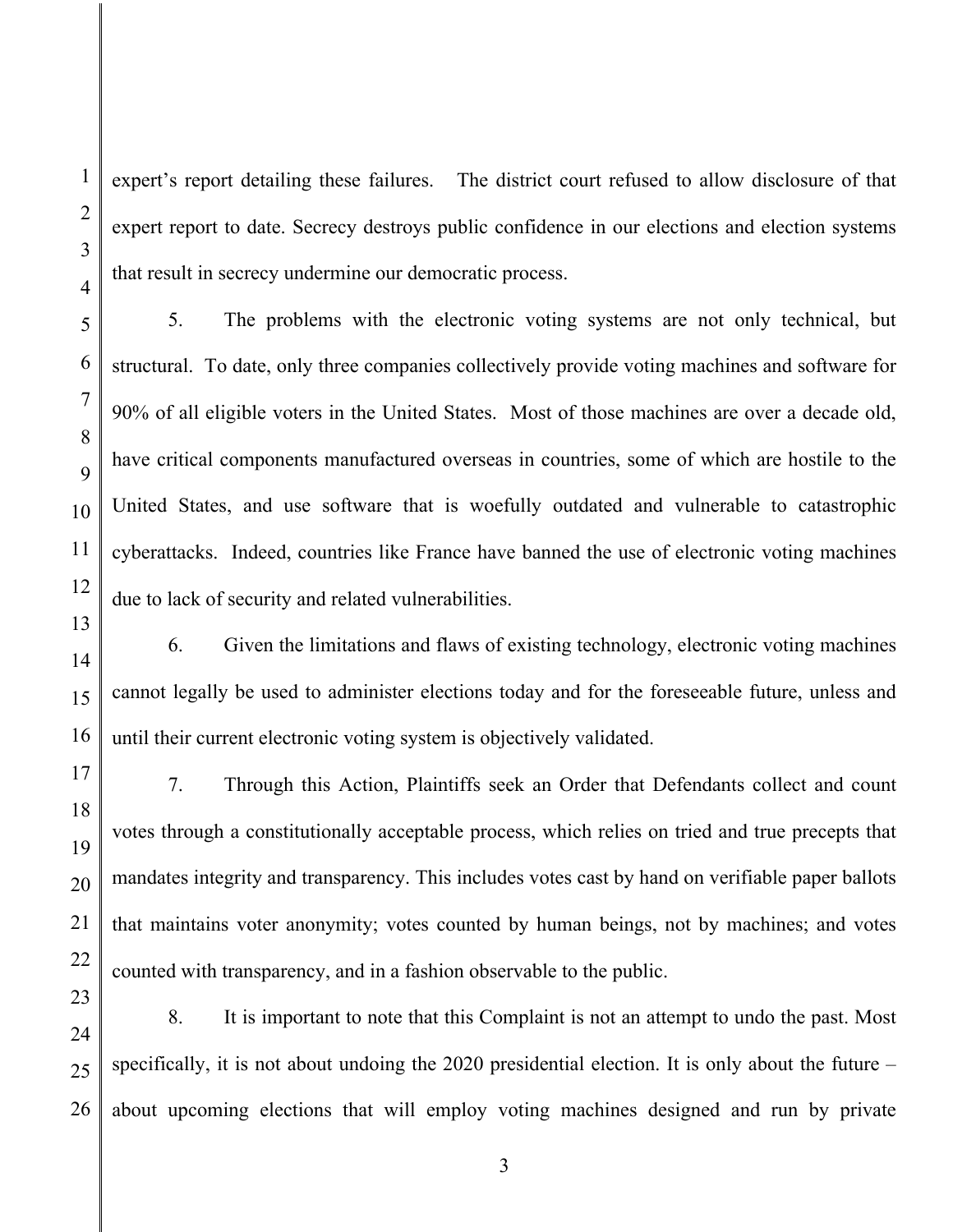companies, performing a crucial governmental function, that refuse to disclose their software and system components and subject them to neutral expert evaluation. It raises the profound constitutional issue: can government avoid its obligation of democratic transparency and accountability by delegating a critical governmental function to private companies?

1

#### **I. INTRODUCTION**

9. Defendant Hobbs, as Arizona Secretary of State and the chief election officer in Arizona, has violated state and federal law. Defendant Hobbs' violations include failing to:

 Achieve and maintain the maximum degree of correctness, impartiality, uniformity in elections.

Ensure that all votes are counted safely, efficiently, and accurately.

 Ensure that all software code, firmware code, and hard-coded instructions on any hardware component used, temporarily or installed in the voting systems, precludes fraud or any unlawful act.

Revoke the certification of electronic voting systems used in elections in Arizona.

 Demand access to the electronic voting system so that it can be examined by objective experts.

10. Defendant Hobbs intends to commit these same violations up to and during the Midterm Election.

11. Defendants Gates, Hickman, Sellers, Galvin, and Gallardo, as Members of the Maricopa County Board of Supervisors, have caused the use of election systems and equipment in Maricopa County that are rife with potentially glaring cybersecurity vulnerabilities, including

• Operating systems lacking necessary updates;

• Antivirus software lacking necessary updates;

 Open ports on the election management server, allowing for possible remote access;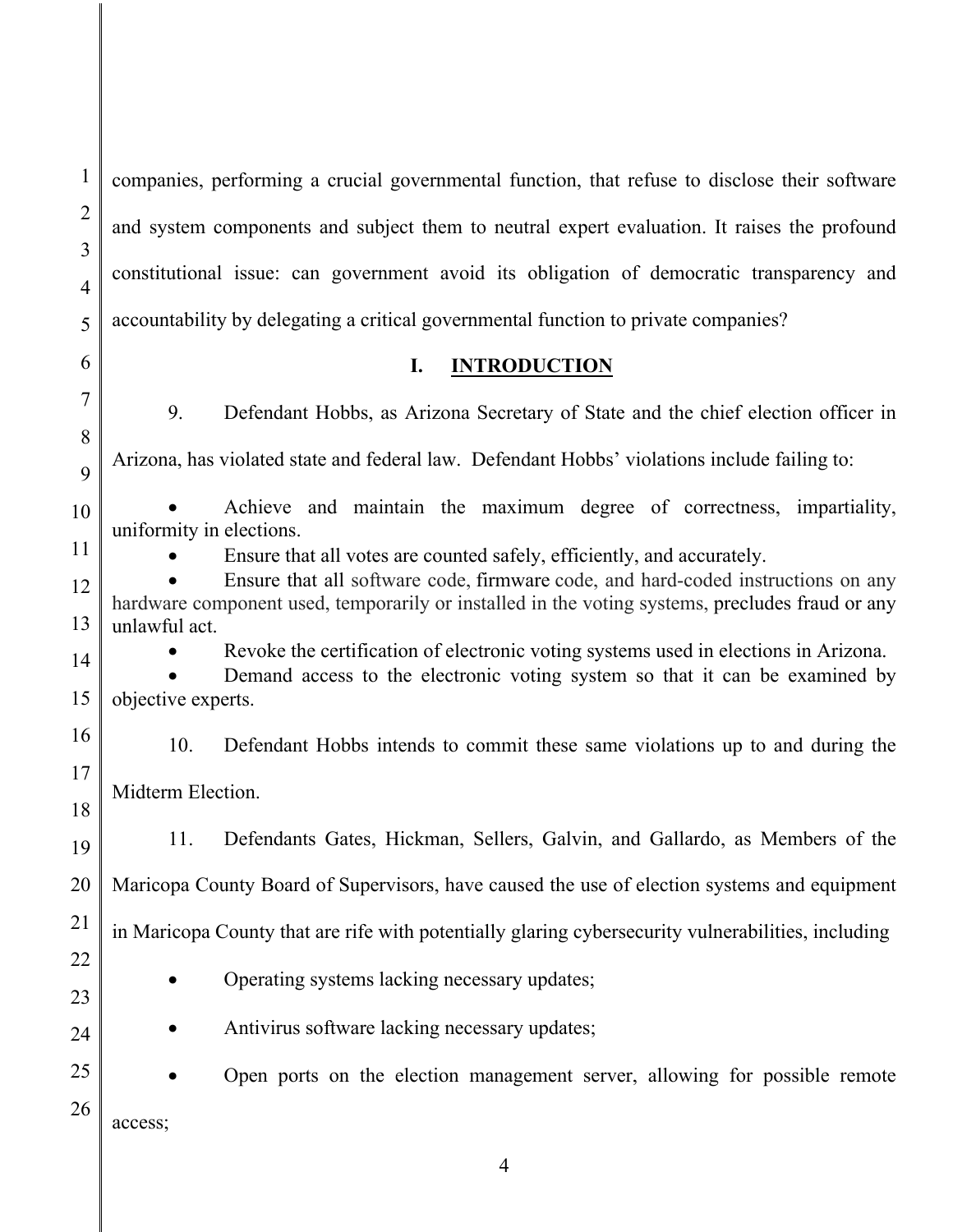| $\mathbf{1}$   | Shared user accounts and common passwords;                                                     |                                                                                               |  |
|----------------|------------------------------------------------------------------------------------------------|-----------------------------------------------------------------------------------------------|--|
| $\overline{2}$ | Anomalous, anonymous logins to the election management server;                                 |                                                                                               |  |
| 3              |                                                                                                |                                                                                               |  |
| 4              |                                                                                                | Unexplained creation, modification, and deletion of election files;                           |  |
| 5              |                                                                                                | Lost security log data;                                                                       |  |
| 6              |                                                                                                | The presence of stored data from outside of Maricopa County;                                  |  |
| 7<br>8         |                                                                                                | Unmonitored network communications;                                                           |  |
| 9              |                                                                                                | Unauthorized user internet or cellular access through election servers and devices.           |  |
| 10             |                                                                                                | Secret content not subject to objective and public analysis.                                  |  |
| 11             | 12.                                                                                            | Pima County uses election equipment and systems that are in substance and defect              |  |
| 12<br>13       | the same as the equipment and systems used in Maricopa County. Defendants Scott, Heinz,        |                                                                                               |  |
| 14             | Bronson, Christy, and Grijalvaas, as Members of the Pima County Board of Supervisors, have     |                                                                                               |  |
| 15             | caused the use of election systems and equipment in Pima County that are rife with the same    |                                                                                               |  |
| 16             | glaring potential cybersecurity vulnerabilities present in the Maricopa County equipment.      |                                                                                               |  |
| 17<br>18       | 13.                                                                                            | Every county in Arizona intends to tabulate votes cast in the Midterm Elections               |  |
| 19             | through optical scanners, the vast majority of which are manufactured by Election Systems &    |                                                                                               |  |
| 20             | Software ("ES&S") or Dominion Voting Systems ("Dominion").                                     |                                                                                               |  |
| 21             | 14.                                                                                            | After votes are tabulated at the county level using these machines through these              |  |
| 22<br>23       | companies' proprietary election management systems, the vote tallies will be uploaded over the |                                                                                               |  |
| 24             | internet to an election reporting system.                                                      |                                                                                               |  |
| 25             | 15.                                                                                            | Some voters in Arizona will rely on electronic voting systems to cast their votes as          |  |
| 26             |                                                                                                | well as tabulate them. Voters who may have hearing or visual impairments may cast their votes |  |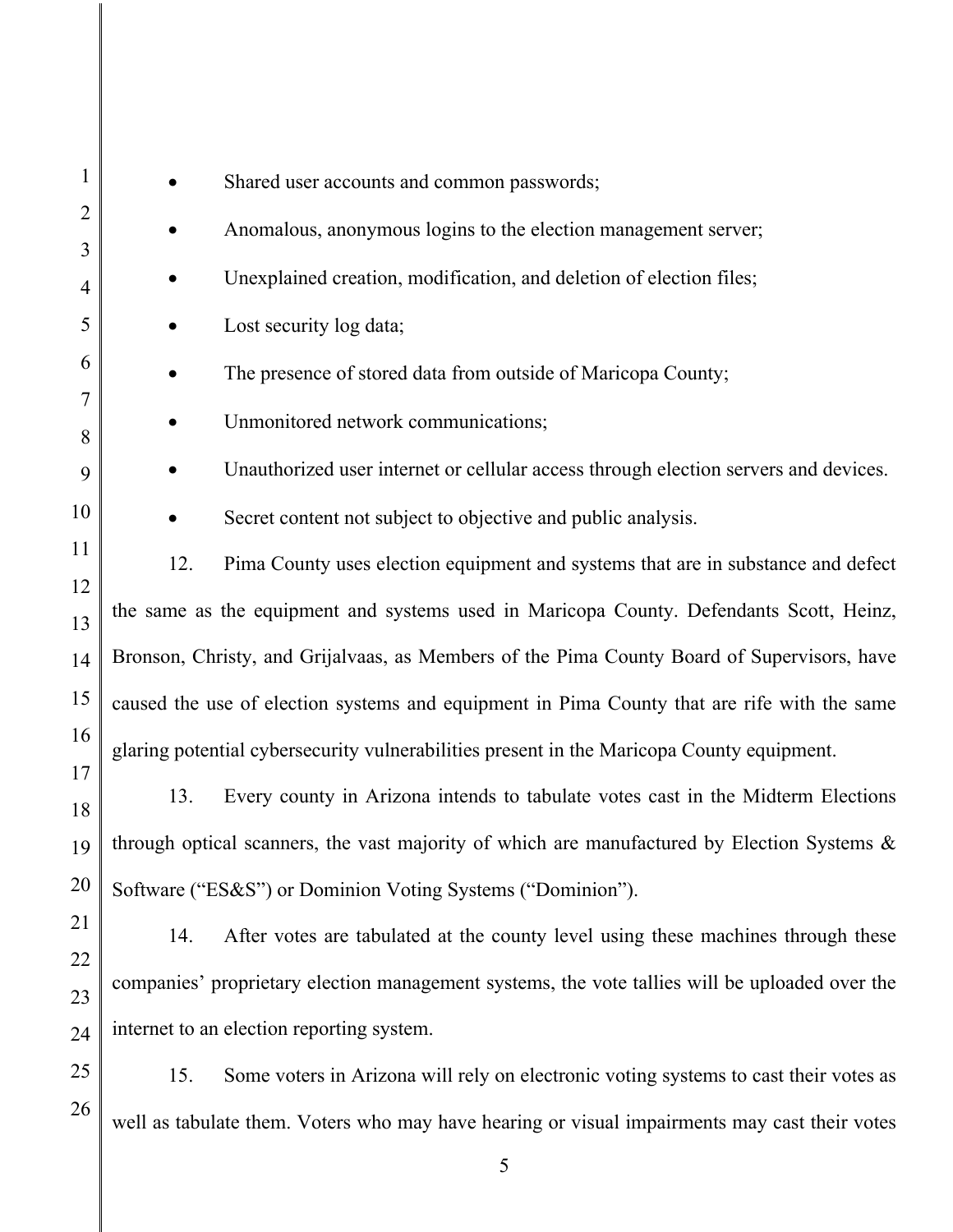with the aid of electronic ballot marking devices manufactured primarily by ES&S or Dominion. These voters' electoral choices are even more vulnerable to attack and manipulation, as ballot marking devices pose significant security risks on their own.

16. Defendant Hobbs, through the website of the Office of the Arizona Secretary of State, has represented that counties throughout Arizona will rely on electronic voting systems in the Midterm Election.

17. Defendant Hobbs on or about November 5, 2019, certified the Dominion Democracy Suite 5.5b voting system for use in elections held in Arizona. This voting system, as well as the component parts identified above, will be used in the Midterm Election.

18. Defendant Hobbs after July 22, 2020, certified the ES&S ElectionWare 6.0.40 voting system, as well as its component parts, for use in elections held in Arizona. This voting system, as well as the component parts identified above, will be used in the Midterm Election.<sup>1</sup>

19. Defendant Hobbs's certification of the Dominion Democracy Suite 5.5b voting system, as well as its component parts, was improper, absent objective evaluation.

20. Defendant Hobbs's certification of the ES&S ElectionWare 6.0.40 voting system, as well as its component parts, was improper.

21. Defendant Hobbs has the authority to revoke the certification of every voting system, including all component parts thereto, certified by the State of Arizona. Defendant Hobbs has improperly failed to exercise that authority.

26

1

2

3

4

5

6

7

8

9

10

11

12

13

14

15

16

17

18

19

20

21

22

23

24

<sup>&</sup>lt;sup>1</sup> See https://azsos.gov/elections/voting-election/voting-equipment.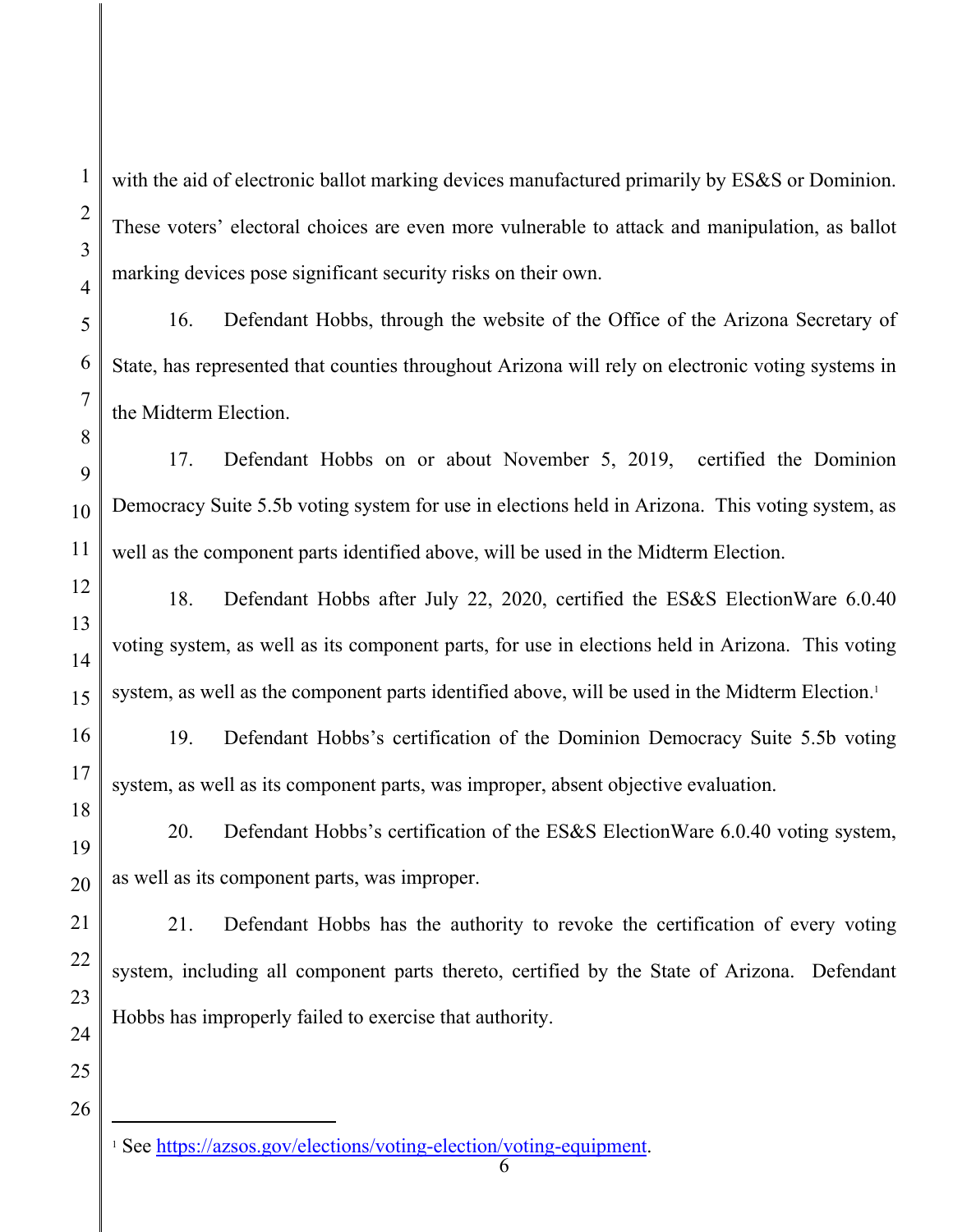2

3

4

22. All optical scanners and ballot marking devices certified by Arizona, as well as the software on which they rely, have been wrongly certified for use in Arizona. These systems are potentially unsecure, lack adequate audit capacity, fail to meet minimum statutory requirements, and deprive voters of the right to have their votes counted and reported in an accurate, auditable, legal, and transparent process. Using them in the upcoming elections, without objective validation, violates the voting rights of every Arizonan.

23. All electronic voting machines and election management systems, including those slated to be used in Arizona in the Midterm Election, can be manipulated through internal or external intrusion to alter votes and vote tallies.

24. Specific vulnerabilities in the electronic voting machines used by Maricopa County have been explicitly identified and publicized in analyses by cybersecurity experts, even absent access to the systems.

25. Substantially similar vulnerabilities in electronic voting machines in general have been identified and publicized in analyses presented to various congressional committees. All electronic voting machines can be connected to the internet or cellular networks, directly or indirectly, at various steps in the voting, counting, tabulating, and/or reporting process.

26. Voting machines and systems used in Arizona contain electronic components manufactured or assembled in foreign nations which have attempted to manipulate the results of U.S. elections.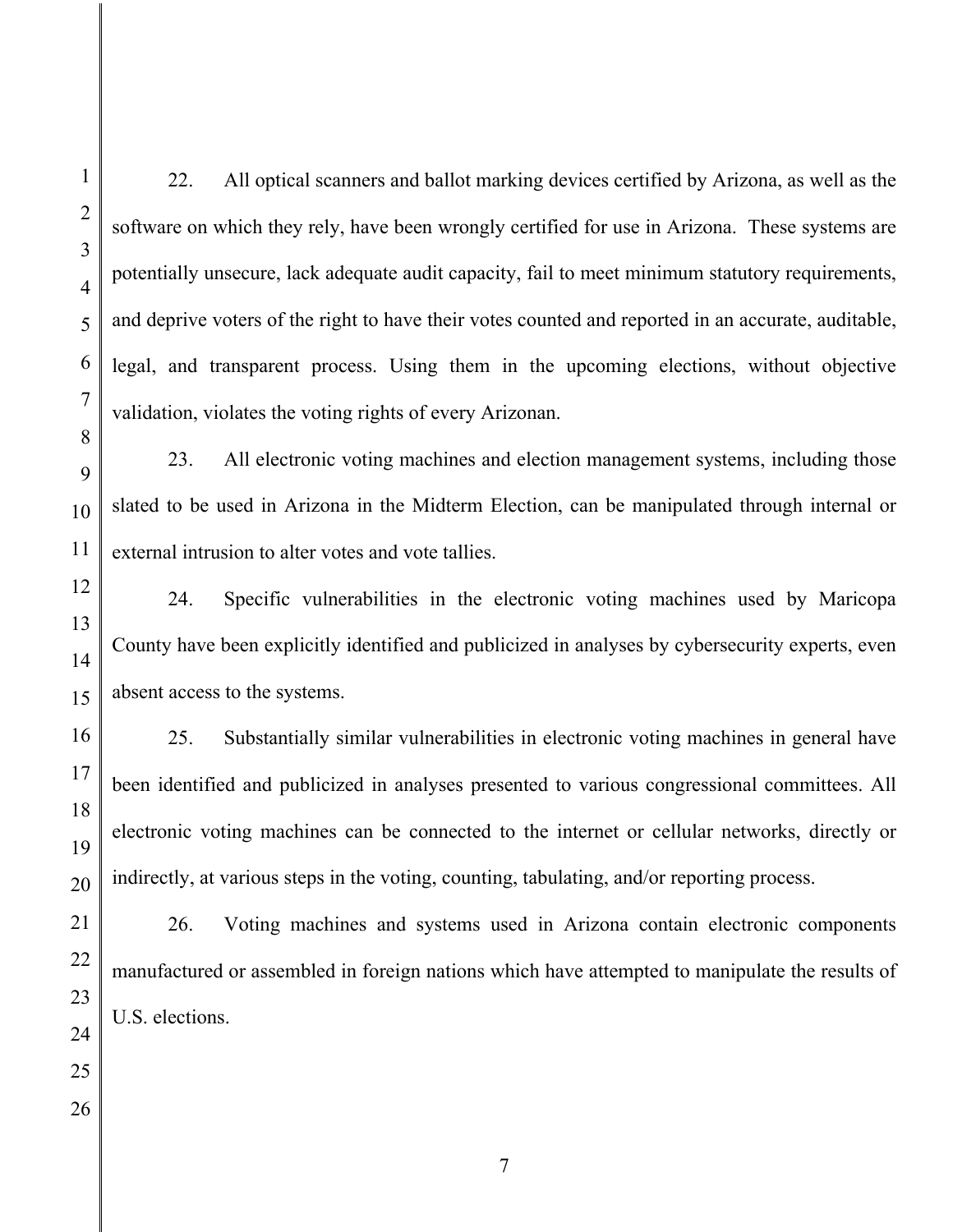27. Electronic voting machines and software manufactured by industry leaders, specifically including Dominion and ES&S, are vulnerable to cyberattacks before, during, and after an election in a manner that could alter election outcomes.

28. These systems can be connected to the internet or cellular networks, which provides an access point for unauthorized manipulation of their software and data. They often rely on outdated versions of Windows, which lack necessary security updates. Both of these common shortcomings leave the systems vulnerable to generalized, widespread-effect attacks.

29. Since 2000, alleged, attempted, and actual illegal manipulation of votes through electronic voting machines has apparently occurred on multiple occasions.

30. Expert testimony demonstrates that all safety measures intended to secure electronic voting machines against manipulation of votes, such as risk limiting audits and logic and accuracy tests, can be defeated.

31. Other countries, including France and Taiwan, have completely or largely banned or limited the use of electronic voting machines due to the security risks they present.

32. Arizona's electronic election infrastructure is potentially susceptible to malicious manipulation that can cause incorrect counting of votes. Despite a nationwide bipartisan consensus on this risk, election officials in Arizona continue to administer elections dependent upon unreliable, insecure electronic voting systems. These officials, including Defendants in Maricopa County, refuse to take necessary action to address known and currently unknown election security vulnerabilities, and in some cases have obstructed court authorized inspections of their electronic voting systems.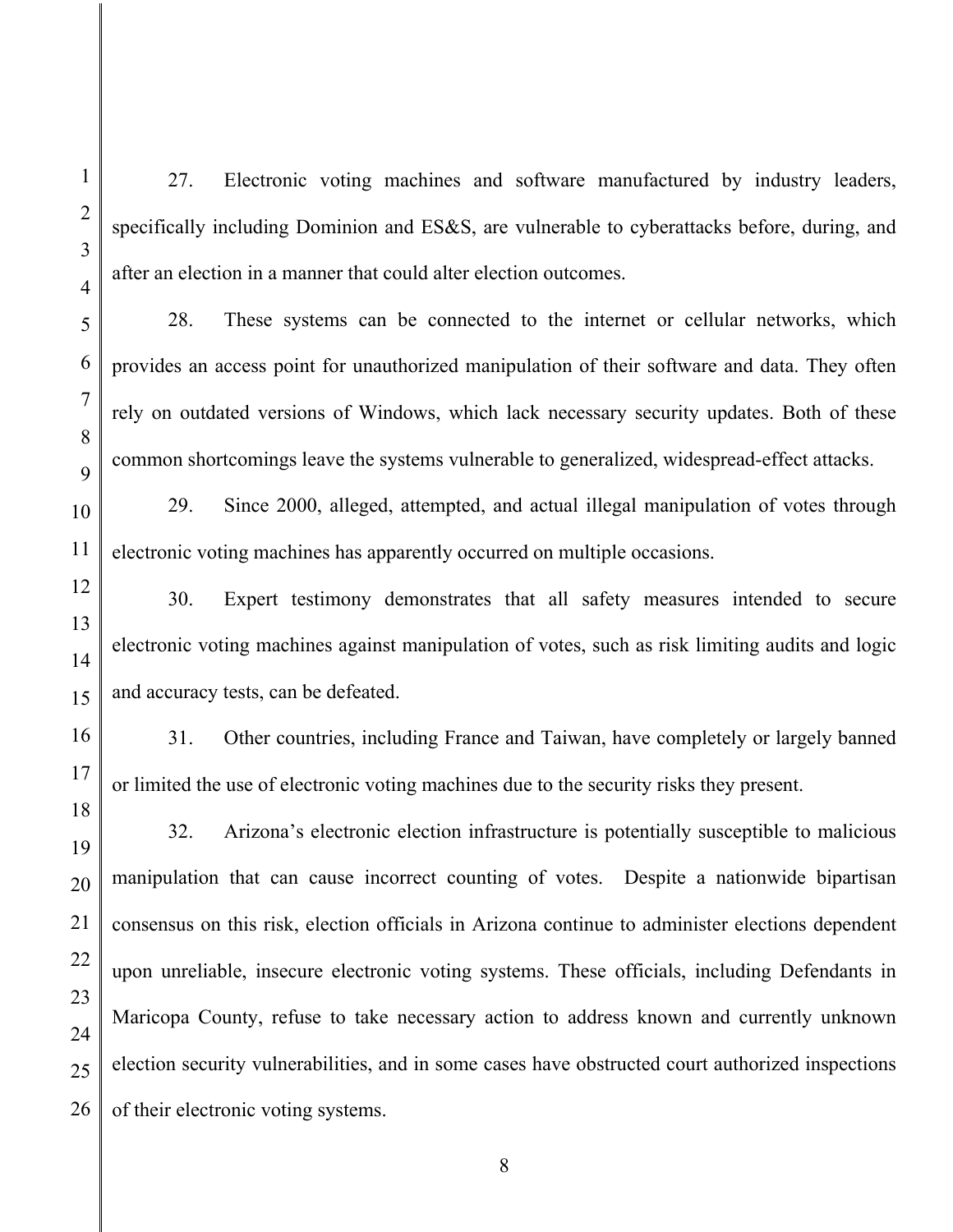33. Plaintiffs seek the intervention of this Court because the Secretary of State and county officials throughout the State have failed to take constitutionally necessary measures to protect voters' rights to a secure and accurately counted election process. The State of Arizona and its officials bear a legal, constitutional, and ethical obligation to secure the State's electoral system, but they lack the will to do so.

### **I. PARTIES**

34. Plaintiff Kari Lake is a candidate for Governor of Arizona, an office she seeks in the Midterm Election.

35. Plaintiff Kari Lake is also a resident of the State of Arizona, registered to vote in Maricopa County, who intends to vote in Arizona in the Midterm Election.

36. Plaintiff Mark Finchem is a sitting member of the Arizona House of Representatives and a candidate for Secretary of State of Arizona, an office he seeks in the Midterm Election.

37. Plaintiff Mark Finchem is also a resident of the State of Arizona, registered to vote in Pima County, who intends to vote in Arizona in the Midterm Election.

38. Plaintiff Lake has standing to bring this action as an intended voter in the Midterm Election and as a "qualified elector" under A.R.S. § 16-121. As a candidate for Governor of Arizona Plaintiff Lake further has standing as an aggrieved person to bring this action.

39. Plaintiff Finchem, in his capacity as a member of the Arizona House of Representatives charged with upholding the Constitution of the United States, has standing to bring this action.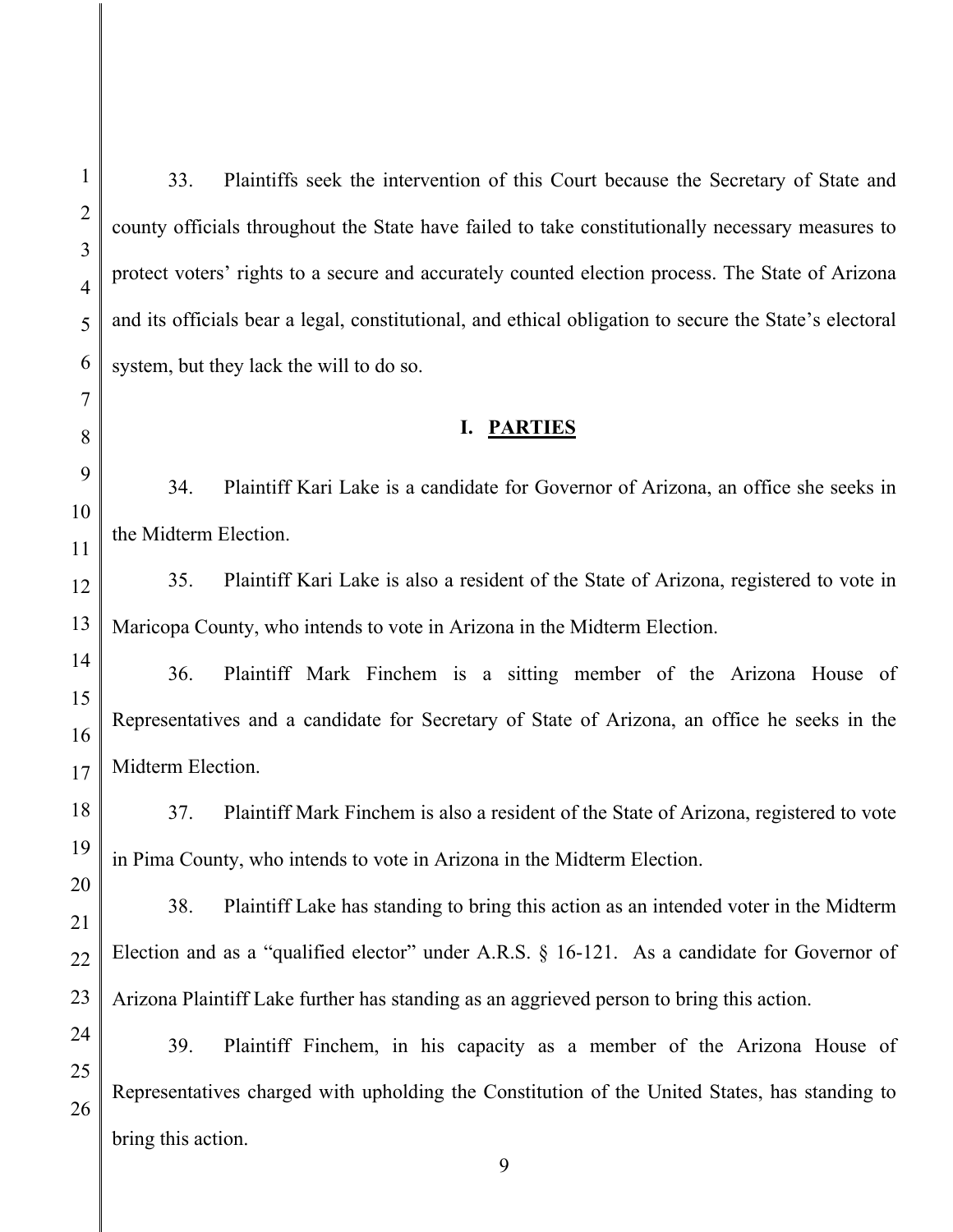40. Plaintiff Finchem has standing to bring this action as an intended voter in the Midterm Election and as a "qualified elector" under A.R.S. § 16-121. As a candidate for Secretary of State of Arizona Plaintiff Finchem further has standing as an aggrieved person to bring this action.

41. Defendant Hobbs is, through this Complaint, sued for prospective declaratory and injunctive relief in her official capacity as the Secretary of State of Arizona, together with any successor in office automatically substituted for Defendant Hobbs by operation of Fed. R. Civ. P. 25(d).

42. In her official capacity, Defendant Hobbs is the chief election officer for the State of Arizona. Defendant Hobbs is responsible for the orderly and accurate administration of public election processes in the state of Arizona. This responsibility includes a statutory duty to ensure that "satisfactorily tested" voting systems are used to administer public elections, A.R.S. § 16- 441, and to conduct any reexaminations of previously adopted voting systems, upon request or at Defendant Hobbs's own discretion.

43. Defendant Hobbs is further required by law to determine the voting equipment that is to be used to cast and count the votes in all county, state, and federal elections in Arizona. A.R.S. §§ 16-446, 16-452.

44. Defendants Bill Gates, Clint Hickman, Jack Sellers, Thomas Galvin, and Steve Gallardo (collectively "Maricopa Defendants") are sued for prospective declaratory and injunctive relief in their official capacities as members of the Maricopa County Board of Supervisors ("Maricopa Board").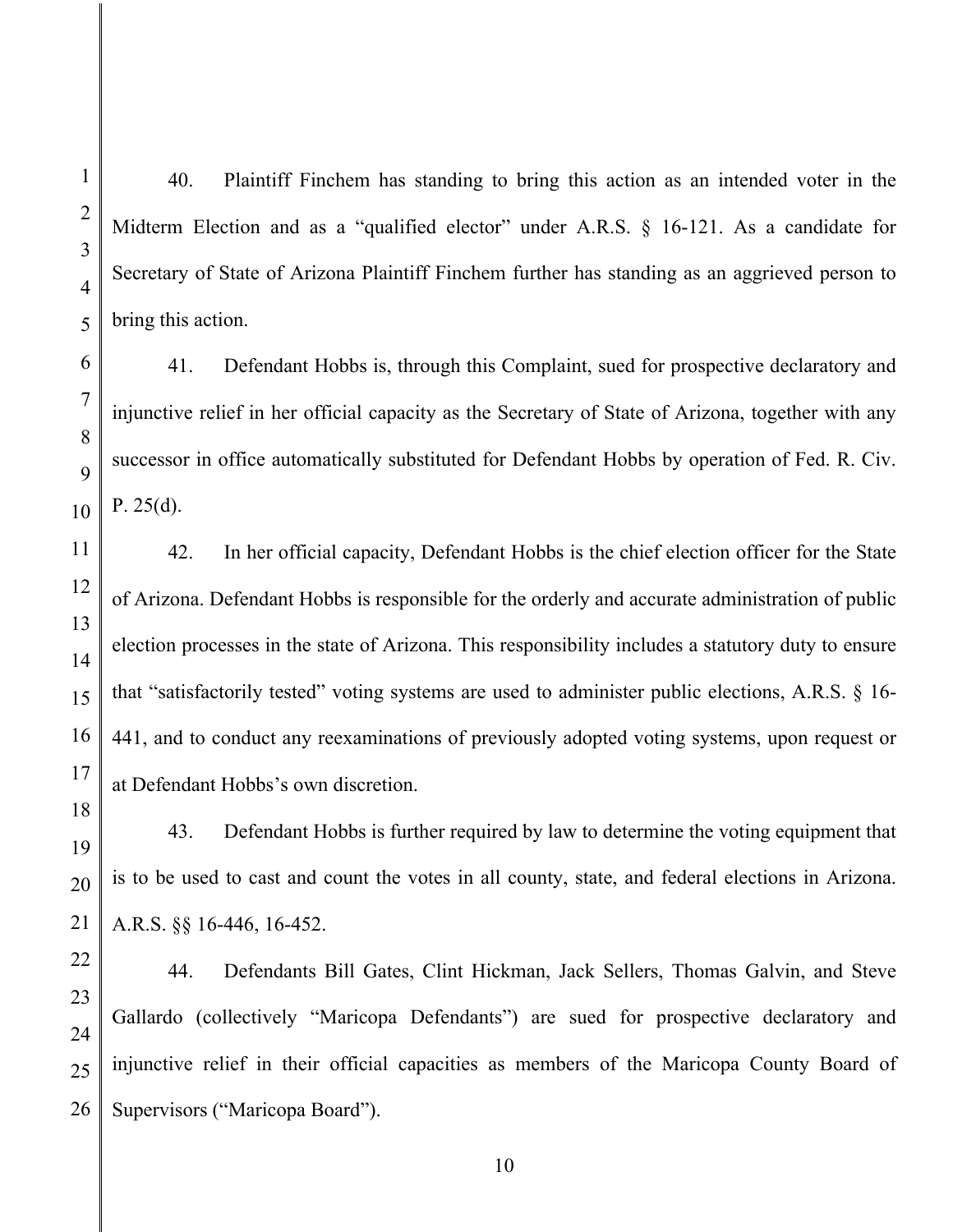21 22 23 24 25 26 45. Defendants Scott, Heinz, Bronson, Christy, and Grijalva (collectively "Pima Defendants") are sued for prospective declaratory and injunctive relief in their official capacities as members of the Pima County Board of Supervisors ("Pima Board"). 46. Under A.R.S. § 16-452 (A), the Maricopa Board and the Pima Board are vested with the authority to: "[e]stablish, abolish and change election precincts, appoint inspectors and judges of elections, canvass election returns, declare the result and issue certificates thereof…"; "[a]dopt provisions necessary to preserve the health of the county, and provide for the expenses thereof"; "[m]ake and enforce necessary rules and regulations for the government of its body, the preservation of order and the transaction of business." **II. JURISDICTION AND VENUE**  47. Plaintiffs bring this action under 42 U.S.C. § 1983 and the cause of action recognized in *Ex parte Young*, 209 U.S. 123 (1908), and its progeny to challenge government officers' "ongoing violation of federal law and [to] seek[] prospective relief" under the equity jurisdiction conferred on federal district courts by the Judiciary Act of 1789. 48. This Court has subject matter jurisdiction pursuant to 28 U.S.C. §§ 1331, 1343 because this action seeks to protect civil rights under the Fourteenth Amendment to the United States Constitution. 49. This Court has supplemental jurisdiction over Plaintiffs' claims under 28 U.S.C. § 1367. 50. This Court has authority to grant declaratory relief based on 28 U.S.C. §§ 2201 & 2202, and Rule 57 of the Federal Rules of Civil Procedure.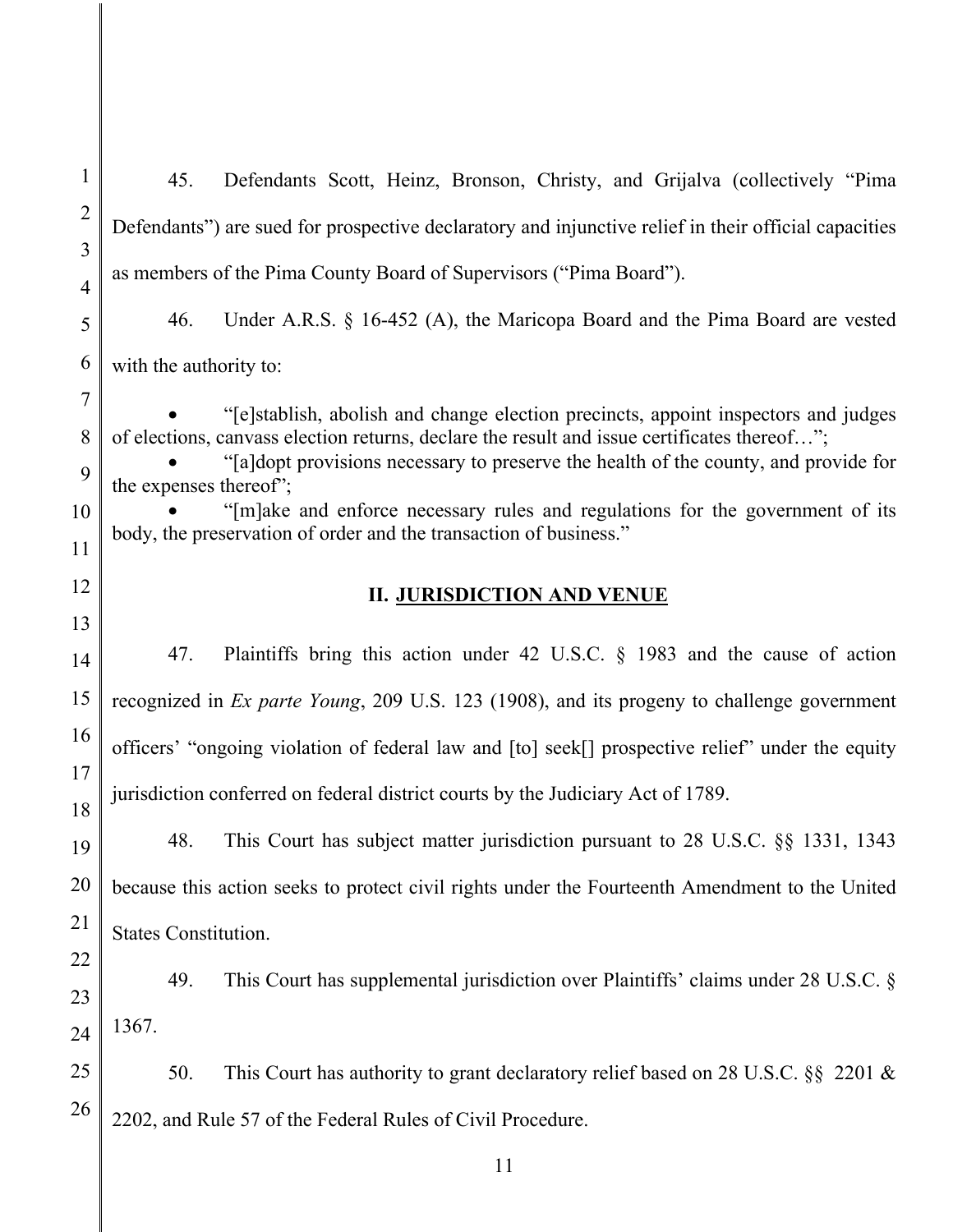51. This Court has jurisdiction to grant injunctive relief based on 28 U.S.C. § 1343(a)(3) and authority to do so under Federal Rule of Civil Procedure 65.

52. This Court has jurisdiction to award nominal and compensatory damages under 28 U.S.C. § 1343(a)(4).

53. This Court has authority to award reasonable attorneys' fees and costs. 28 U.S.C. § 1920 and 42 U.S.C. § 1988(b).

54. Venue is proper in this Court under 28 U.S.C. § 1391(b) because a substantial part of the events or omissions giving rise to Plaintiff's claims occurred in this District.

55. This Court has personal jurisdiction over all Defendants because all defendants reside and are domiciled in the State of Arizona. Requiring Defendants to litigate these claims in the United States District Court for the District of Arizona does not offend traditional notions of fair play and substantial justice and is permitted by the Due Process Clause of the United States Constitution.

# **III. FACTUAL ALLEGATIONS**

### **A. Background**

56. Arizona intends to rely on electronic voting systems to record some votes and to tabulate *all* votes cast in the State of Arizona in the 2022 Midterm Election, without disclosing the systems and subjecting them to neutral, expert analysis.<sup>2</sup>

<sup>2</sup> https://verifiedvoting.org/verifier/#mode/navigate/map/ppEquip/mapType/normal/year/2022/sta te/4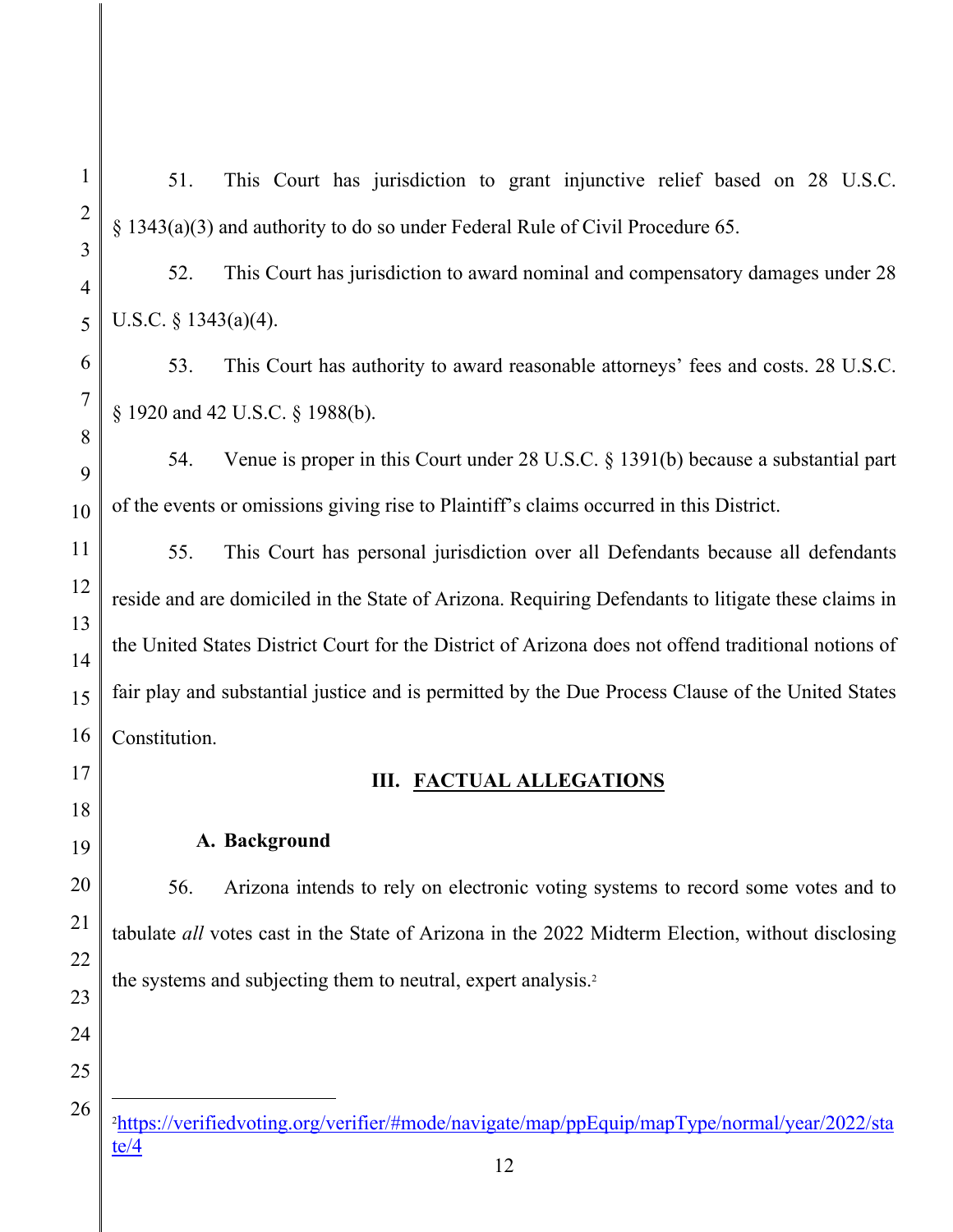1

57. Prior to 2002, most states, including Arizona, conducted their elections overwhelmingly using relatively secure, reliable, and auditable paper-based systems.

58. After the recount of the 2000 presidential election in Florida and the ensuing *Bush v. Gore* decision, Congress passed the Help America Vote Act in 2002.<sup>3</sup> In so doing, Congress opened the proverbial spigot. Billions of federal dollars were spent to move states, including Arizona, from paper-based voting systems to electronic, computer-based systems.

59. Since 2002, elections throughout the United States have increasingly and largely been conducted using a handful of computer-based election management systems. These systems are created, maintained, and administered by a small number of companies having little to no transparency to the public, producing results that are far more difficult to audit than paperbased systems, and lack any meaningful federal standards or security requirements beyond what individual states may choose to certify. Leaders of both major parties have expressed concern about this lack of transparency, analysis and accountability.

60. As of 2019, Dominion, ES&S, and one other company (Hart InterCivic) supplied more than ninety percent of the nationwide "voting machine market."4 Dominion and ES&S control even more than that share of the market in Arizona. All three of these providers' electronic voting machines can be hacked or compromised with malware, as has been demonstrated by recognized computer science experts, including experts from the University of

<sup>3</sup> 52 U.S.C. § 20901 *et seq*. 4

Pam Fessler & Johnny Kauffman, *Trips to Vegas and Chocolate-Covered Pretzels: Election Vendors Come Under Scrutiny*, NPR (May 2, 2019)

<sup>(</sup>https://www.npr.org/2019/05/02/718270183/trips-to-vegas-and-chocolate-covered-pretzelselection-vendors-come-under-scruti).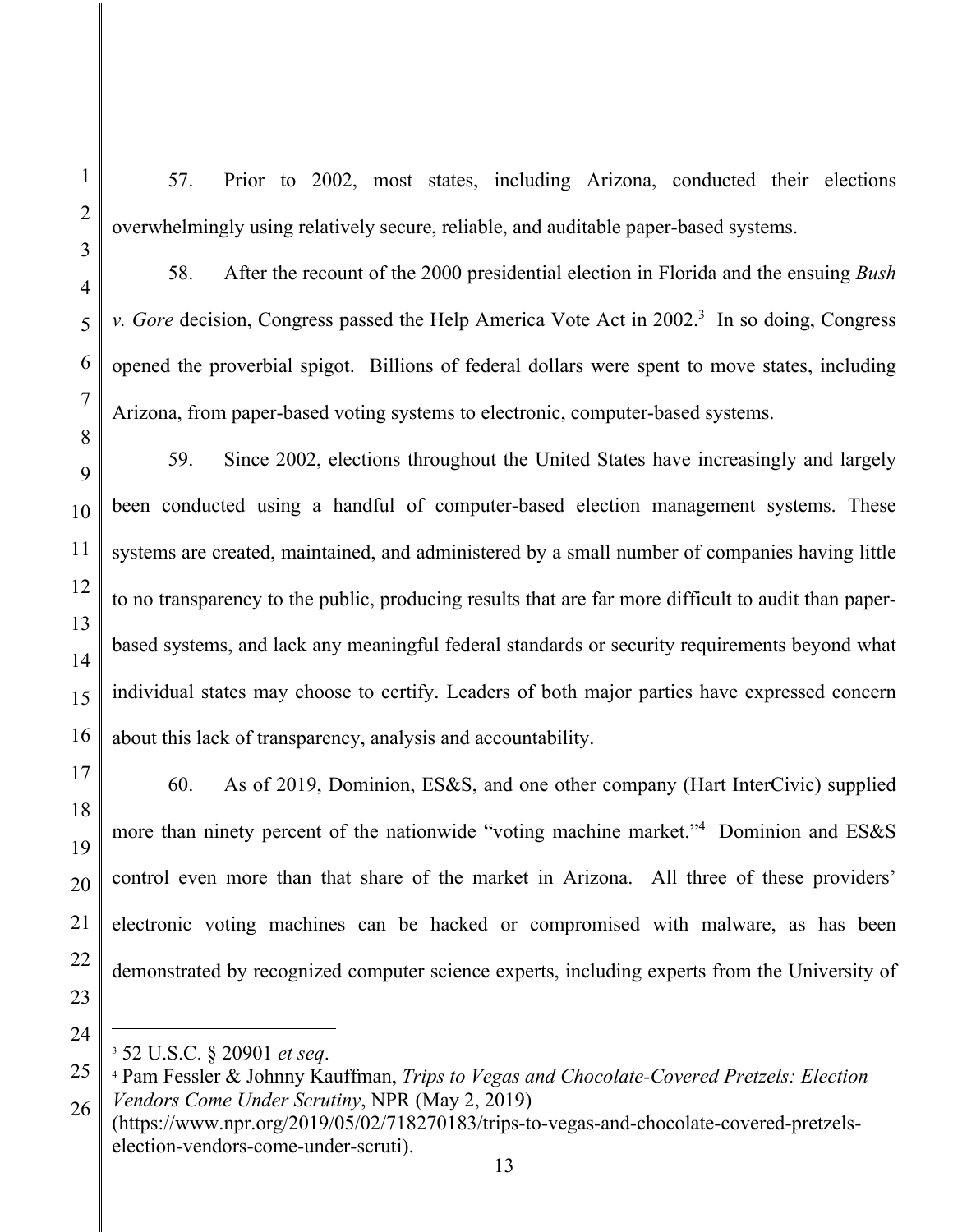Michigan, Princeton University, Georgetown University, and other institutions and presented to various congressional committees. All can be, and at various steps in the voting, counting, tabulating, and/or reporting process are designed to be, connected to the internet or cellar networks, directly or indirectly.

61. This small cadre of companies supplies the hardware and software for the electronic voting machines, in some cases manages the voter registration rolls, maintains the voter records, partially manages the elections, programs the vote counting, and reports the election results.

62. Jurisdictions throughout the nation, including Arizona, have functionally outsourced all election operations to these private companies. In the upcoming Midterm Election, over three thousand counties across the United States will have delegated the governmental responsibility for programming and administering elections to private contractors.

63. This includes all counties in Arizona, most of which have contracted with Dominion or ES&S to provide machines, software, and services for the Midterm Election. For example, in Defendant Maricopa County, officials do not possess credentials necessary to validate tabulator configurations and independently validate the voting system prior to an election. Dominion maintains those credentials.

64. By its own account, Dominion provides an "End-To-End Election Management System" that "[d]rives the entire election project through a single comprehensive database."<sup>5</sup> Its

25

26

1

2

3

4

5

6

7

8

9

10

11

12

13

14

15

16

17

18

19

20

21

22

23

24

https://www.dominionvoting.com/democracy-suite-ems/ (last visited Apr. 22, 2022).

<sup>5</sup> DEMOCRACY SUITE® ELECTION MANAGEMENT SYSTEM,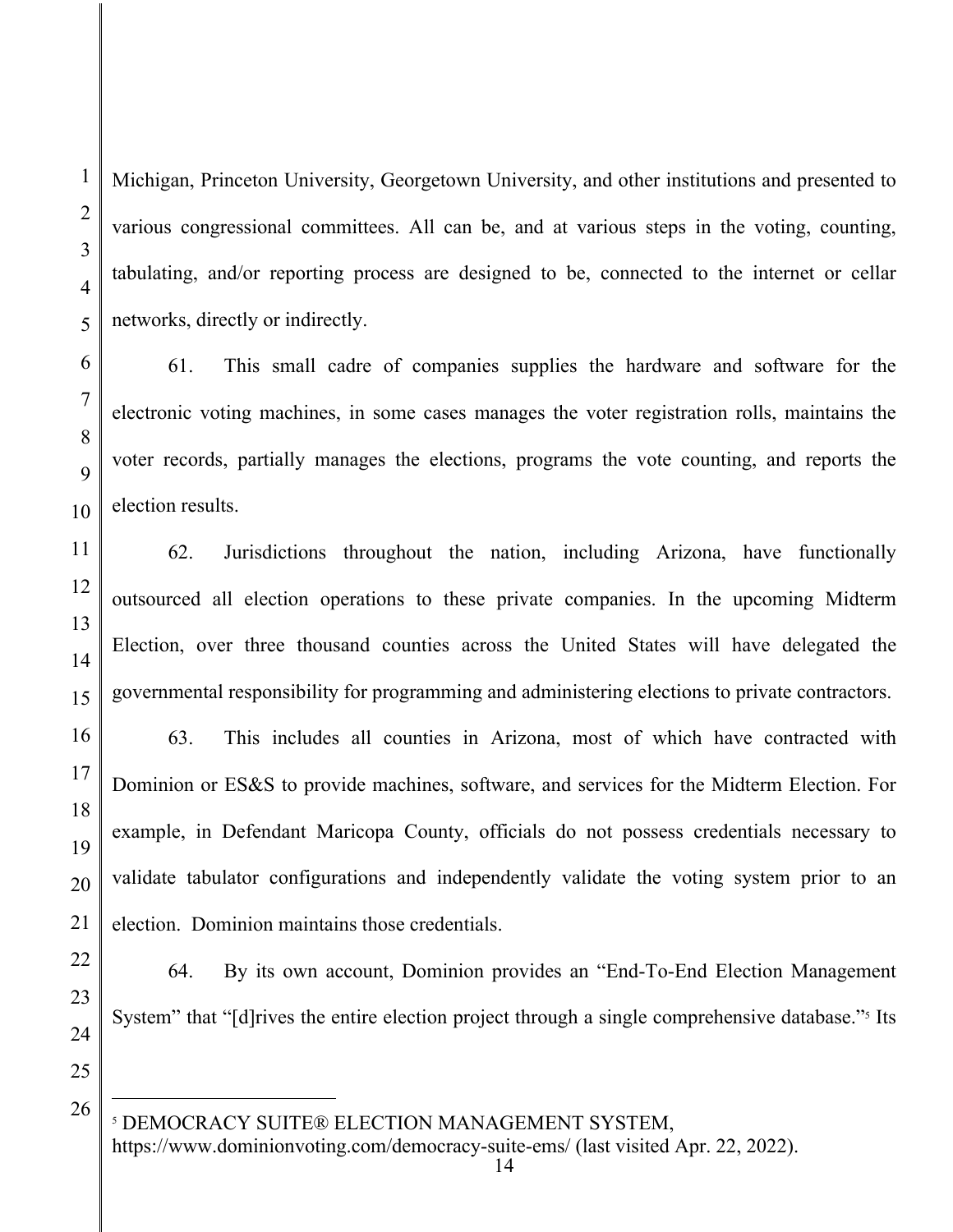tools "build the election project," and its technology provides "solutions" for "voting & tabulation," and "tallying & reporting," and "auditing the election." The products sold by Dominion include ballot marking machines, tabulation machines, and central tabulation machines, among others.

65. Dominion, in its normal course of business, including the Midterm Election in Arizona, manufactures, distributes, and maintains voting hardware and software. Dominion also executes software updates, fixes, and patches for its voting machines and election management systems.

66. After votes are tabulated at the county level using Dominion's electronic election management system in the Midterm Election, the vote tallies will be uploaded over the internet to an election reporting system.

67. Dominion's machines and systems range from the "election event designer" software that creates the ballots voters will mark while voting, as well as programing the tabulators of those votes—to the devices on which voters mark their votes ("ballot marking devices," or "BMDs"), to the machines that tabulate the votes at the precinct level, to the machines that receive and tabulate the various precinct results ("centralized tabulation"), to the systems and options for transmitting those results from the BMD to the precinct tabulator to the central tabulator to, ultimately, the official government authority responsible for certifying the election results. In the Midterm Election, many Arizonans will cast their votes on Dominion BMDs, while nearly *all* Arizonans will have their votes tabulated with Dominion machines.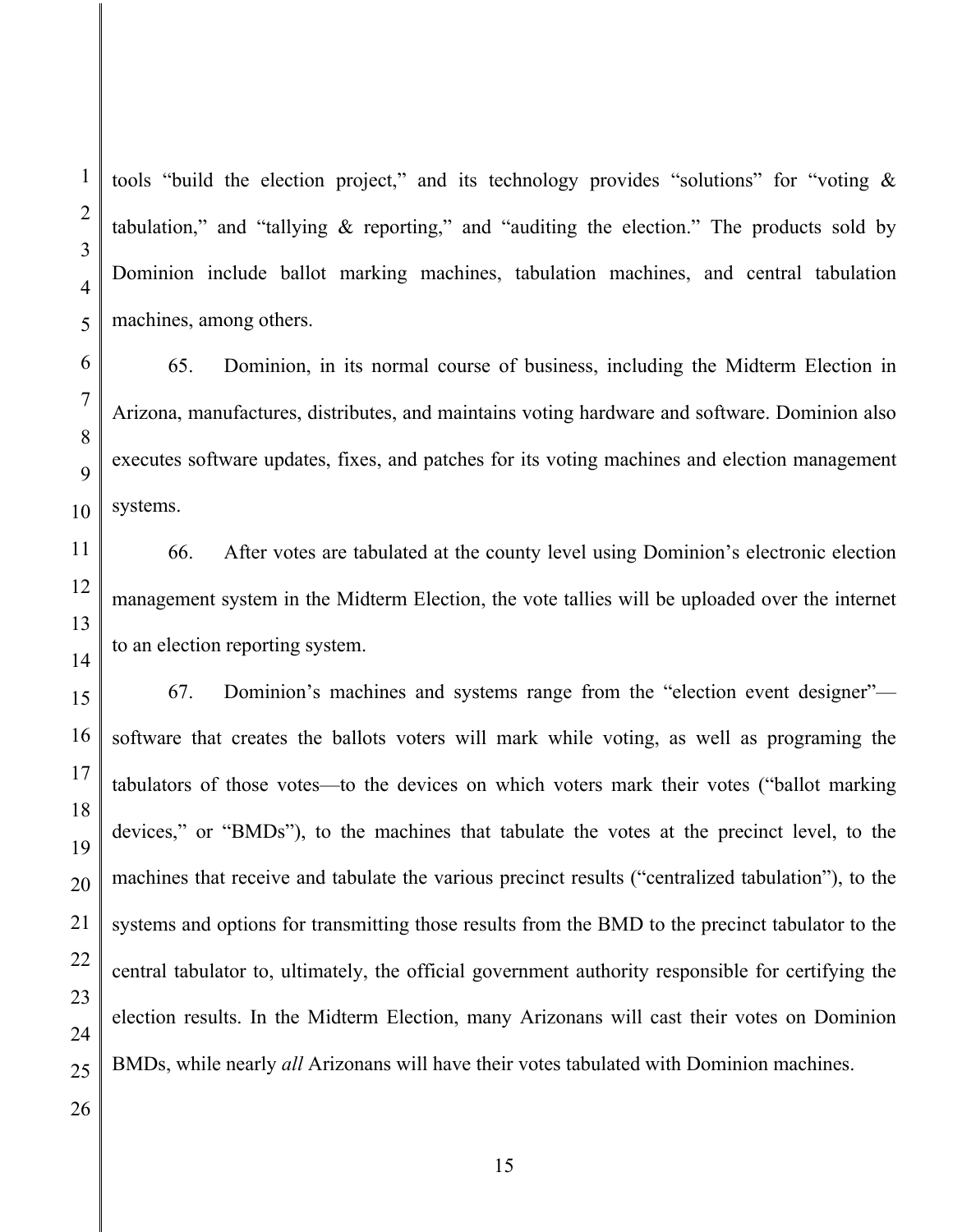68. Dominion controls the administration and conduct of the elections in those jurisdictions where its systems are deployed, including Arizona. Any vulnerabilities or weaknesses in Dominion's systems, at the very least, call into question the integrity and reliability of all election results coming from those jurisdictions. Dominion has refused to disclose its software and other parts of its electronic voting systemin order to subject it to neutral expert evaluation.

69. As an example, following the 2020 election an audit of election processes and results in Maricopa County, Arizona was ordered. It was concluded that:

 "The official result totals do not match the equivalent totals from the Final Voted File (VM55). These discrepancies are significant with a total ballot delta of 11,592 between the official canvass and the VM55 file when considering both the counted and uncounted ballots.";

 "…a large number of files on the Election Management System (EMS) Server and HiPro Scanner machines were deleted including ballot images, election related databases, result files, and log files. These files would have aided in our review and analysis of the election systems as part of the audit. The deletion of these files significantly slowed down much of the analysis of these machines. Neither of the 'auditors' retained by Maricopa County identified this finding in their reports."; and

 "Despite the presence of at least one poll worker laptop at each voting center, the auditors did not receive laptops or forensic copies of their hard drives. It is unknown, due to the lack of this production, whether there was unauthorized access, malware present or internet access to these systems."

## **B. Decades of Evidence Prove Electronic Voting Systems Do Not Provide a Secure, Transparent, or Reliable Vote**

70. Over the last two decades the United States has transitioned from a safe, secure, auditable paper-based system to an inherently vulnerable, network-exposed electronic equipment-based system. The transition to increased reliance on electronic systems and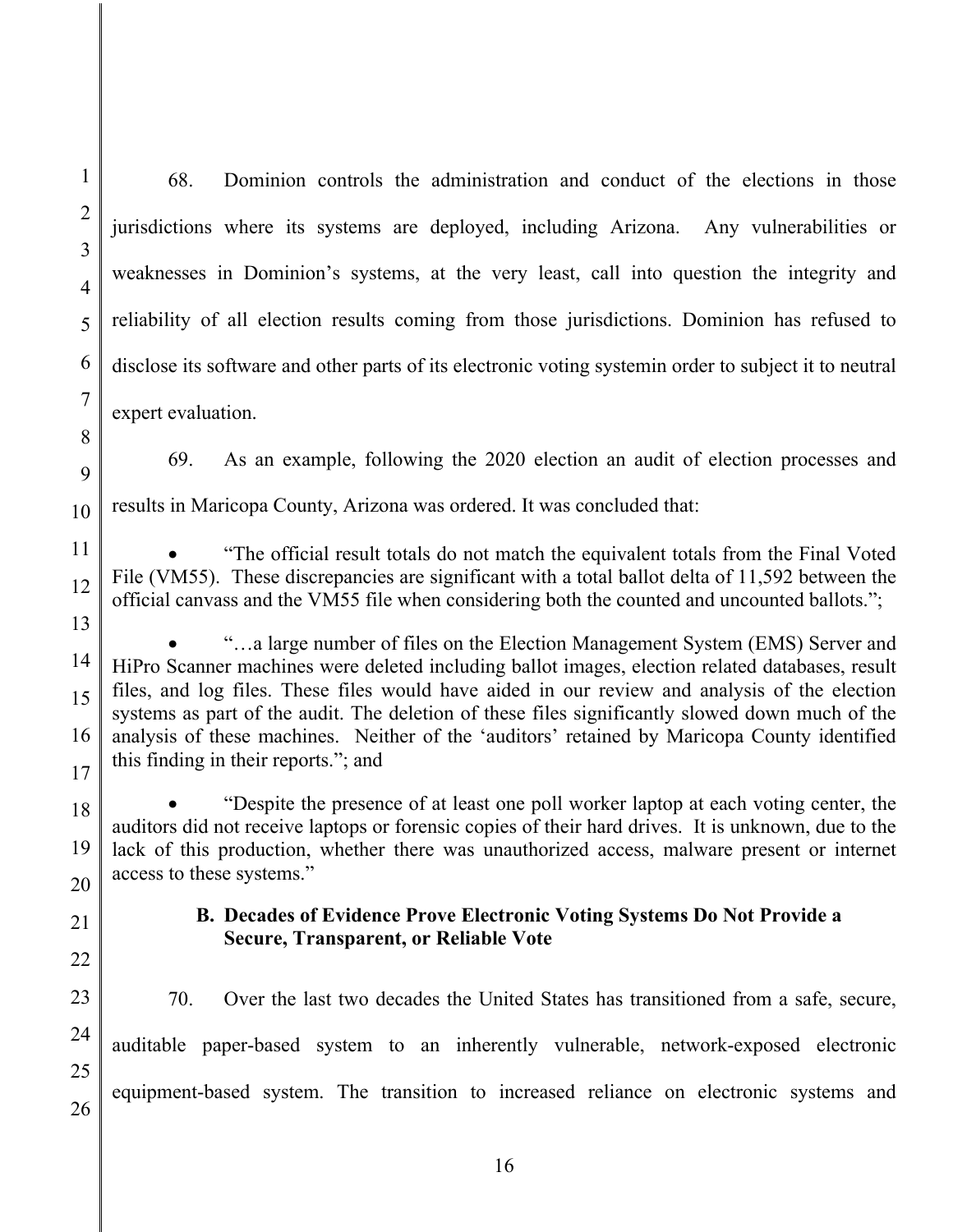computer technology has created unjustified new risks of hacking, election tampering, and electronic voting fraud.

71. With each passing election the unreliability of electronic voting machines has become more apparent. In light of this experience, the vote tallies reported by electronic voting machines cannot, without objective evaluation, be trusted to accurately show which candidates actually received the most votes.

9 10 72. Credible allegations of electronic voting machine "glitches" that materially impacted specific races began to emerge in 2002. *Black Box Voting,* the seminal publication

11 documenting early pitfalls of electronic voting systems, chronicles the following failures:

12 13 14 15 16 In the Alabama 2002 general election, machines made by Election Systems and Software (ES&S) flipped the governor's race. Six thousand three hundred Baldwin County electronic votes mysteriously disappeared after the polls had closed and everyone had gone home. Democrat Don Siegelman's victory was handed to Republican Bob Riley, and the recount Siegelman requested was denied. Six months after the election, the vendor shrugged. "Something happened. I don't have enough intelligence to say exactly what," said Mark Kelley of ES&S.

17

[…]

[…]

1

2

3

4

5

6

7

8

18 19 In the 2002 general election, a computer miscount overturned the House District 11 result in Wayne County, North Carolina. Incorrect programming caused machines to skip several thousand partyline votes, both Republican and Democratic. Fixing the error turned up 5,500 more votes and reversed the election for state representative.

20

21 22 Voting machines failed to tally "yes" votes on the 2002 school bond issue in Gretna, Nebraska. This error gave the false impression that the measure had failed miserably, but it actually passed by a 2 to 1 margin. Responsibility for the errors was attributed to ES&S, the Omaha company that had provided the ballots and the machines.

23 24 25 […] In the November 2002 general election in Scurry County, Texas, poll workers got suspicious about a landslide victory for two Republican commissioner candidates. Told that a "bad chip" was to blame, they had a new computer chip flown in and also counted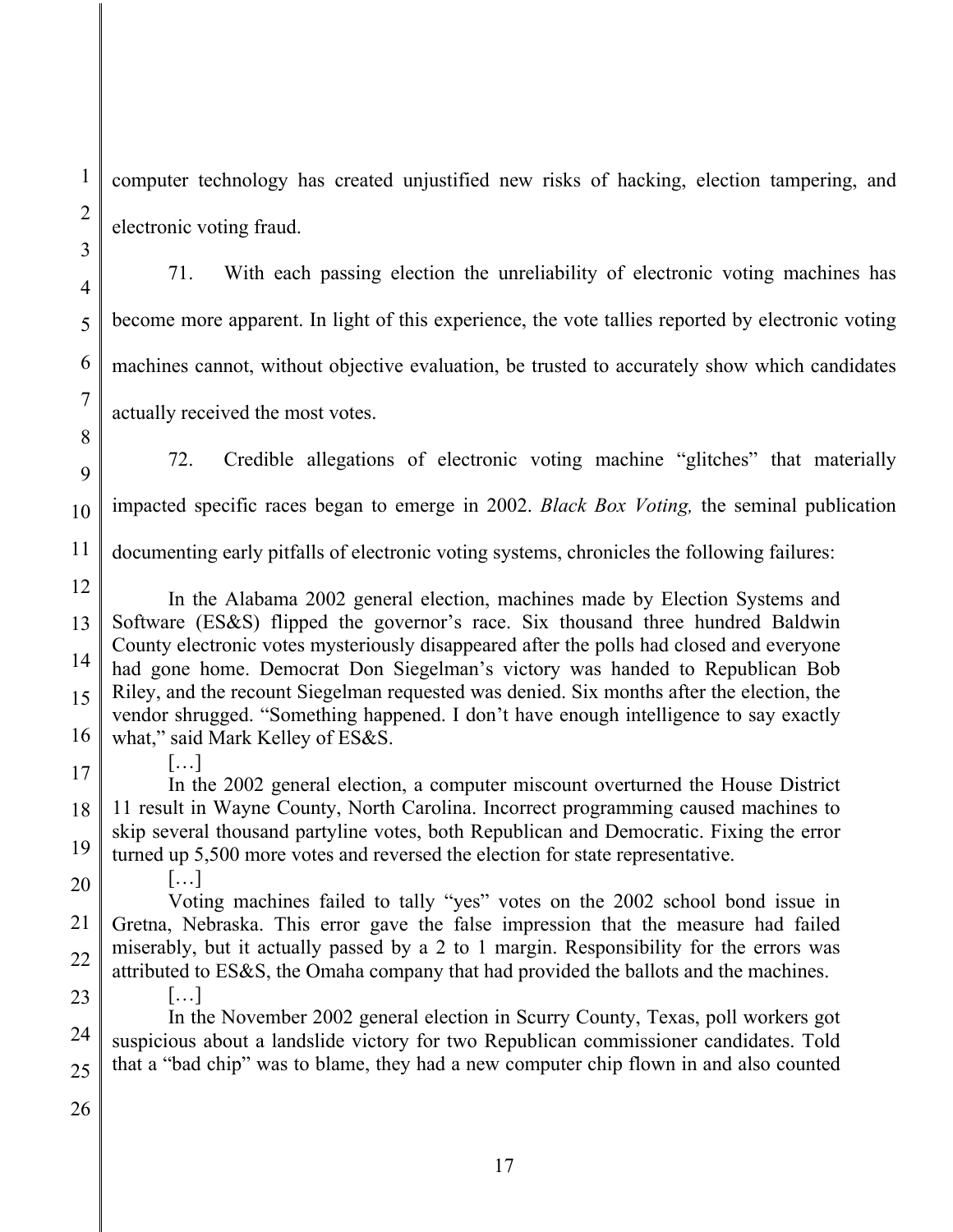the votes by hand — and found out that Democrats actually had won by wide margins, overturning the election.<sup>6</sup>

73. By 2004, explicit evidence that electronic voting machines were susceptible to intentional manipulation, and that malicious actors sought to exploit this vulnerability, became public. In that year, cyber expert Clint Curtis testified under oath before the House Judiciary Committee that he had previously been hired to create a program that would change the results of an election without leaving any trace of the change. He claimed he wrote this program with ease. Mr. Curtis' testimony can be watched here: https://www.youtube.com/watch?v=JEzY2tnwExs.

74. During the next election cycle, in 2006, a team of computer scientists at Princeton University analyzed the Diebold AccuVote-TS voting machine, then one of the most widelydeployed electronic voting platforms in the United States. They found, "Malicious software running on a single voting machine can steal votes with little risk of detection. The malicious software can modify all of the records, audit logs, and counters kept by the voting machine, so that even careful forensic examination of these records will find nothing amiss. . . . Anyone who has physical access to a voting machine, or to a memory card that will later be inserted into a machine, can install said malicious software using a simple method that takes as little as one minute. . . . AccuVote-TS machines are susceptible to voting machine viruses – computer viruses that can spread malicious software automatically and invisibly from machine to machine during normal pre- and post-election activity." The Princeton team prepared a video demonstration showing how malware could flip votes. In the video, mock election votes were

1

2

3

4

5

6

7

8

9

10

11

12

13

14

15

16

17

18

19

20

21

22

23

24

<sup>6</sup> Available at https://blackboxvoting.org/black-box-voting-book/.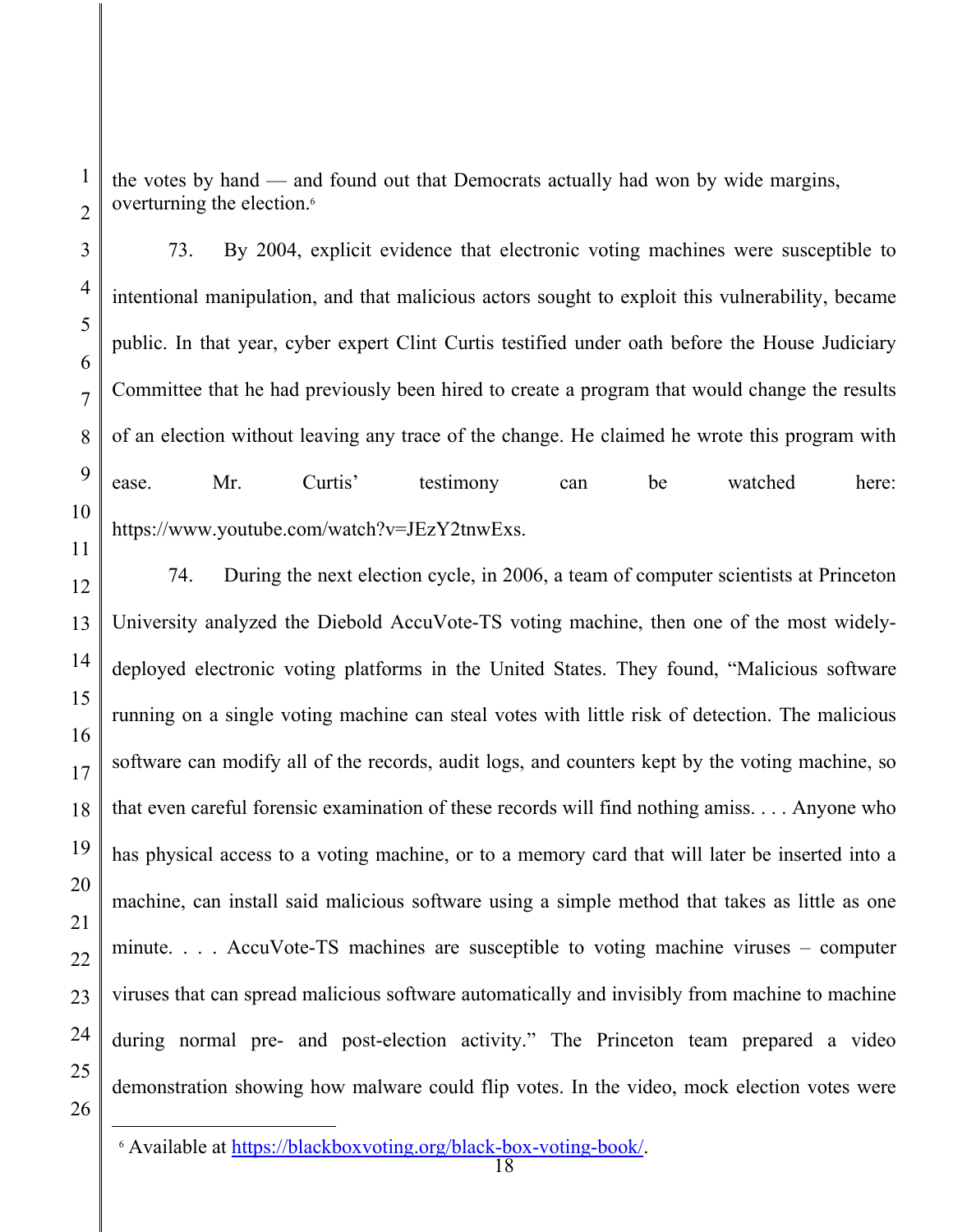cast in favor of George Washington by a 4 to 1 margin, but the paper print-out that reported the results showed Benedict Arnold prevailing by a margin of 3 to 2. Malicious vote-stealing malware was the sole reason for reallocation of votes. The malware deleted itself after the election, leaving no evidence that the voting machine was ever hijacked or any votes stolen.

75. In 2009 Diebold sold (at a loss) "Premier," its electronic voting systems business unit, which by then was known for its technical problems and unreliable security and accuracy. The Premier intellectual property passed (from ES&S) to Dominion in May 2010. That intellectual property included the GEMS election management system software. Dominion quickly incorporated GEMS into its own products and by 2011 was selling election equipment that had updated GEMS software at its heart. But GEMS was notorious for being, according to Harper's Magazine, "a vote rigger's dream" that "could be hacked, remotely or on-site, using any off-the-shelf version of Microsoft Access, and password protection was missing for supervisor function." Lack of encryption on its audit logs "allowed any trace of vote rigging to be wiped from the record." Computer scientists from Johns Hopkins University and Rice University found GEMS "far below even the most minimal security standards applicable in other contexts" and "unsuitable for use in a general election."

76. In 2015 the Brennan Center for Justice issued a report listing two and a half-pages of instances of issues with voting machines, including a 2014 investigation which found "voters in Virginia Beach observed that when they selected one candidate, the machine would register

1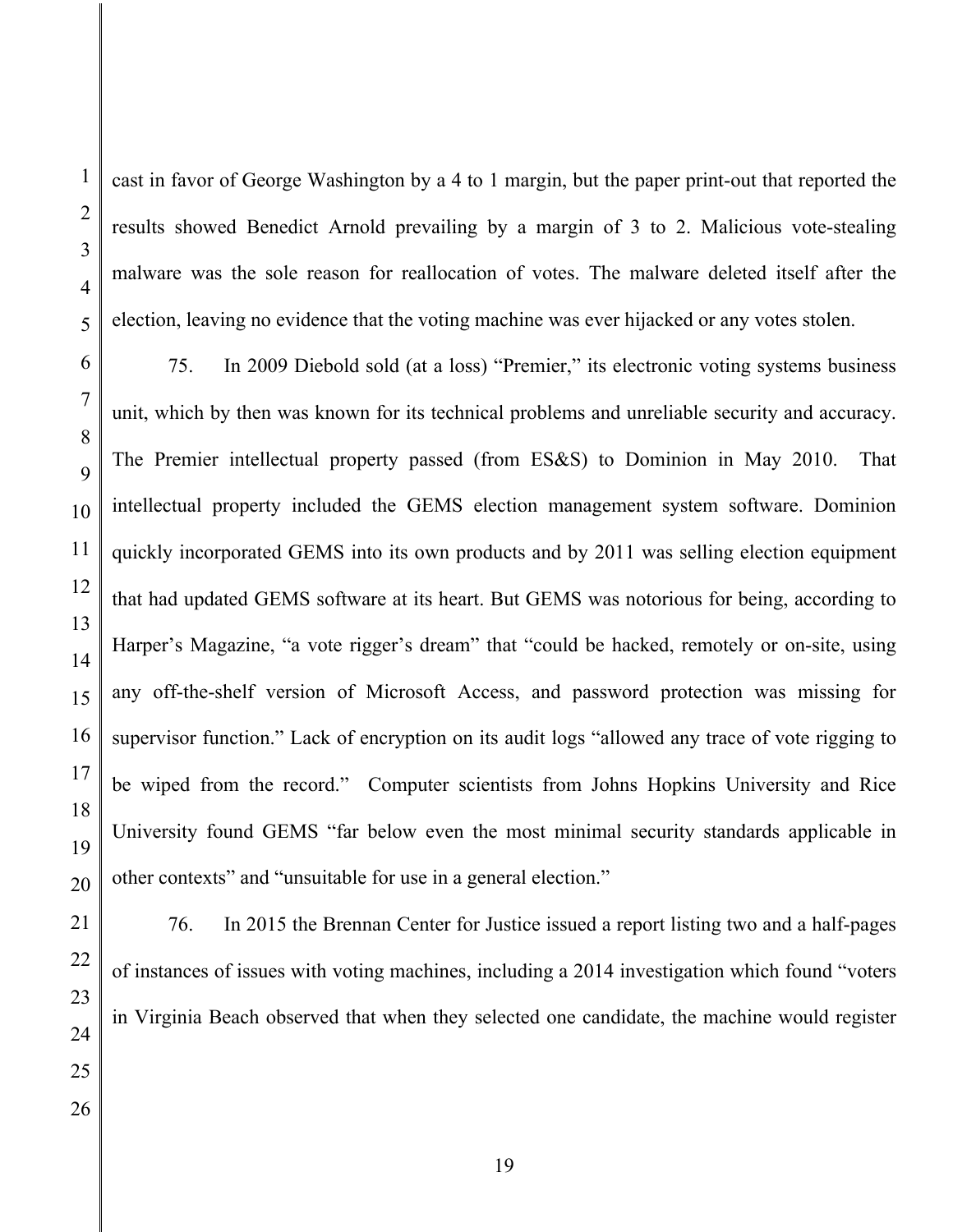their selection for a different candidate."7 The investigation also found that the Advanced Voting Solutions WINVote machine, which is Wi-Fi-enabled, "had serious security vulnerabilities" because wireless cards on the system could allow "an external party to access the [machine] and modify the data [on the machine] without notice from a nearby location," and "an attacker could join the wireless ad-hoc network, record voting data or inject malicious [data.]"

77. In 2016, following in the footsteps of the Johns Hopkins, Rice, and 2006 Princeton teams, Princeton Professor of Computer Science Andrew Appel told an interviewer how he had purchased a voting machine for \$82 on the internet – the Sequoia AVC Advantage, still set to be used in the 2016 election in a number of states – and replaced the machine's ROM chips in mere minutes using little more than a screwdriver, thereby "throw[ing] off the machine's results, subtly altering the tally of votes, never to betray a hint to the voter."<sup>8</sup>

 Lawrence Norden and Christopher Famighetti, *America's Voting Machines at Risk*, Brennan Center for Justice, p.13 (Sep. 15, 2014) (available at https://www.brennancenter.org/ourwork/research-reports/americas-voting-machines-risk).

 Ben Wofford, *How to Hack an Election in 7 Minutes,* Politico (Aug. 5, 2016) (https://www.politico.com/magazine/story/2016/08/2016-elections-russia-hack-how-to-hack-anelection-in-seven-minutes-214144/).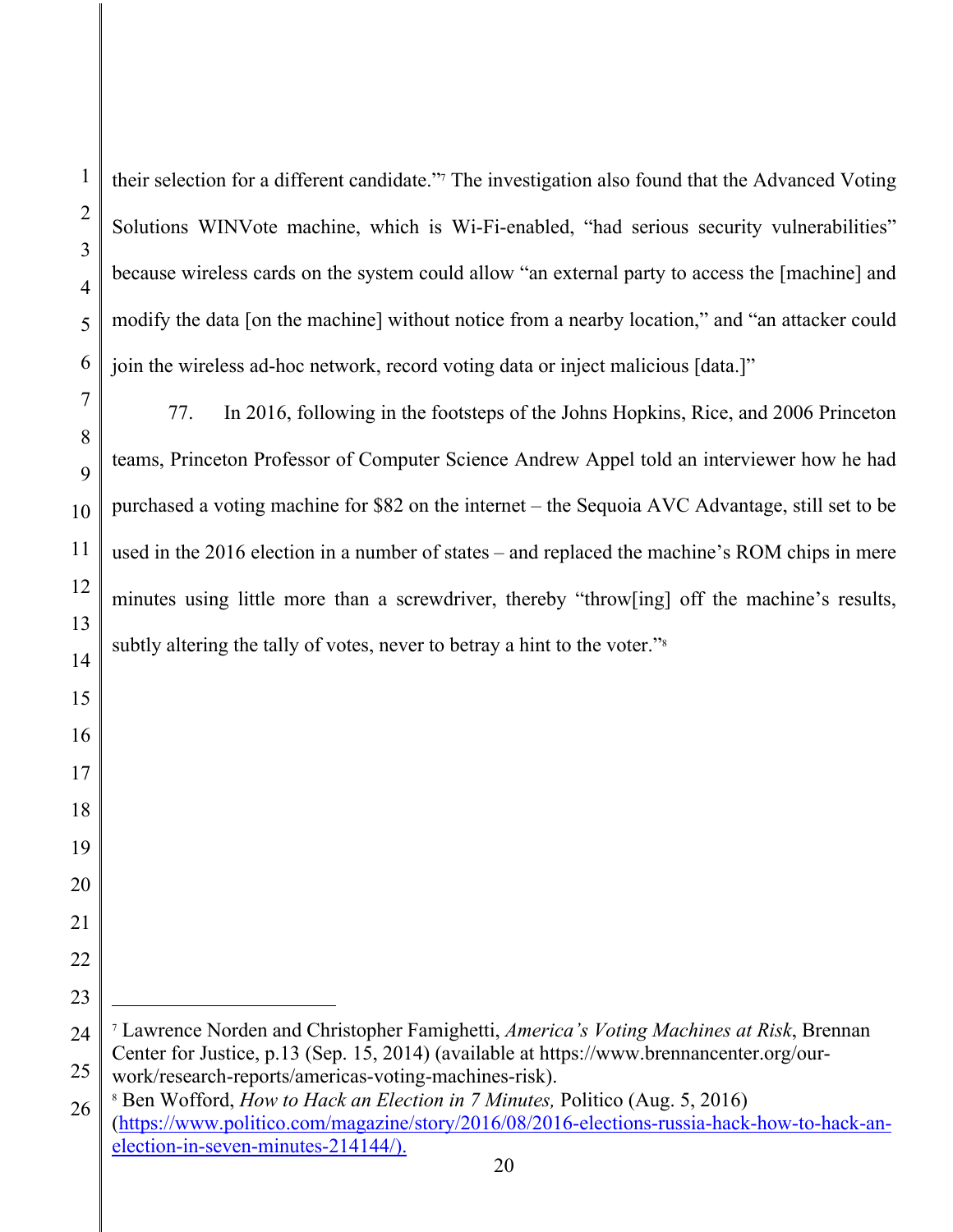

78. During that 2016 election cycle evidence emerged of foreign state actors seeking to affect U.S. voting. "Russian agents probed voting systems in all 50 states, and successfully breached the voter registration systems of Arizona and Illinois."9 The Robert Mueller report and an indictment of twelve Russian agents later confirmed that Russian hackers had targeted vendors that provide election software, and Russian intelligence officers "targeted employees of [REDACTED], a voting technology company that developed software used by numerous U.S. counties to manage voter rolls, and installed malware on the company network."10

79. After these revelations about the 2016 election, Jake Braun, a former security advisor for the Obama administration and organizer of the DEFCON Hacking Conference was

 Jordan Wilkie, *'They think they are above the law': the firms that own America's voting system*, The Guardian (Apr. 23, 2019) (https://www.theguardian.com/us-news/2019/apr/22/us-

voting-machine-private-companies-voter-registration). 10 Robert S. Mueller, III, *Report On The Investigation Into Russian Interference In The 2016 Presidential Election*, vol. 1, p. 51 (Mar. 2019). (https://www.justice.gov/archives/sco/file/1373816/download).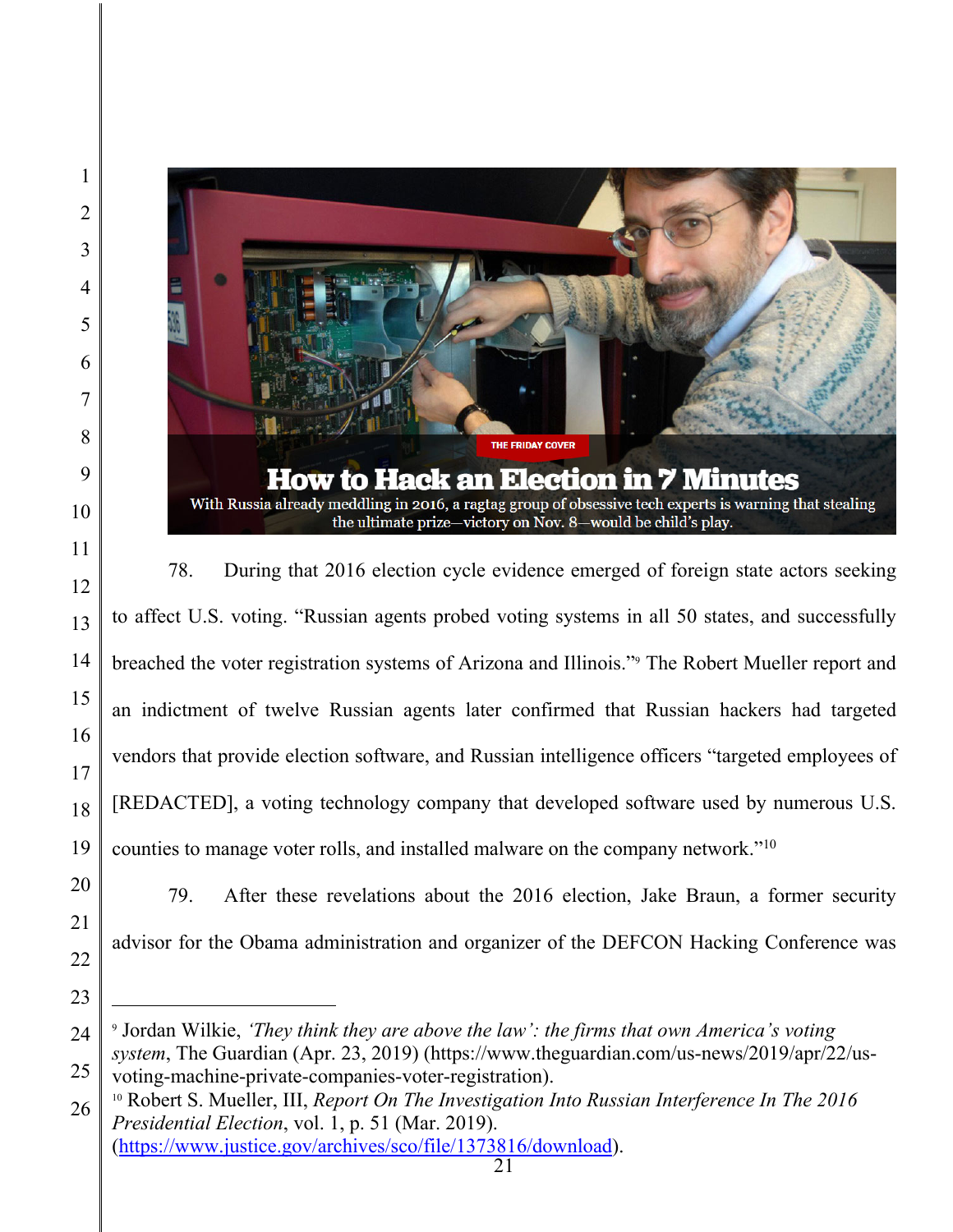asked in 2017, "Do you believe that right now, we are in a position where the 2020 election will be hacked?" He answered, "Oh, without question. I mean the 2020 election will be hacked no matter what we do."

80. Following a 2017 runoff election in a Georgia congressional race, an advocacy organization and individual voters filed suit in federal district court seeking to set aside the results. They alleged the election "took place in an environment in which sophisticated hackers – whether Russian or otherwise – had the capability and intent to manipulate elections in the United States" and had "easy access" to do so.

81. The Georgia plaintiffs supported their allegations with expert testimony from Logan Lamb, who testified that he freely accessed official Georgia state election files hosted on an "elections.kennesaw.edu" server, including voter histories and personal information of all Georgia voters; tabulation and memory card programming databases for past and future elections; instructions and passwords for voting equipment administration; and executable programs controlling essential election resources. Lamb stated that these sensitive files had been publicly exposed for so long that Google had cached (i.e., saved digital backup copies of) and published the pages containing many of them. Lamb said the publicly accessible files created and maintained on this server were used to program virtually all other voting and tabulation equipment used in Georgia's elections.

82. Another piece of expert evidence in the Georgia litigation is a declaration from Harri Hurst dated August 24, 2020 in which Hursti concludes that "the voting system is being operated in Fulton County in a manner that escalates the security risk to an extreme level."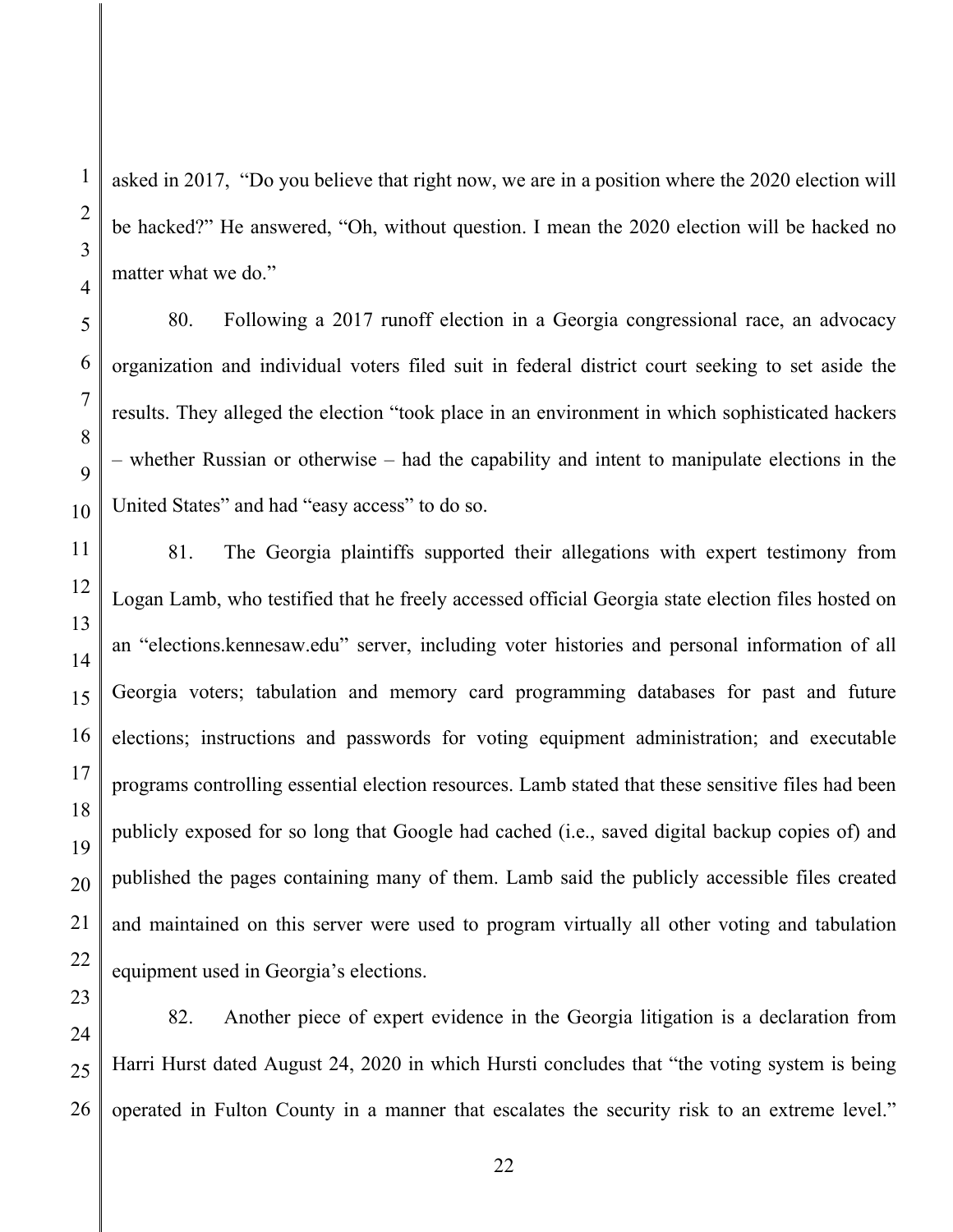Hursti based this conclusion in part on his observations that optical scanners would inexplicably reject ballots; that the optical scanners would experience lengthy and unexplained scanning delays; that the vendor, Dominion, failed to ensure a trained technician was on-site to address problems with its equipment; that Dominion employees interfered with Hursti's efforts to observe the upload of memory devices; that Dominion refused to cooperate with county personnel; and that computers running Dominion software were vulnerable due to inadequate "hardening" against a security attack.<sup>11</sup>

83. The Georgia plaintiffs asked the court to enter a preliminary injunction barring Georgia in the 2020 general election from using certain Dominion electronic voting machines. On October 11, 2020, the federal court issued an order finding substantial evidence that the system was plagued by security risks and the potential for votes to be improperly rejected or misallocated. It wrote, "The Plaintiffs' national cybersecurity experts convincingly present evidence that this is not a question of 'might this actually ever happen?' – but 'when it will happen."

84. In 2019 a group of election security experts found "nearly three dozen backend election systems in 10 states connected to the internet over the last year," including in "critical swing states" Wisconsin, Michigan, and Florida. Some of the jurisdictions "were not aware that their systems were online" and were "publicly saying that their systems were never connected to

<sup>11</sup> *Curling v. Raffensperger*, Case No. 1:17-cv-02989-AT (U.S. Dist. Ct., N.D. Ga.), ECF Doc. 809-3.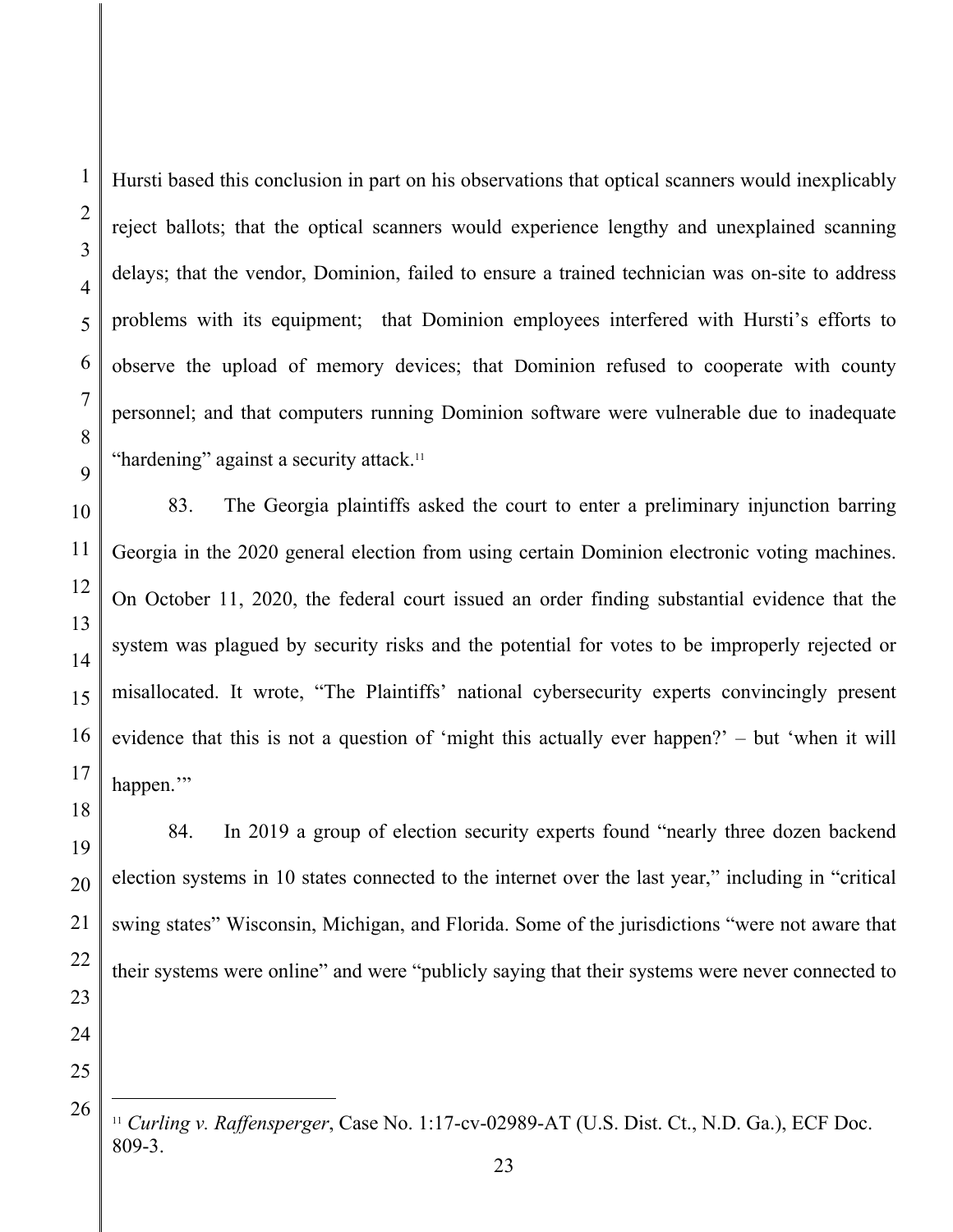the internet because they didn't know differently."12 The Associated Press reported that the vast majority of 10,000 election jurisdictions nationwide were still using Windows 7 or older operating systems to create ballots, program voting machines, tally votes, and report counts, which was a problem because "Windows 7 reaches its 'end of life' on Jan. 14 [2020], meaning Microsoft stops providing technical support and producing "patches" to fix software vulnerabilities, which hackers can exploit."13

9 10 11 12 13 14 15 16 17 18 19 85. In March 2020, the documentary *Kill Chain: The Cyber War on America's Elections* detailed the vulnerability of electronic voting machines. In the film, Hursti showed that he hacked digital election equipment to change votes back in 2005, and said the same Dominion machine that he hacked in 2005 was slated for use in 20 states for the 2020 election. *Kill Chain* also included facts about a Georgia election in which one machine out of seven in a precinct registered a heavy majority of Republican votes, while every other machine in the precinct registered a heavy majority of Democratic votes. Dr. Kellie Ottoboni, Department of Statistics, UC Berkeley, stated the likelihood of this happening by chance was less than one in a million.14

23 24 12 Kim Zetter, *Critical U.S. Election Systems Have Been Left Exposed Online Despite Official Denials*, Vice (Aug. 8, 2019) (https://www.vice.com/en/article/3kxzk9/exclusive-critical-uselection-systems-have-been-left-exposed-online-despite-official-denials). 13 Tami Abdollah, *New election systems use vulnerable software*, Associated Press (July 13,

25

26 2019) (https://apnews.com/article/operating-systems-ap-top-news-voting-voting-machinespennsylvania-e5e070c31f3c497fa9e6875f426ccde1).<br><sup>14</sup> Screenshot from https://www.facebook.com/KillChainDoc/videos/2715244992032273/.

24

1

2

3

4

5

6

7

8

20

21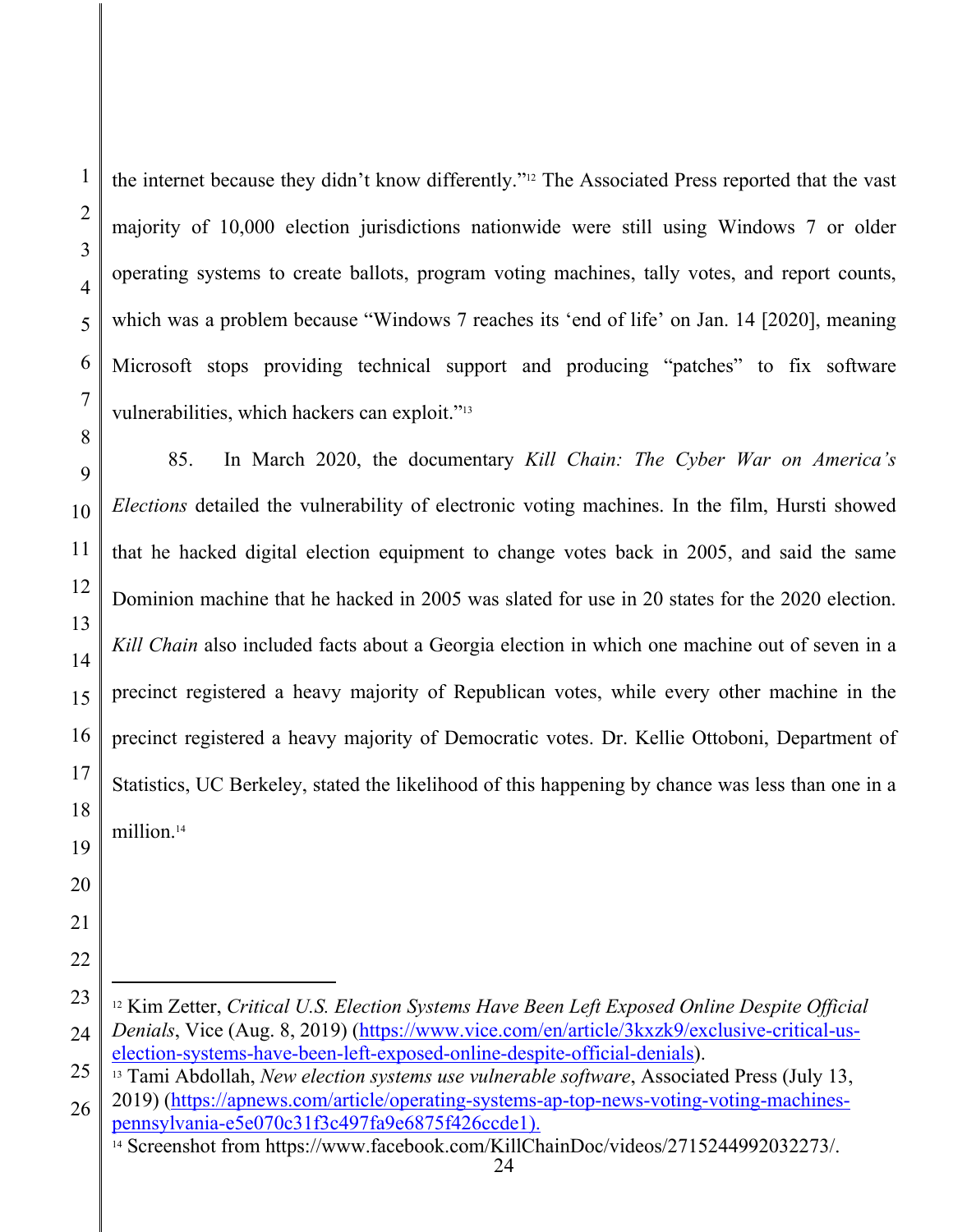

**C. Electronic Voting Systems Manufacturers Source and Assemble Their Components in Hostile Nations** 

86. Electronic voting machines are also vulnerable to malicious manipulation through illicit software installed on their component parts during the manufacturing process. The Congressional Task Force on Election Security's Final Report in January 2018 stated, "many jurisdictions are using voting machines that are highly vulnerable to an outside attack," in part because "many machines have foreign-made internal parts." Therefore, "'[A] hacker's point-ofentry into an entire make or model of voting machine could happen well before that voting machine rolls off the production line."<sup>15</sup>

87. Computer server security breaches as a result of hardware manufactured in China have been discovered by the U.S. Department of Defense (2010), Intel Corp. (2014), an FBI

<sup>&</sup>lt;sup>15</sup> CONGRESSIONAL TASK FORCE ON ELECTION SECURITY, FINAL REPORT at 25 (2018) (https://homeland.house.gov/imo/media/doc/TFESReport.pdf).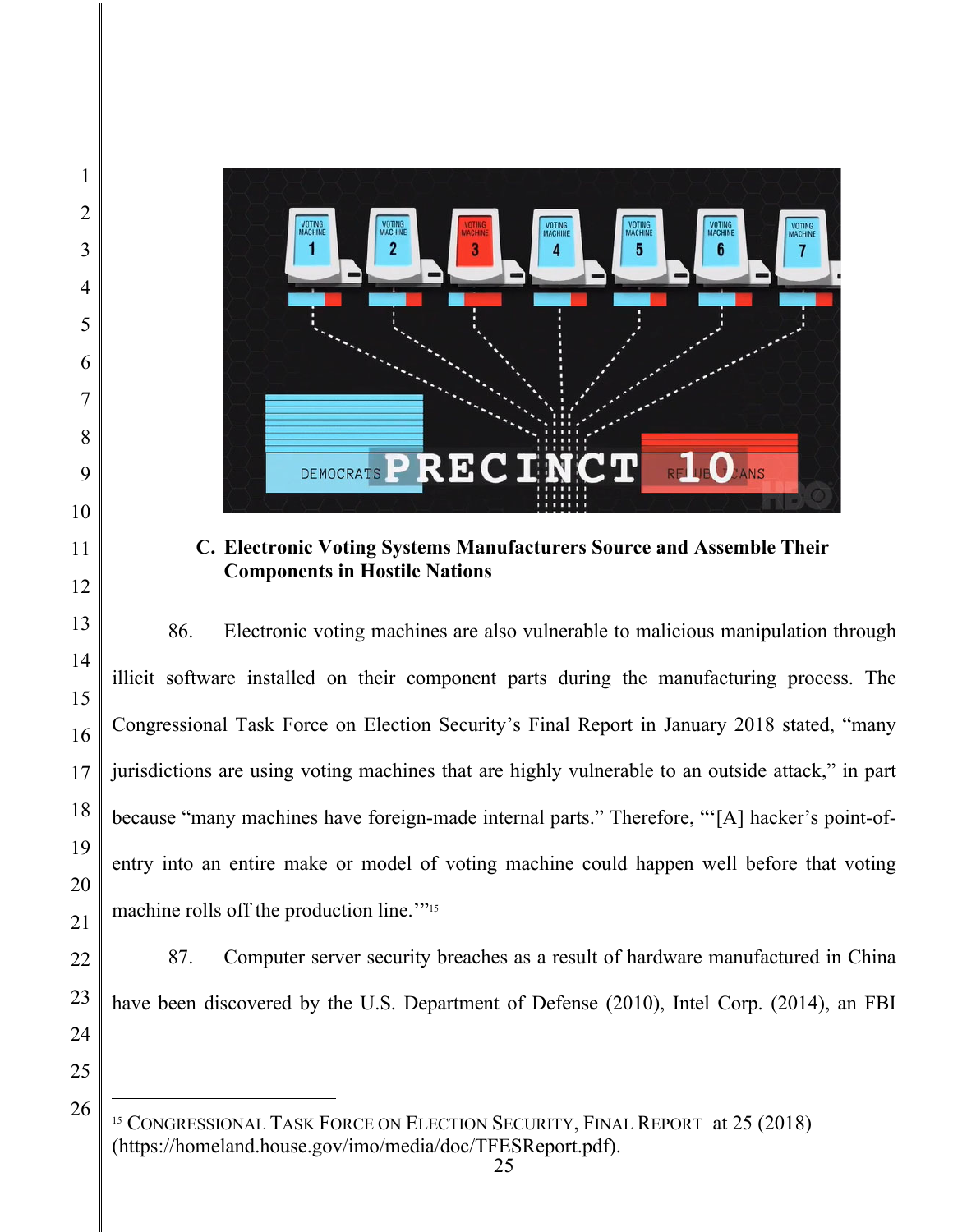investigation that affected multiple companies (2015), and a government contractor providing intelligence services (2018).16

88. Leading electronic voting machine manufacturers source many parts from China, Taiwan, and the Philippines.17

# **D. State and Federal Lawmakers from Both Parties Have Long Been Aware of the Problems with Electronic Voting Systems**

89. As the years passed and the evidence mounted, lawmakers and officials throughout the nation have realized these problems with electronic voting machines cannot be ignored.

90. The Congressional Task Force on Election Security issued a Final Report in January 2018 that identified the vulnerability of U.S. elections to foreign interference:<sup>18</sup> "According to DHS, Russian agents targeted election systems in at least 21 states, stealing personal voter records and positioning themselves to carry out future attacks. . . media also reported that the Russians accessed at least one U.S. voting software supplier . . . in most of the targeted states officials saw only preparations for hacking . . . [but] in Arizona and Illinois, voter registration databases were reportedly breached. . . If 2016 was all about preparation, what more

<sup>16</sup> Jordan Robertson and Michael Riley, *The Big Hack: How China Used a Tiny Chip to Infiltrate U.S. Companies*, Bloomberg (October 4, 2018).

<sup>(</sup>https://www.bloomberg.com/news/features/2018-10-04/the-big-hack-how-china-used-a-tinychip-to-infiltrate-america-s-top-companies). 17 Ben Popken, Cynthia McFadden and Kevin Monahan, *Chinese parts, hidden ownership,* 

*growing scrutiny: Inside America's biggest maker of voting machines*, NBC News (Dec. 19,

<sup>2019) (</sup>https://www.nbcnews.com/news/all/chinese-parts-hidden-ownership-growing-scrutinyinside-america-s-biggest-n1104516).<br><sup>18</sup> CONGRESSIONAL TASK FORCE ON ELECTION SECURITY, FINAL REPORT (2018)

<sup>(</sup>https://homeland.house.gov/imo/media/doc/TFESReport.pdf).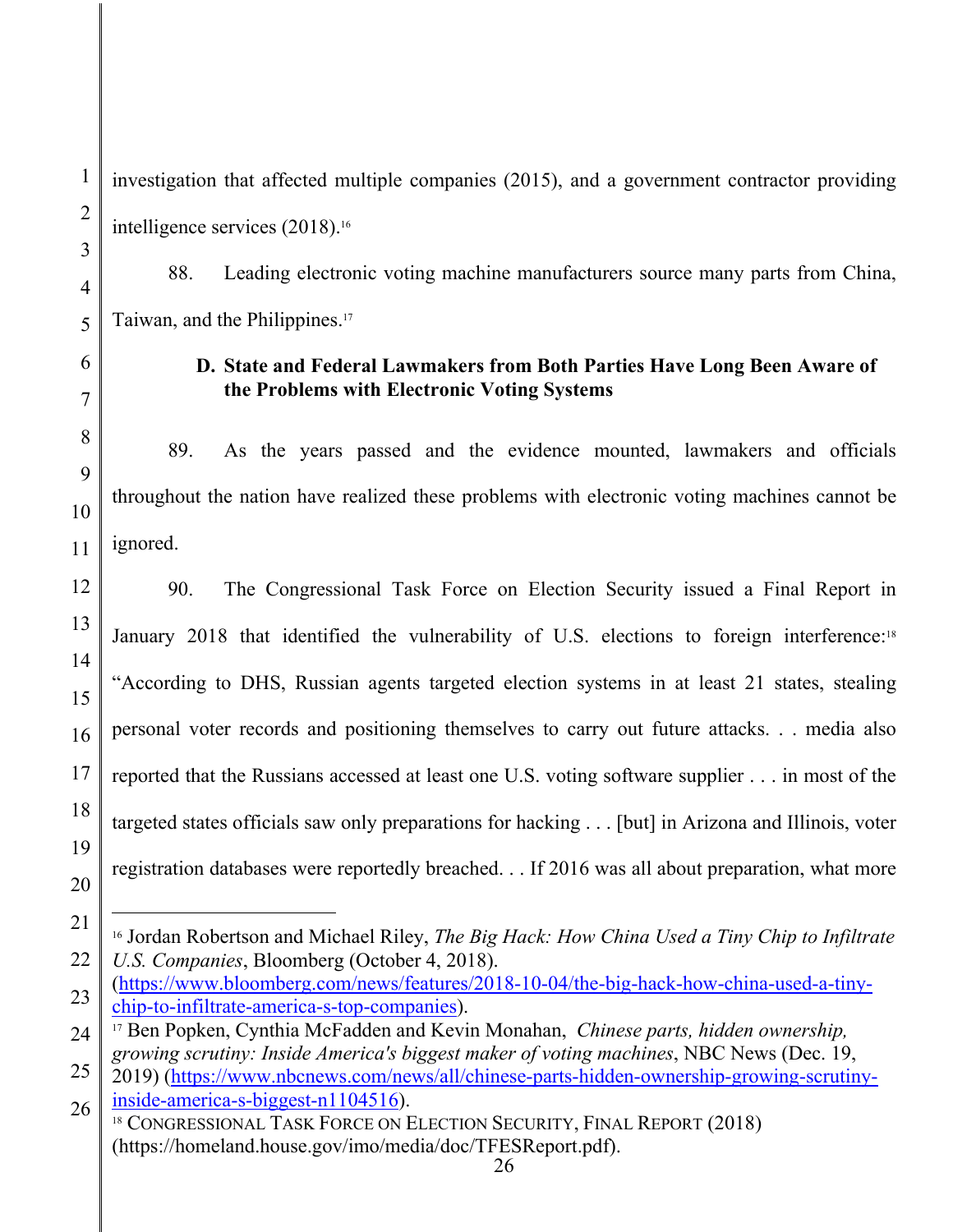1 2 3 4 5 6 7 8 9 10 11 12 13 14 15 16 17 18 19 20 21 22 23 24 25 26 can they do and when will they strike? . . . [W]hen asked in March about the prospects for future interference by Russia, then-FBI Director James Comey testified before Congress that: '[T]hey'll be back. They'll be back in 2020. They may be back in 2018.'"19 91. In a March 21, 2018 hearing held by the Senate Intelligence Committee relating to potential foreign interference in the 2016 election, Senator Ron Wyden warned that: Forty-three percent of American voters use voting machines that researchers have found have serious security flaws including backdoors. These companies are accountable to no one. They won't answer basic questions about their cyber security practices and the biggest companies won't answer any questions at all. Five states have no paper trail and that means there is no way to prove the numbers the voting machines put out are legitimate. So much for cyber-security 101… The biggest seller of voting machines is doing something that violates cyber-security 101, directing that you install remote-access software which would make a machine like that a magnet for fraudsters and hackers. 92. Senator Wyden did not see his concerns addressed. On December 6, 2019, he, along with his Democratic colleagues in Congress – Senator Elizabeth Warren, Senator Amy Klobuchar, and Congressman Mark Pocan – published an open letter concerning major voting system manufacturers. In the letter, they identified numerous problems: "trouble-plagued companies" responsible for manufacturing and maintaining voting machines and other election administration equipment, "have long skimped on security in favor of convenience," leaving voting systems across the country "prone to security problems." "the election technology industry has become highly concentrated ... Today, three large vendors – Election Systems & Software, Dominion, and Hart InterCivic – collectively provide voting machines and software that facilitate voting for over 90% of all eligible voters in the United States." "Election security experts have noted for years that our nation's election systems and infrastructure are under serious threat. . . . voting machines are reportedly <sup>19</sup> *Id*. at 6-7.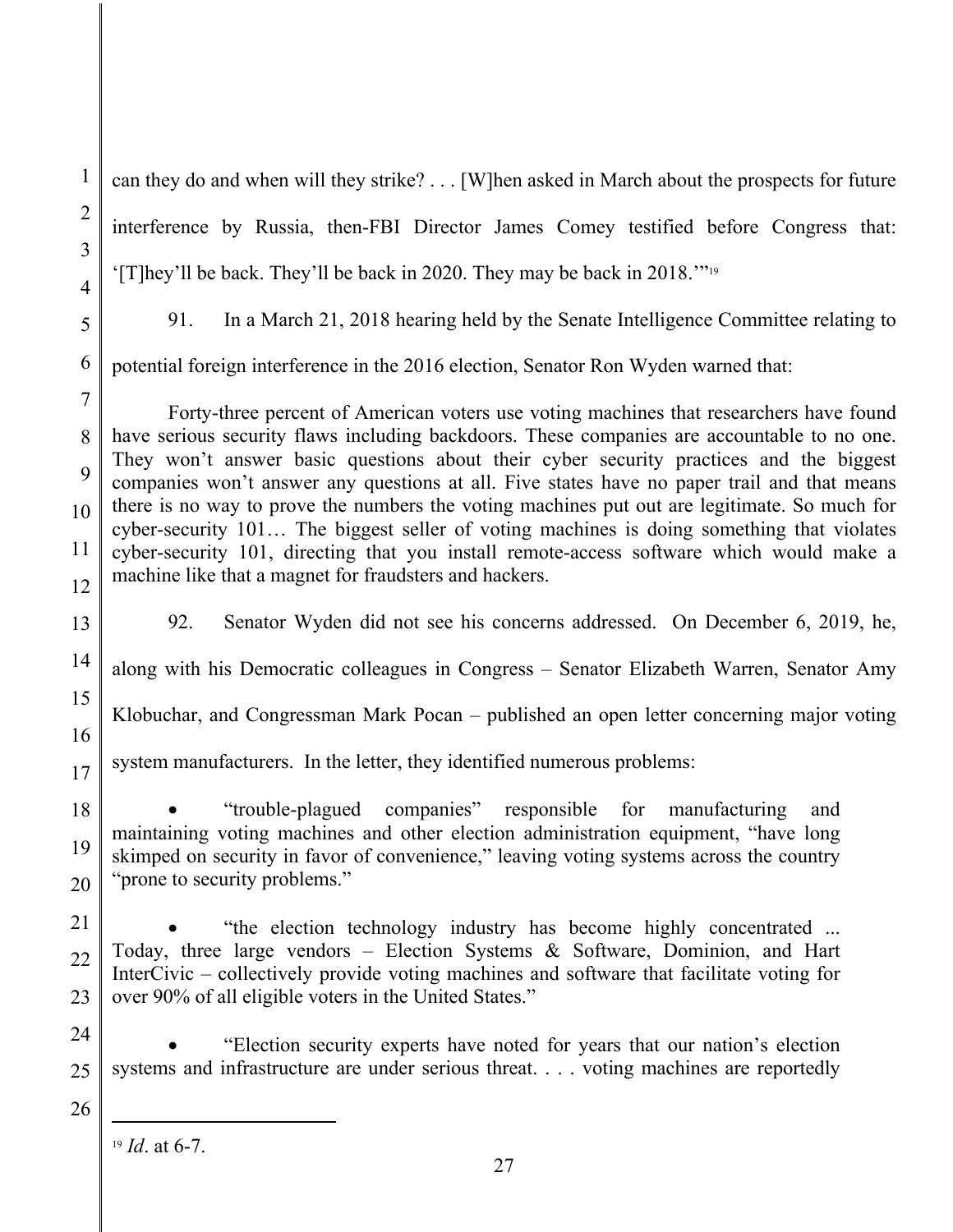falling apart, across the country, as vendors neglect to innovate and improve important voting systems, putting our elections at avoidable and increased risk. . . . Moreover, even when state and local officials work on replacing antiquated machines, many continue to 'run on old software that will soon be outdated and more vulnerable to hackers.'"

1

2

 "[J]urisdictions are often caught in expensive agreements in which the same vendor both sells or leases, and repairs and maintains voting systems-leaving local officials dependent on the vendor, and the vendor with little incentive to substantially overhaul and improve its products.[]"

93. Senator Warren, on her website, identified an additional problem: "These vendors make little to no information publicly available on how much money they dedicate to research and development, or to maintenance of their voting systems and technology. They also share little or no information regarding annual profits or executive compensation for their owners."

94. During a Senate Judiciary Committee hearing in June 2018, then-Senator Kamala Harris warned that, in a demonstration for lawmakers at the Capitol, election machines were "hacked" before the lawmakers' eyes. Two months later, Senator Klobuchar stated on national television, "I'm very concerned you could have a hack that finally went through. You have 21 states that were hacked into, they didn't find out about it for a year."

95. While chairing the House Committee on Homeland Security in July of 2018, Republican Congressman Michael McCaul decried, "Our democratic system and critical infrastructures are under attack. In 2016, Russia meddled in our Presidential election through a series of cyber attacks and information warfare. Their goals were to undermine the credibility of the outcome and sow discord and chaos among the American people…."

26 96. Senator Wyden stated in an interview, "[T]oday, you can have a voting machine with an open connection to the internet, which is the equivalent of stashing American ballots in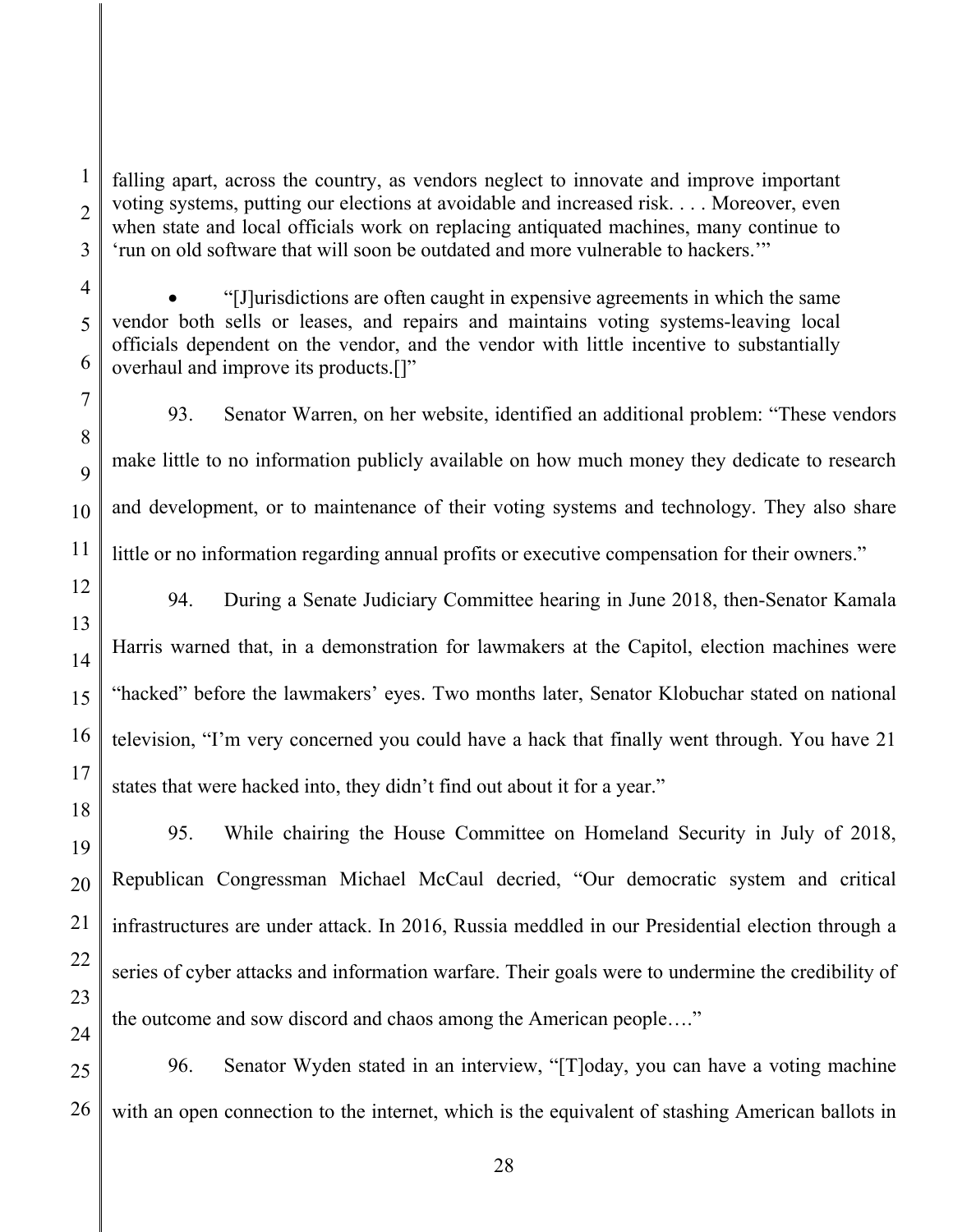the Kremlin. . . . [As] of today, what we see in terms of foreign interference in 2020 is going to make 2016 look like small potatoes. This is a national security issue! . . . The total lack of cybersecurity standards is especially troubling . . . But the lack of cybersecurity standards leads local officials to unwittingly buy overpriced, insecure junk. Insecure junk guarantees three things: a big payday for the election-tech companies, long lines on Election Day, and other hostile foreign governments can influence the outcome of elections through hacks."

97. In March of 2022, White House press secretary Jen Psaki said the Russian government in 2016 "hacked our election here" in the United States.

98. The following month, Dara Lindenbaum, a nominee to serve on the Federal Election Commission, testified before the Senate Rules and Administration Committee. Lindenbaum was asked about her role as an election lawyer representing Stacey Abrams's campaign for governor of Georgia in 2018. Lindenbaum acknowledged she had alleged voting machines were used to illegally switch votes from one candidate to another during the 2018 election in Georgia. 20

99. Dominion presented its Democracy Suite 5.5-A voting system to the State of Texas for certification to be used in public elections in Texas. In January 2019, the State of Texas rejected Dominion's application and refused to certify Democracy Suite 5.5-A. On October 2 and 3, 2019, Dominion presented Democracy Suite 5.5-A to the State of Texas for examination a second time, seeking certification for use in public elections in Texas. Again,

<sup>20</sup> PN1758 — Dara Lindenbaum — Federal Election Commission, https://www.congress.gov/nomination/117th-congress/1758; https://www.youtube.com/watch?v=wCPLL\_D\_spc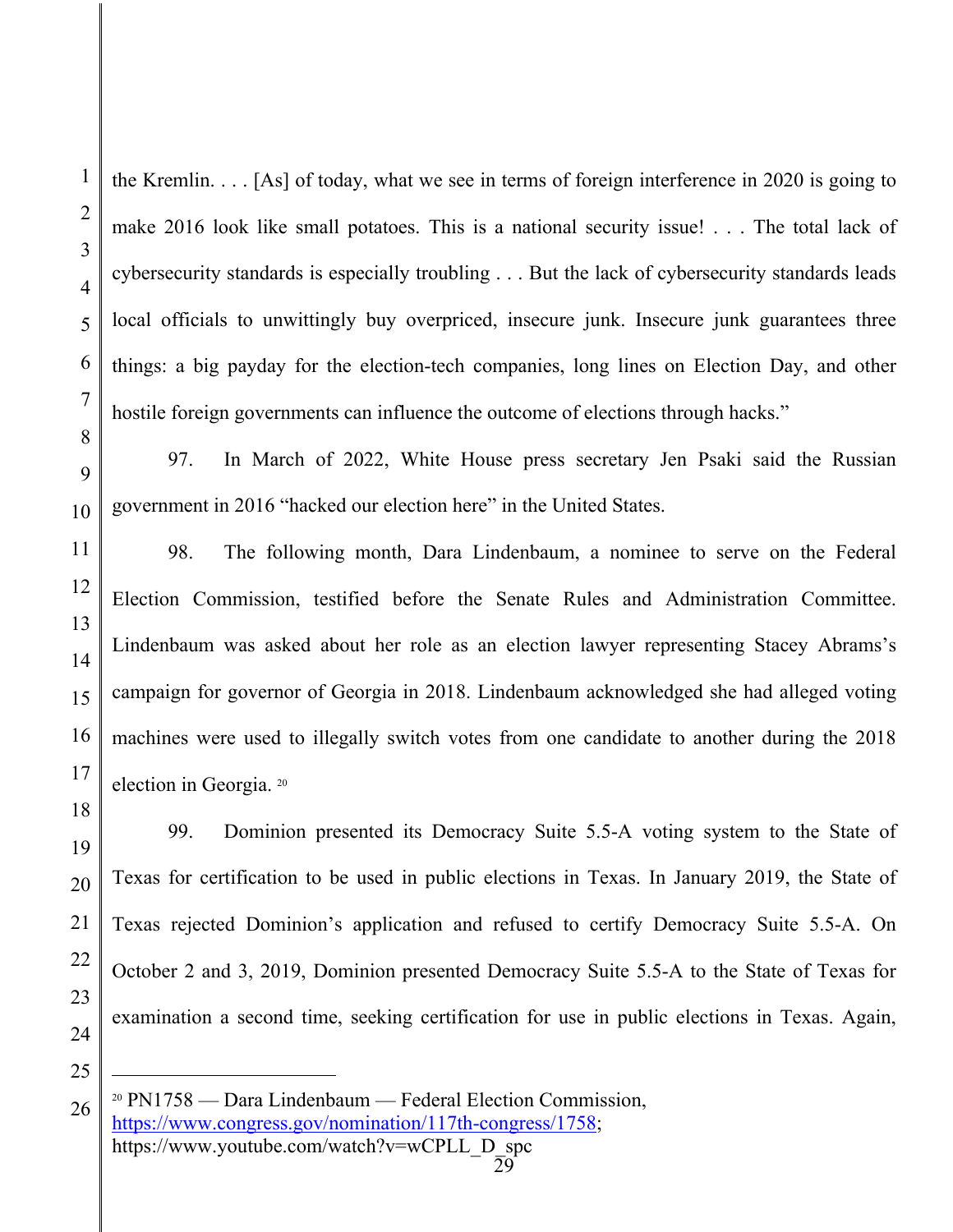Democracy Suite 5.5-A failed the test. On January 24, 2020, the Texas Secretary of State denied certification of the system for use in Texas elections.

100. The experts designated by Texas to evaluate Democracy Suite 5.5-A flagged risk from the system's connectivity to the internet despite "vendor claims" that the system is "protected by hardening of data and IP address features," stating, "[T]he machines could be vulnerable to a rogue operator on a machine if the election LAN is not confined to just the machines used for the election . . . The ethernet port is active on the ICX BMD during an election. . . . This is an unnecessary open port during the voting period and could be used as an attack vector." Other security vulnerabilities found by Texas include use of a "rack mounted server" which "would typically be in a room other than a room used for the central count" and would present a security risk "since it is out of sight." In summary, "The examiner reports identified multiple hardware and software issues . . . . Specifically, the examiner reports raise concerns about whether the Democracy Suite 5.5-A system is suitable for its intended purpose; operates efficiently and accurately; and is safe from fraudulent or unauthorized manipulation."

1

2

3

4

5

6

7

8

9

10

11

12

13

14

15

16

101. The Texas Attorney General explained, "We have not approved these voting systems based on repeated software and hardware issues. It was determined they were not accurate and that they failed — they had a vulnerability to fraud and unauthorized manipulation."

102. Dominion's DVS 5.5-B voting system, set to be used in the Midterm Election in Arizona, is substantially similar to the 5.5-A system that twice failed certification in Texas.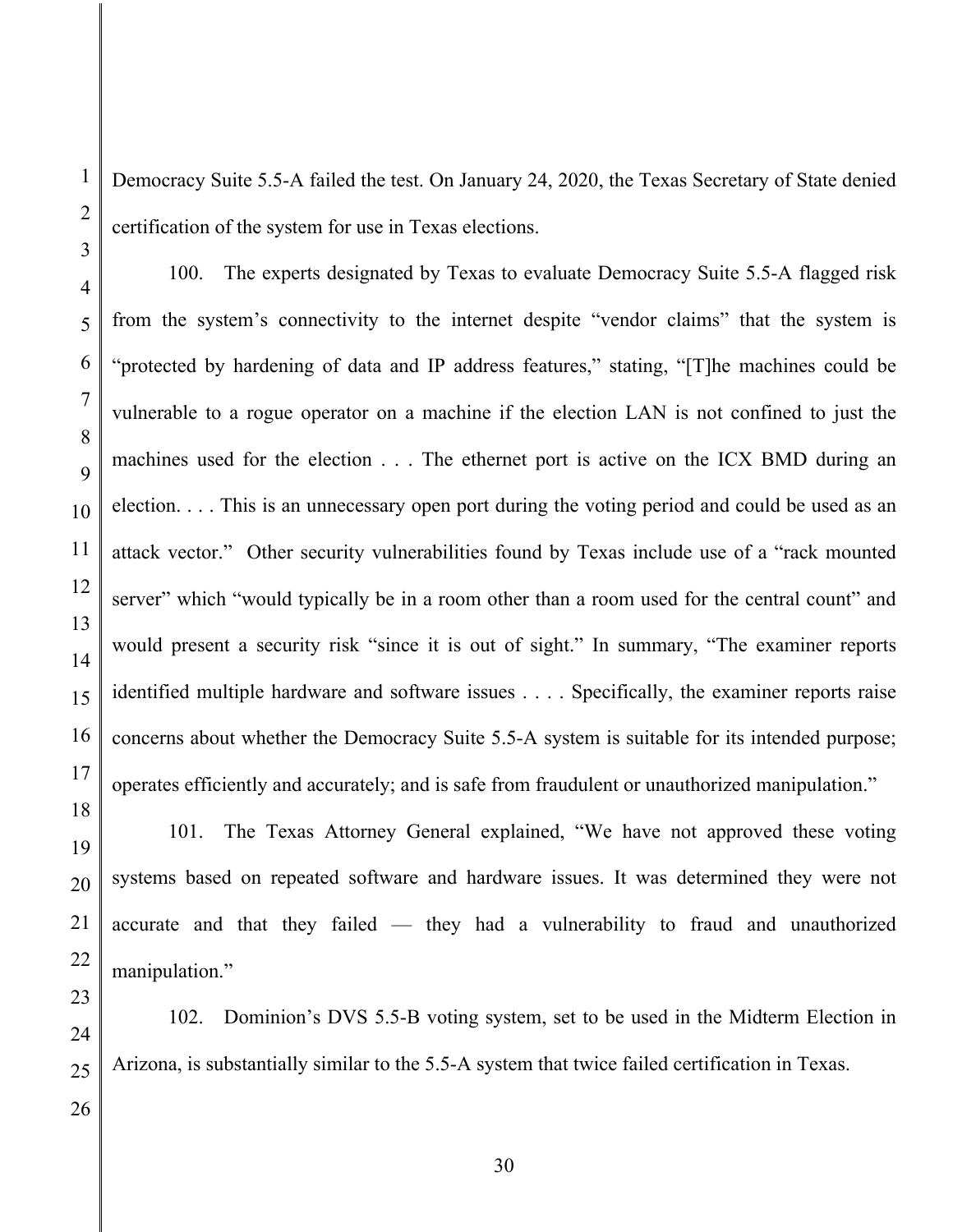103. Though Texas did certify ES&S electronic voting machines for use in Texas, ES&S voting systems are, like Dominion's voting systems, opaque, easily hacked, and vulnerable to incorporation of compromised components through ES&S's supply chain.

## **E. Electronic Voting Machine Companies Have Not Been Transparent Concerning Their Systems**

104. Election officials and voting system manufacturers have publicly denied that their election equipment is connected to the internet in order to assert the equipment is not susceptible to attack via a networked system.<sup>21</sup>

105. John Poulous, the CEO of Dominion Voting Systems, testified in December 2020 that Dominion's election systems are "closed systems that are not networked meaning they are not connected to the internet." This is false.

106. In a May 2016 interview, Dominion Vice President Goran Obradovic stated, "All devices of the ImageCast series have additional options such as modems for wireless and wired transfer of results from the very polling place…."22 During the 2020 election Dominion election equipment was connected to the internet when it should not have been.<sup>23</sup> A Dominion representative in Wayne County, Michigan stated that during the voting in the 2020 election

<sup>21</sup> Kim Zetter, *Critical U.S. Election Systems Have Been Left Exposed Online Despite Official Denials*, Vice (Aug. 8, 2019) (https://www.vice.com/en/article/3kxzk9/exclusive-critical-uselection-systems-have-been-left-exposed-online-despite-official-denials).<br><sup>22</sup> Economy & Business, Interview: How do the others do this? A technological solution exists

for elections with complete security, privacy, and transparency pp.30, 31 (May 2016)

<sup>(</sup>https://ekonomijaibiznis.mk/ControlPanel/Upload/Free\_Editions/wZ0X5bz60KCgpcvFcEBvA/ maj%202016%20ENG/mobile/index.html#p=31).

<sup>23</sup> Aff. of Patrick J. Colbeck, *Costantino v. City of Detroit*, no. 20-014780-AW (Wayne Co., Mich. Cir. Ct. Nov. 8, 2020).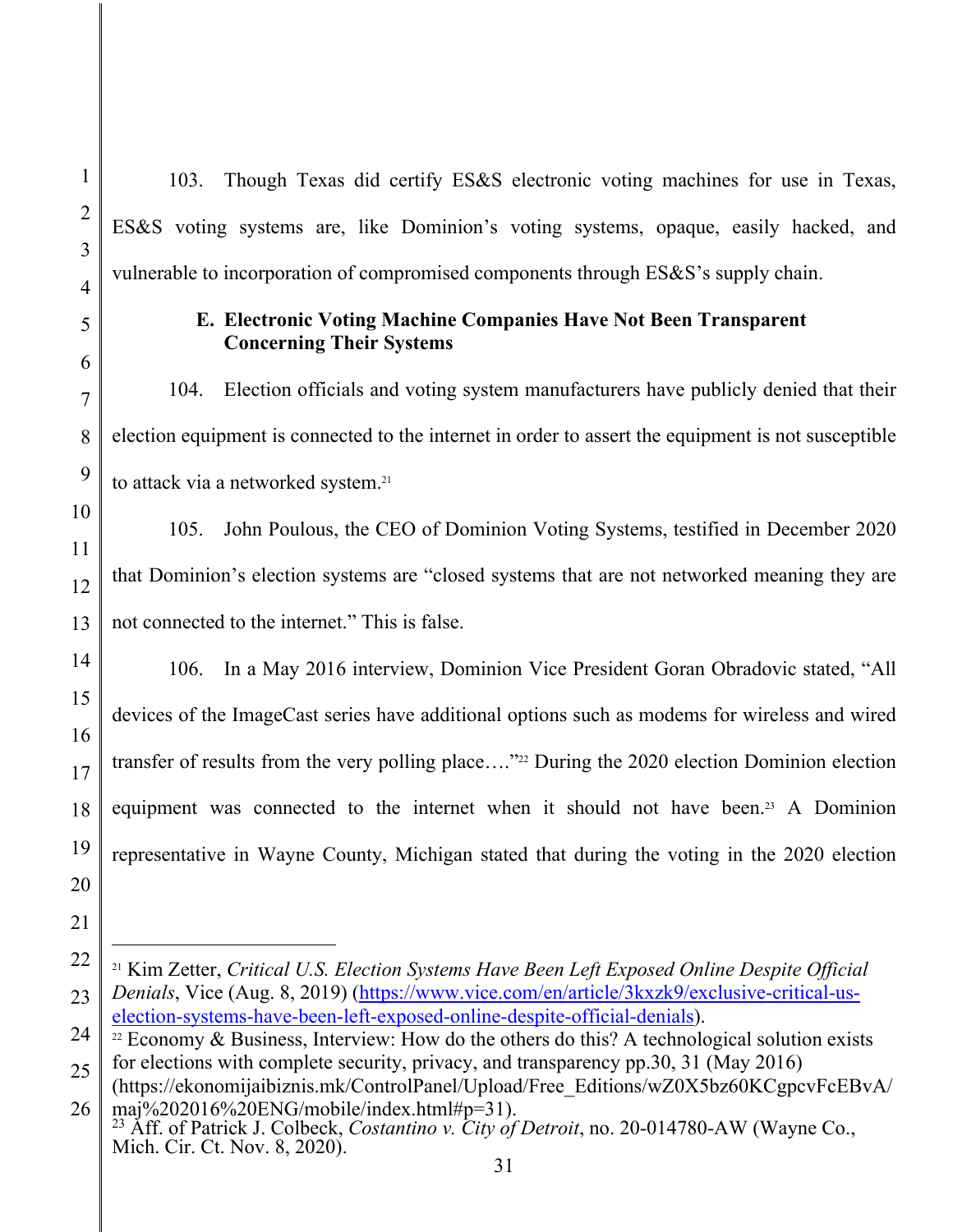there were irregularities with Dominion's election equipment, including that equipment was connected to the internet and equipment had scanning issues.

107. On Monday, November 2, 2020, the day before the 2020 election, Dominion uploaded software updates into election equipment that Dominion had supplied in the United States.24 These software updates were unplanned and unannounced.In some counties in Georgia, Dominion's software update caused election equipment to malfunction the next day during the election. The supervisor of one County Board of Elections stated that Dominion "uploaded something last night, which is not normal, and it caused a glitch," and "[t]hat is something that they don't ever do. I've never seen them update anything the day before the election." Dominion had earlier publicly denied that any updates just prior to election day were made and that its election equipment was connected to the internet—both of which were false statements.<sup>25</sup>

108. In December 2020, the Department of Homeland Security's Cybersecurity & Infrastructure Agency ("CISA") revealed that malicious hackers had compromised and exploited SolarWinds Orion network management software products.<sup>26</sup> On April 15, 2021, the White

<sup>24</sup> Kim Zetter, *Cause of Election Day Glitch in Georgia Counties Still Unexplained*, Politico (Nov. 12, 2020) (https://www.politico.com/news/2020/11/04/georgia-election-machine-glitch-<br>434065).

<sup>&</sup>lt;sup>25</sup> Isabel van Brugen, *Dominion Voting Machines Were Updated Before Election, Georgia Official Confirms*, The Epoch Times (Dec. 4, 2020) (https://www.theepochtimes.com/dominionvoting-machines-were-updated-before-election-georgia-official-confirms\_3604668.html).

<sup>26</sup> CISA, *CISA issues emergency directive to mitigate the compromise of SolarWinds Orion network management products* (Dec. 14, 2020) (https://www.cisa.gov/news/2020/ 12/13/cisaissues-emergency-directive-mitigate-compromise-solarwinds-orion-network).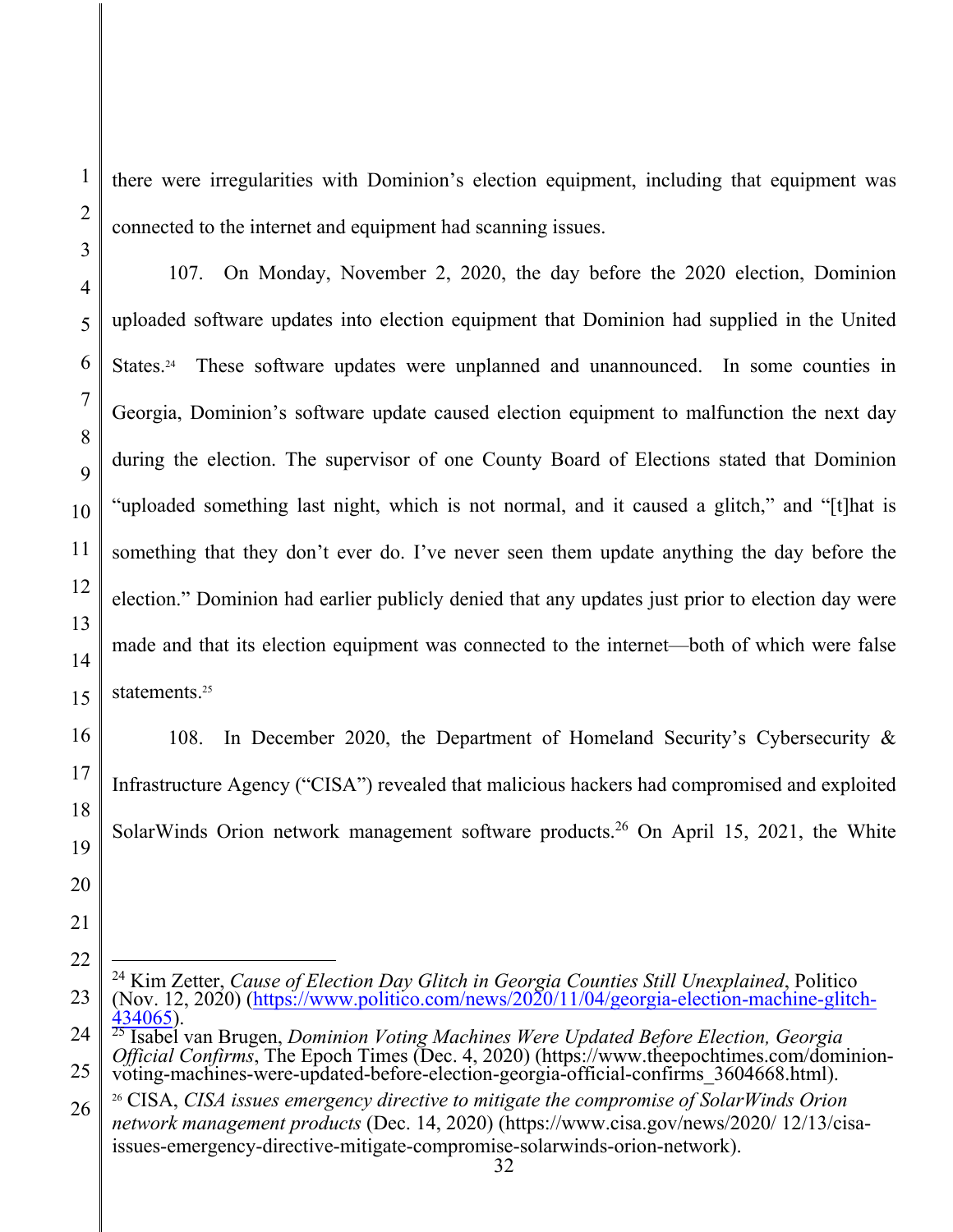House announced imposition of sanctions on Russia in response to Russian "malicious cyber activities, such as the SolarWinds incident."27

109. Dominion CEO John Poulos stated that Dominion did not use SolarWinds.

110. Dominion in fact did use SolarWinds. Dominion's website formerly displayed a SolarWinds logo, but that logo was removed.

|                      | <b>POMINION</b>                 |  |
|----------------------|---------------------------------|--|
| User:                |                                 |  |
| Password:            |                                 |  |
| Language:<br>English |                                 |  |
| Remember me          | Login                           |  |
|                      | Sen-U © 1995 - 2020 Solar Winds |  |
|                      |                                 |  |

111. Dominion refuses to provide access to allow the public to forensically investigate its "proprietary" software, machines, and systems, to determine whether its election equipment is secure, has been hacked, or has malware installed.

112. No electronic voting system to be used in Arizona in the Midterm Election employs "open source" technology, which is electronic equipment for which the details of the components of the system, including its software, is published and publicly accessible. Though Dominion and E&S do not offer open source voting technology, it has been available to Defendants from other vendors for years.

government/).

<sup>27</sup> The White House, *Fact Sheet: Imposing Costs for Harmful Foreign Activities by the Russian Government* (Apr. 15, 2021) (https://www.whitehouse.gov/briefing-room/statementsreleases/2021/04/15/fact-sheet-imposing-costs-for-harmful-foreign-activities-by-the-russian-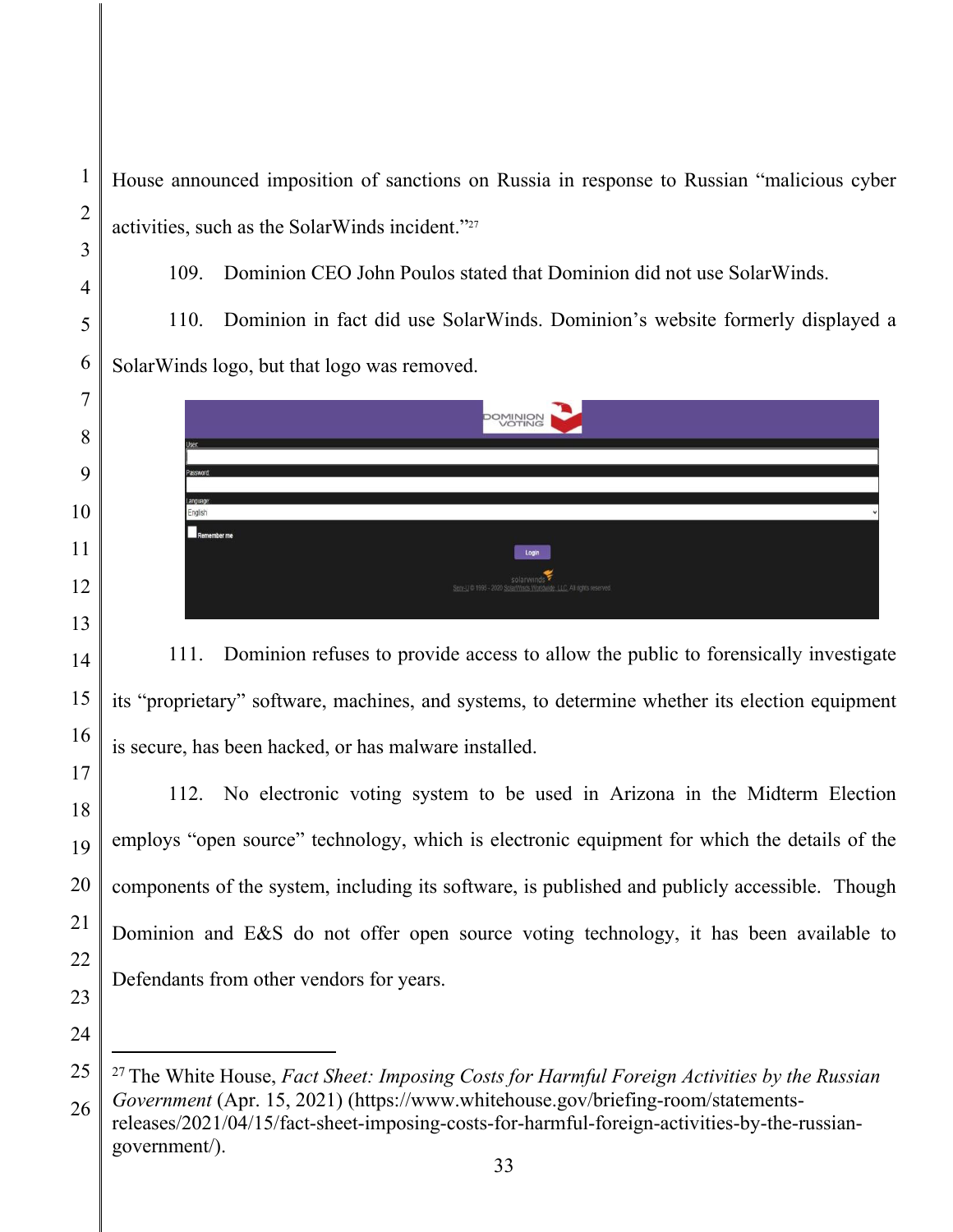113. Defendants have failed or refused to institute open source voting technologies in Arizona, even though such technology would promote both security and transparency, as voters and office-seekers throughout Arizona would know the specific risks to, or manipulation of, election results.

114. This lack of transparency by electronic voting machine companies has created a "black box" system of voting which lacks credibility and integrity.

## **F. Irregularities and Evidence of Illegal Vote Manipulations in Electronic Voting Systems During the 2020 General Election Have Been Found**

115. Evidence has been found of illegal vote manipulation on electronic voting machines during the 2020 election.

116. Dominion Democracy Suite software was used to tabulate votes in 62 Colorado counties, including Mesa County and Elbert County, during the 2020 election. Subsequent examination of equipment from Mesa County and Elbert County showed the Democracy Suite software created unauthorized databases on the hard drive of the election management system servers. On March 21, 2022, electronic database expert Jeffrey O'Donnell and computer science expert Dr. Walter Daugherty published a report concluding that ballots were manipulated in the unauthorized databases on the Mesa County server during Colorado's November 2020 and April 2021 elections.

117. On February 28, 2022, and after a comprehensive review of the Dominion systems used in Colorado, cybersecurity expert Douglas Gould published a report concluding that the system was "configured to automatically overwrite log files that exceed 20 MB, thereby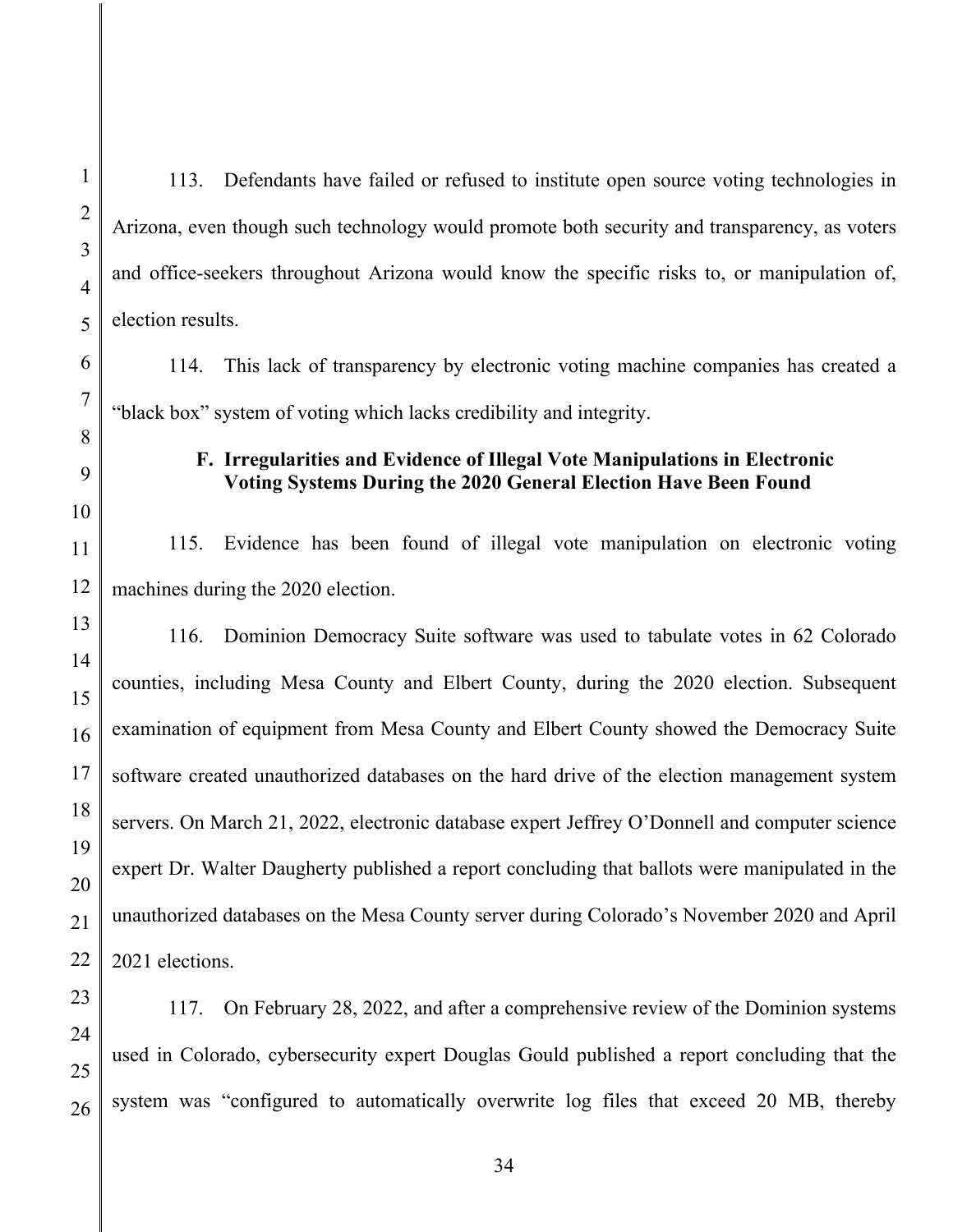violating federal standards that require the preservation of log files," that it was configured "to allow any IP address in the world to access the SQL service port, (1433), which violates 2002 VSS security standards," and that it "uses generic user IDs and passwords and a common shared password, some of which have administrative access," in violation of 2002 VSS security standards.

118. Electronic forensic experts examined equipment used in Michigan to administer voting during the 2020 election and concluded the equipment had been connected to the internet, either by Wi-Fi or a LAN wire, that there were multiple ways the election results could have been modified without leaving a trace; and the same problems have been around for 10 years or more. One expert "examined the forensic image of a Dominion ICX system utilized in the November 2020 election and discovered evidence of internet communications to a number of public and private IP addresses."

119. In Wisconsin, during the voting in the 2020 election, Dominion election equipment that was not supposed to be connected to the internet was connected to a "hidden" Wi-Fi network.<sup>28</sup>

120. In April 2021, the Biden administration announced sanctions against Russia for election interference and hacking in the 2020 United States presidential election.29

<sup>&</sup>lt;sup>28</sup> M.D. Kittle, *Emails: Green Bay's 'Hidden' Election Networks*, Wisconsin Spotlight (Mar. 21, 2021) (https://wisconsinspotlight.com/emails-green-bays-hidden-election-networks/). 2021) (https://wisconsinspotlight.com/emails-green-bays-hidden-election-networks/).<br><sup>29</sup> Natasha Truak and Amanda Macias, *Biden administration slaps new sanctions on Russia for* 

*cyberattacks, election interference*, CNBC (Apr. 16, 2021) (https://www.cnbc.com/2021/04/15/biden-administration-sanctions-russia-for-cyber-attacks-

election-interference.html).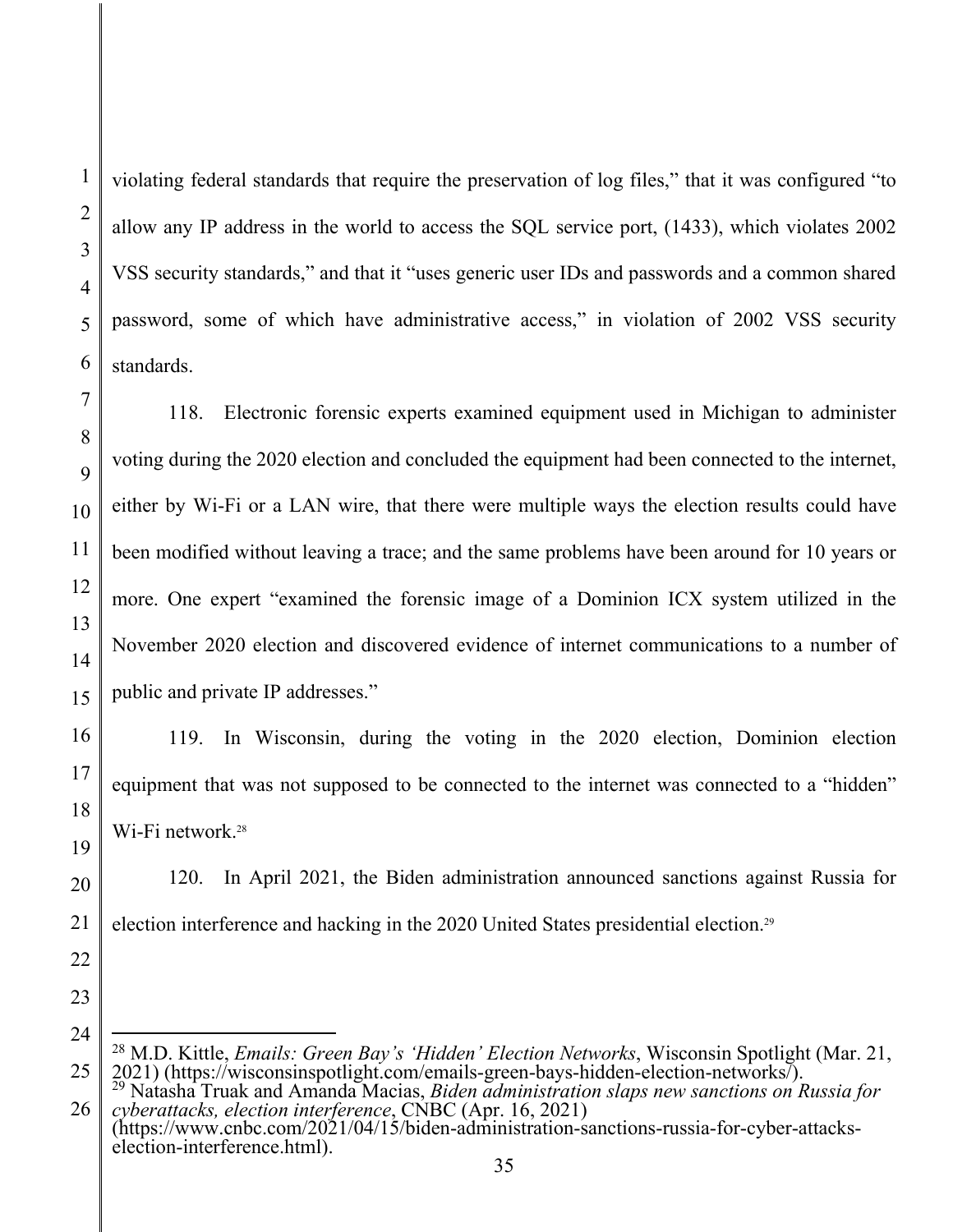2

3

121. Following the 2020 election, lawmakers in multiple states initiated investigations and audits of the results.

122. The Arizona Senate hired a team of forensic auditors to review Maricopa County's election process. The auditors issued a partial audit report on September 24, 2021, which found: (1) "None of the various systems related to elections had numbers that would balance and agree with each other. In some cases, these differences were significant"; (2) "Files were missing from the Election Management System (EMS) Server"; (3) "Logs appeared to be intentionally rolled over, and all the data in the database related to the 2020 General Election had been fully cleared"; (4) "Software and patch protocols were not followed"; and (5) basic cyber security best practices and guidelines from the CISA were not followed.30

123. Retired Wisconsin Supreme Court Justice Michael Gableman conducted an investigation of the 2020 election in Wisconsin at the direction of the Wisconsin Assembly. Gableman issued a report in March 2022 noting that "at least some machines had access to the internet on election night."31 He concluded that several machines manufactured by ES&S and used in the 2020 election in Wisconsin were "made with a 4G wireless modem installed, enabling them to connect to the internet through a Wi-Fi hotspot."

<sup>25</sup>  <sup>30</sup> *Maricopa County Forensic Election Audit, Volume I,* pp.1-3 (Sept. 24, 2021) (available at https://c692f527-da75-4c86-b5d1-

<sup>26</sup>  8b3d5d4d5b43.filesusr.com/ugd/2f3470\_a91b5cd3655445b498f9acc63db35afd.pdf). 31 Office of the Special Counsel: Second Interim Investigative Report On the Apparatus & Procedures of the Wisconsin Elections System, March 1, 2022, p. 13.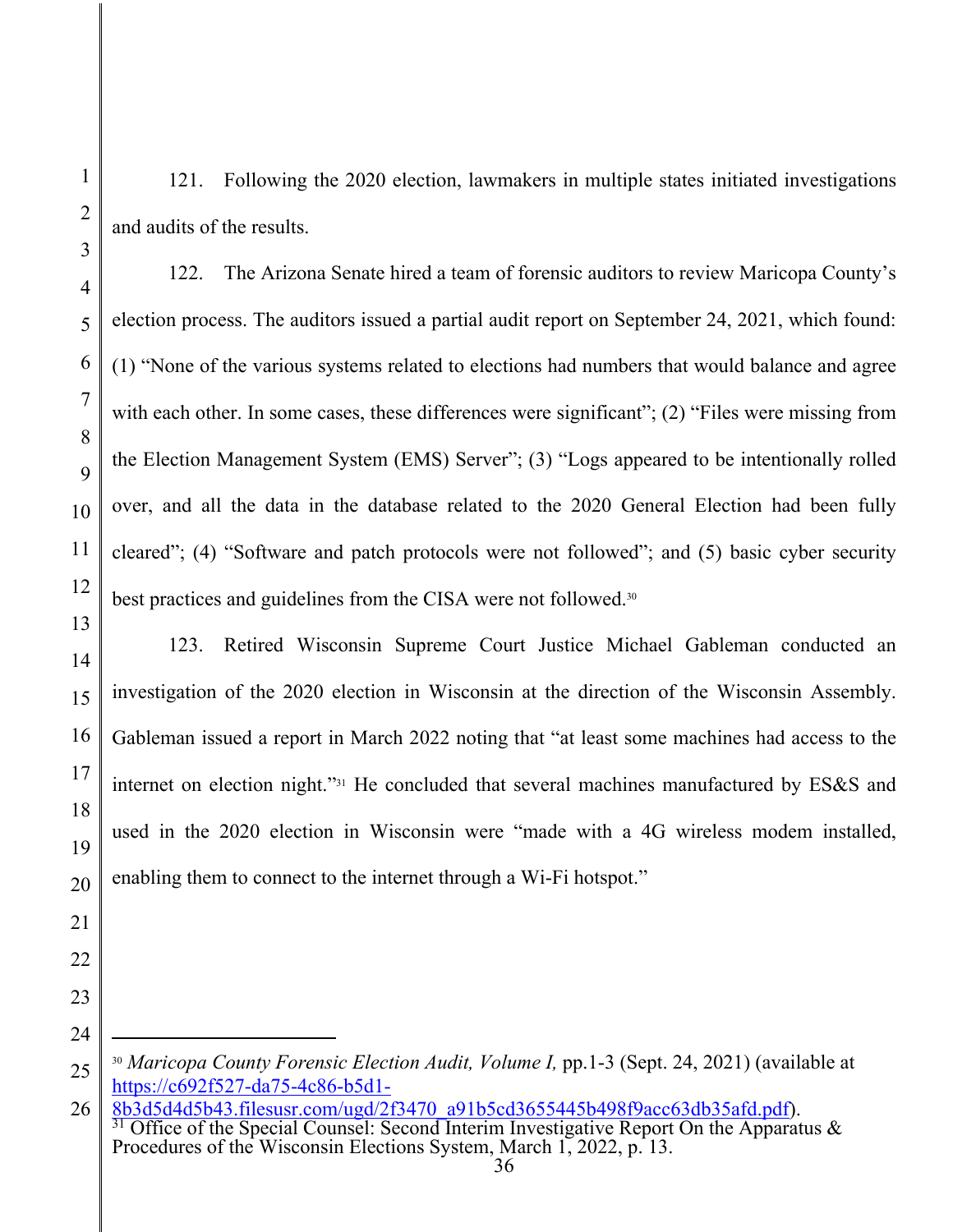124. During a December 30, 2020 live-streamed hearing held by the Georgia Senate Judiciary Subcommittee on Elections, an expert witness testified that an active Dominion polling pad had been hacked and the intrusion was being maintained even as he was speaking.<sup>32</sup>

### **G. Arizona's Voting Systems Do Not Comply with State or Federal Standards**

125. All voting systems and voting equipment used in Arizona must comply with standards set forth in Federal Election Commission Publication "2002 Voting Systems Standards" ("2002 VSS"). A.R.S. § 16-442(B).

126. The 2002 VSS standards require that all electronic voting systems shall:

g. Record and report the date and time of normal and abnormal events;

h. Maintain a permanent record of all original audit data that cannot be modified or overridden but may be augmented by designated authorized officials in order to adjust for errors or omissions (e.g. during the canvassing process.)

i. Detect and record every event, including the occurrence of an error condition that the system cannot overcome, and time-dependent or programmed events that occur without the intervention of the voter or a polling place operator;

[VSS, § 2.2.4.1]

…

a. Maintain the integrity of voting and audit data during an election, and for at least 22 months thereafter, a time sufficient in which to resolve most contested elections and support other activities related to the reconstruction and investigation of a contested election; and

b. Protect against the failure of any data input or storage device at a location controlled by the jurisdiction or its contractors, and against any attempt at improper data entry or retrieval.

[VSS, § 4.3]

<sup>&</sup>lt;sup>32</sup> Hearing of Georgia Senate Judiciary Subcommittee on Elections, Dec. 30, 2020 (https://www.youtube.com/watch?v= $\text{D}5c034r0\text{R}$ lU beginning at 4:07:58).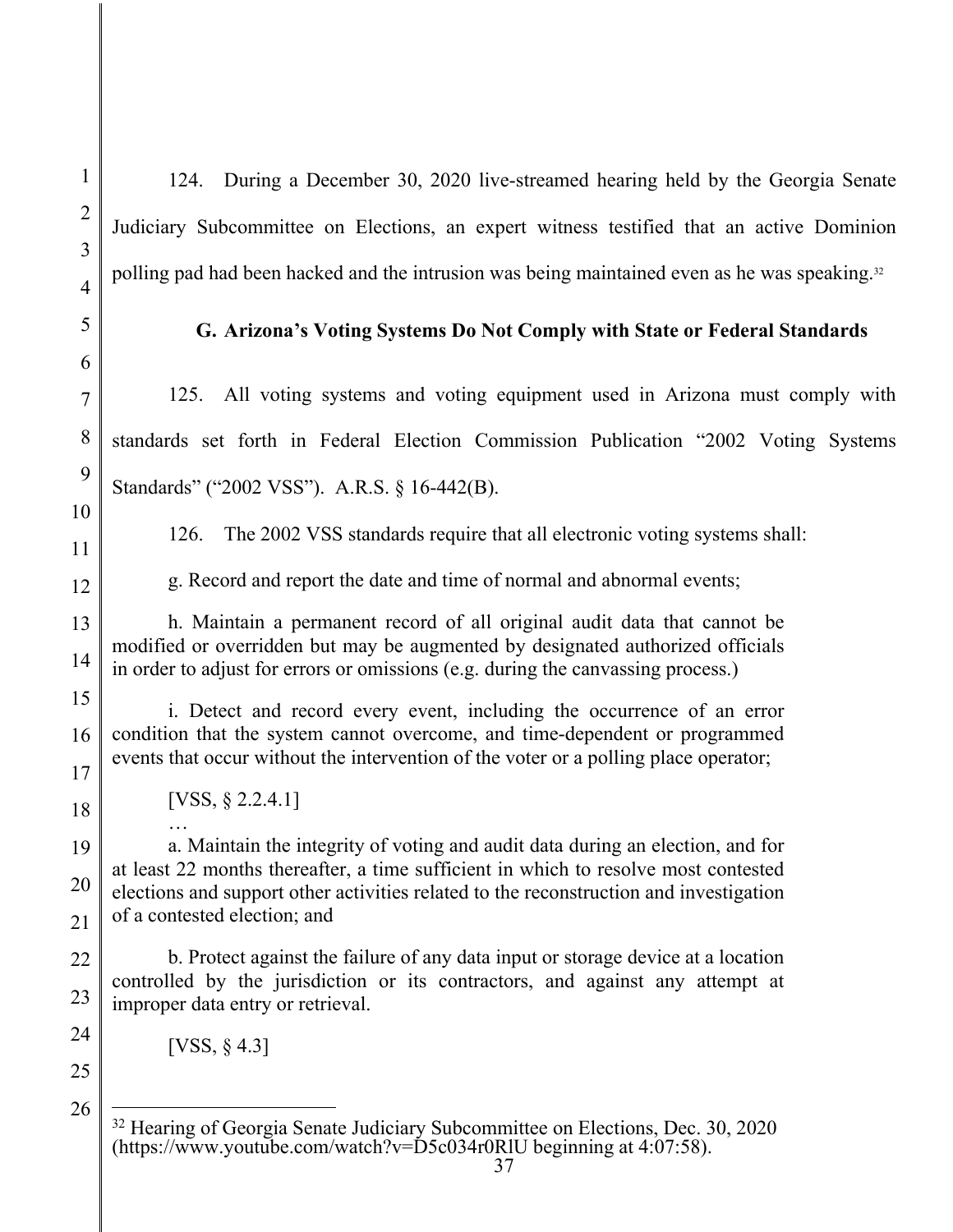127. Defendant Hobbs has statutory duties to test, certify, and qualify software and hardware that is used on county election systems. A.R.S. § 16-442(B). Defendant Hobbs certified Dominion's DVS 5.5-B voting system for use in Arizona on or around November 5, 2019. The DVS 5.5-B system includes the Dominion ImageCast Precent2 ("ICP2").

128. ICP2 does not meet 2002 VSS standards or Arizona's statutory requirements. It is normally configured with cellular wireless connections, Wi-Fi access and multiple wired LAN connections, each of which provide an access point for unauthorized remote connection and thereby make it impossible to know whether improper data entry or retrieval has occurred or whether the equipment has preserved election records unmodified or not, in violation of the standards. The ICP permits software scripts to run which cause the deletion of election log file entries, thereby failing to preserve records of events which the standards require to be recorded. The ICP permits election files and folders to be deleted, in violation of the standards.

129. University of Michigan Professor of Computer Science and Engineering J. Alex Halderman performed a thorough examination of voting equipment used in Georgia, which is also used in Arizona. In a series of expert reports submitted in litigation still pending in the Northern District of Georgia, Professor Halderman stated that this voting equipment can be manipulated "to steal votes," has "numerous security vulnerabilities" that "would allow attackers to install malicious software" through either "temporary physical access (such as that of voters in the polling place) or remotely from election management systems." He stated that these "are not general weaknesses or theoretical problems, but rather specific flaws" which he was "prepared to demonstrate proof-of-concept malware that can exploit them to steal votes."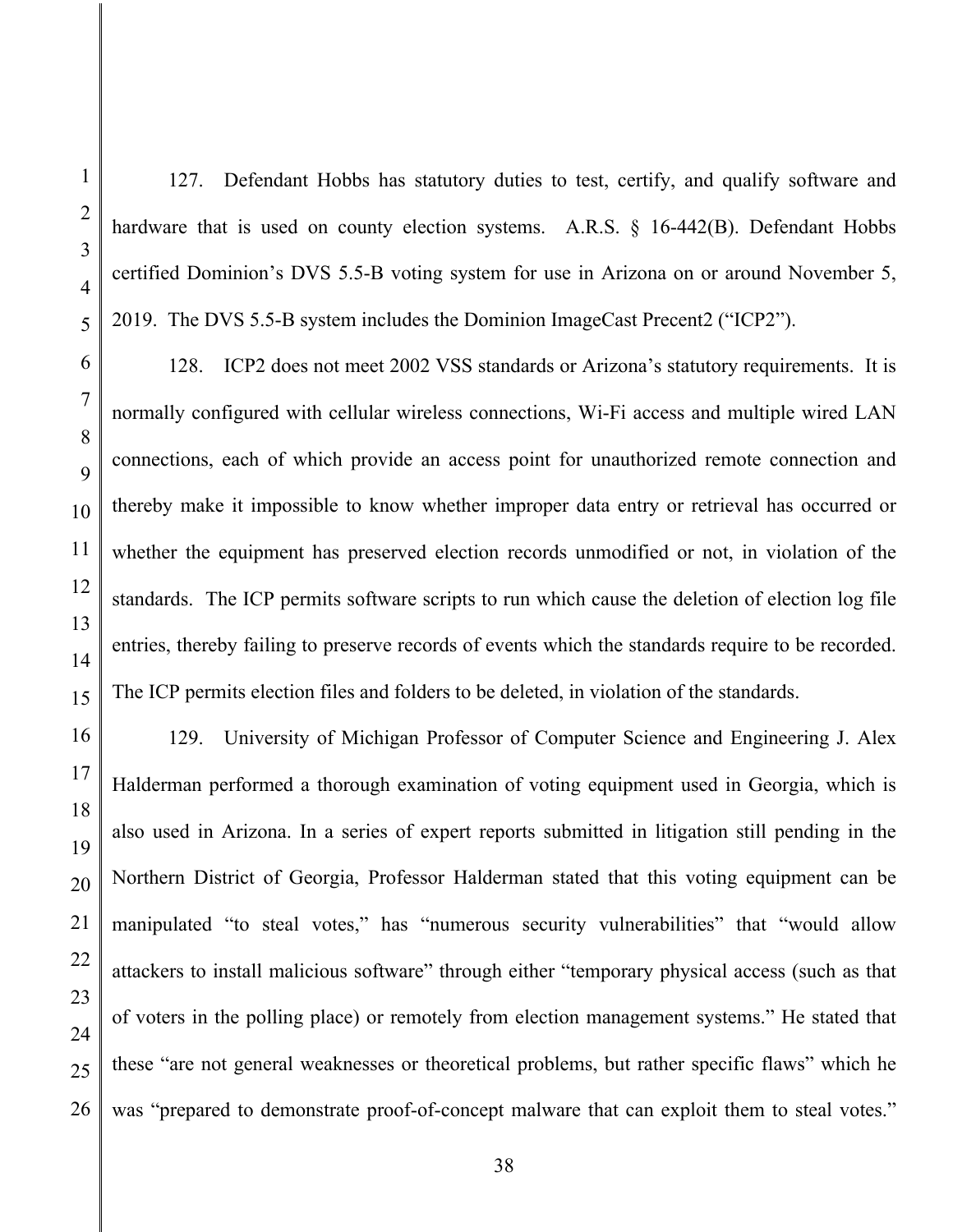2

3

4

He also concluded that the equipment "is very likely to contain other, equally critical flaws that are yet to be discovered." He specifically noted that this same equipment, the ICX, will be used in 2022 in "for accessible voting in Alaska and large parts of Arizona . . ."

130. In the Midterm Election, Arizona intends to use, in part, the same software about which Dr. Halderman testified. The ICX fails to meet VSS standards for the reasons stated in Dr. Halderman's reports.

131. By falling short of VSS standards, DVS 5.5-B is noncompliant with Arizona or federal law and should not have been certified for use.

132. By seeking to use DVS 5.5-B in the Midterm Election, Defendant intends to facilitate violations of Arizona law and federal law.

133. By choosing to continue using the non-compliant system in the Midterm Election without taking any meaningful steps to remedy known security breaches affecting Arizona voters, Defendants know that they will cause voters to cast votes in Midterm Election on an inaccurate, vulnerable and unreliable voting system that cannot produce verifiable results and does not .pass constitutional or statutory muster.

> **H. Arizona's Audit Regime is Insufficient to Negate Electronic Voting Machines' Vulnerabilities**

134. Post-election audits do not and cannot remediate the security problems inherent in the use of electronic voting machines.

135. All post-election audit procedures can be defeated by sophisticated manipulation of electronic voting machines.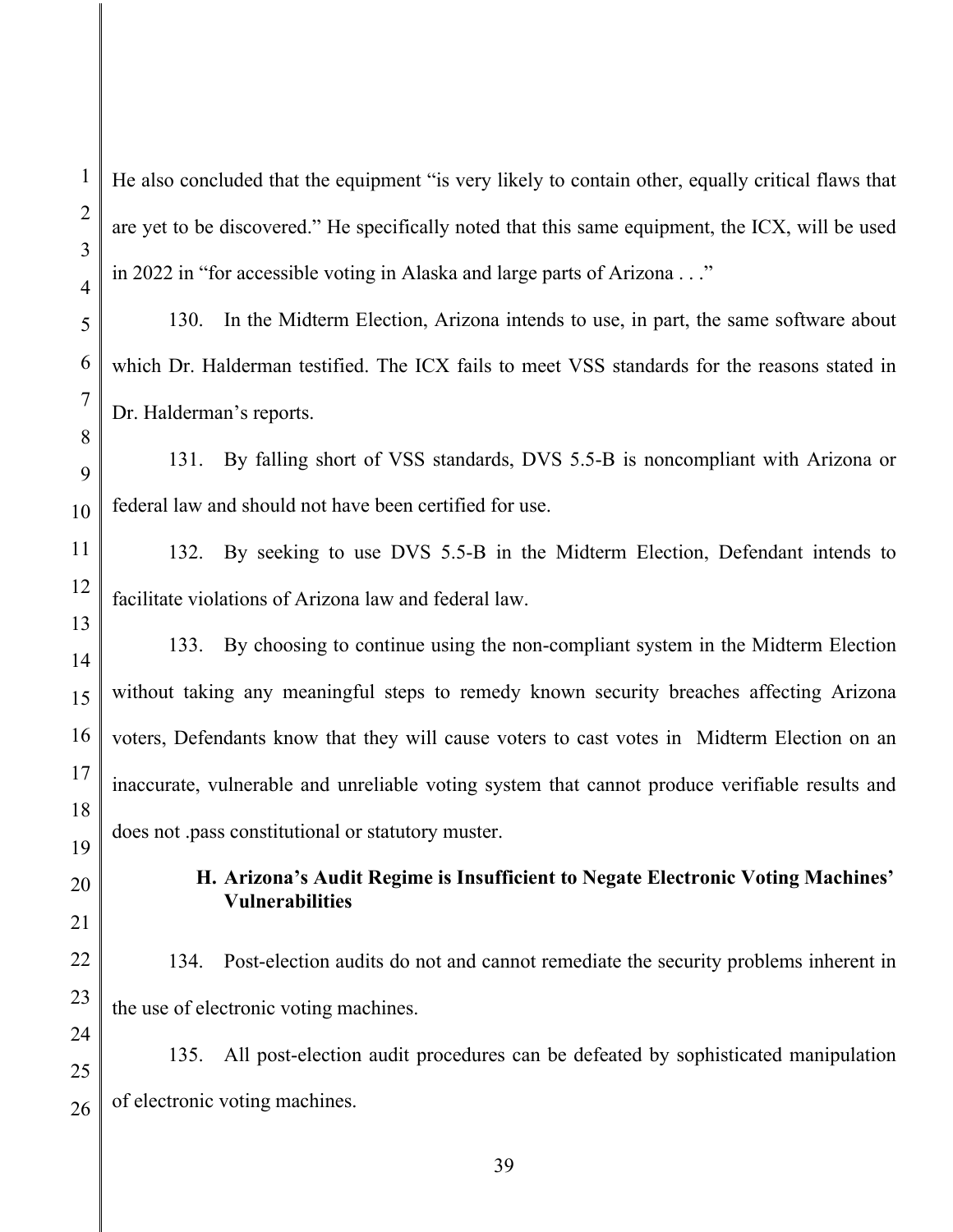136. Dr. Halderman stated in a Declaration dated August 2, 2021, that malware can defeat "all the procedural protections practiced by [Georgia], including acceptance testing, hash validation, logic and accuracy testing, external firmware validation, and risk-limiting audits (RLAs)." Dr. Halderman testified that the voting system at issue in Georgia is used in fifteen other states, including Arizona.

137. Electronic voting systems vendors have repeatedly refused to comply with postelection audits, diminishing the audits' ability to yield reliable conclusions about the validity of the election results.

138. On July 26, 2021, Arizona Senate leaders issued subpoenas to Dominion Voting Systems in connection with the Senate's audit of the 2020 election in Maricopa County, Arizona. Among other materials, the July 26 subpoenas sought production of usernames, passwords, tokens, and pins to the ballot tabulation machines the Maricopa County rents from Dominion, including all that would provide administrative access.

139. Dominion flatly refused to comply with this validly-issued legislative subpoena. In a letter to Senate President Karen Fann, Dominion wrongly claimed the subpoena seeking credentials necessary to access the Dominion voting systems to validate an election "violat[ed] [Dominion's] constitutional rights and ... exceed[ed] the Legislature's constitutional and statutory authority" and that responding to the subpoena would "cause grave harm" to Dominion.

140. ES&S has similarly flouted legislative subpoenas in Wisconsin. In a letter dated January 21, 2022, ES&S responded to a Wisconsin subpoena with a letter erroneously asserting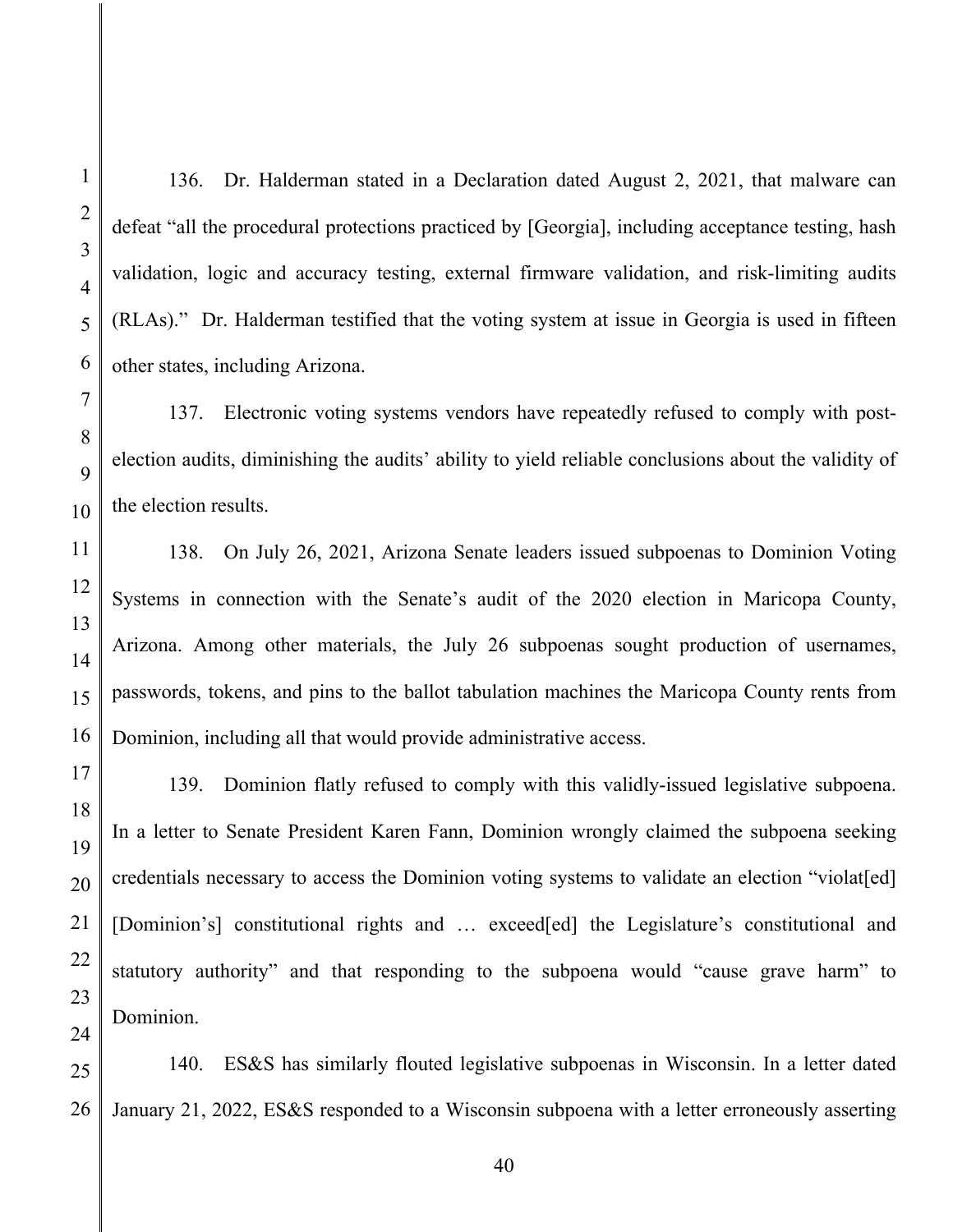it "is under no obligation to respond," despite the fact the subpoena was issued by the state Senate.

141. Any voting system that relies on the hidden workings of electronic devices in the casting and/or counting of the vote is a system of which voters may reasonably be suspicious. Post-election audits are not sufficient to alleviate their reasonable suspicions because voting machine manufacturers have demonstrated that they will not provide the information necessary to audit an election.

142. To restore legitimacy to Arizona's election regime for all voters, regardless of party, and to comply with constitutional and legal requirements, a secure and feasible alternative must supplant reliance on faulty electronic voting systems.

# **I. Voting on Paper Ballots and Counting Those Votes by Hand Is the Most Effective and Presently the Only Secure Election Method**

143. Plaintiffs seek for the Court to Order, an election conducted by paper ballot, as an alternative to the current framework. To satisfy constitutional requirements of reliability, accuracy, and security, the following is a summary of procedures that should be implemented:

• Ballots are cast by voters filling out paper ballots, by hand. The ballots are then placed in a sealed ballot box. Each ballot bears a discrete, unique identification number, which is made known by election officials only to the voter, so that the voter can later verify whether his or her ballot was counted properly. All ballots will be printed on specialized paper to confirm their authenticity.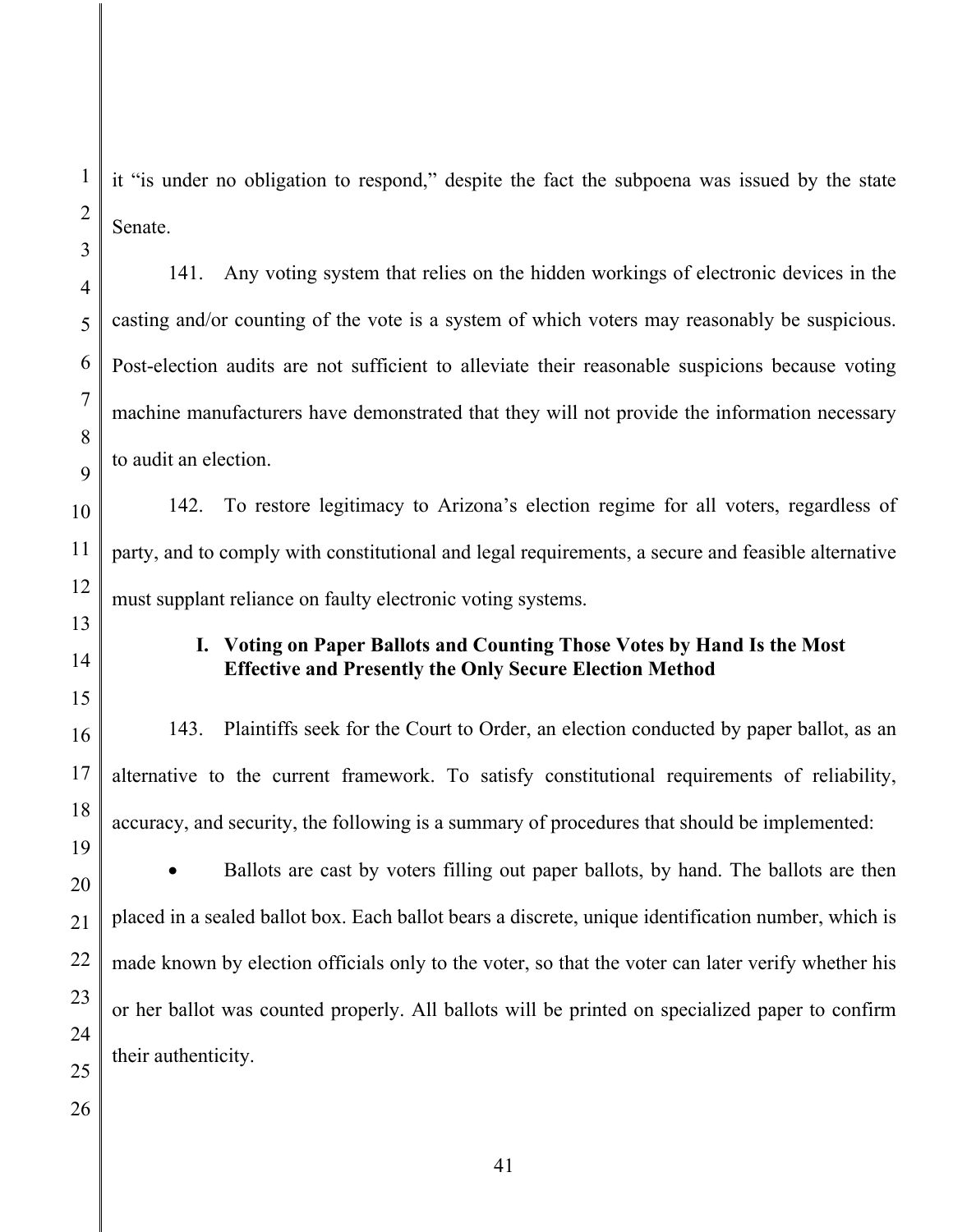1

• Though a uniform chain of custody, ballot boxes are conveyed to a precinct level counting location while still sealed.

 With party representatives, ballot boxes are unsealed, one at a time, and ballots are removed and counted in batches of 100, then returned to the ballot box. When all ballots in a ballot box have been counted, the box is resealed, with a copy of the batch tally sheets left inside the box, and the batch tally sheets carried to the tally center with a uniform chain of custody.

 Ballots are counted, one at a time, by three independent counters, who each produce a tally sheet that is compared to the other tally sheets at the completion of each batch.

 At the tally center, two independent talliers add the counts from the batch sheets, and their results are compared to ensure accuracy.

 Vote counting from paper ballots is conducted in full view of multiple, recording, streaming cameras that ensure a) no ballot is ever touched or accessible to anyone off-camera or removed from view between acceptance of a cast ballot and completion of counting, b) all ballots, while being counted are in full view of a camera and are readable on the video, and c) batch tally sheets and precinct tally sheets are in full view of a camera while being filled out and are readable on the video.

 Each cast ballot, from the time of receipt by a sworn official from a verified, eligible elector, remains on video through the completion of precinct counting and reporting.

 The video be live-streamed for public access and archived for use as an auditable record, with public access to replay a copy of that auditable record.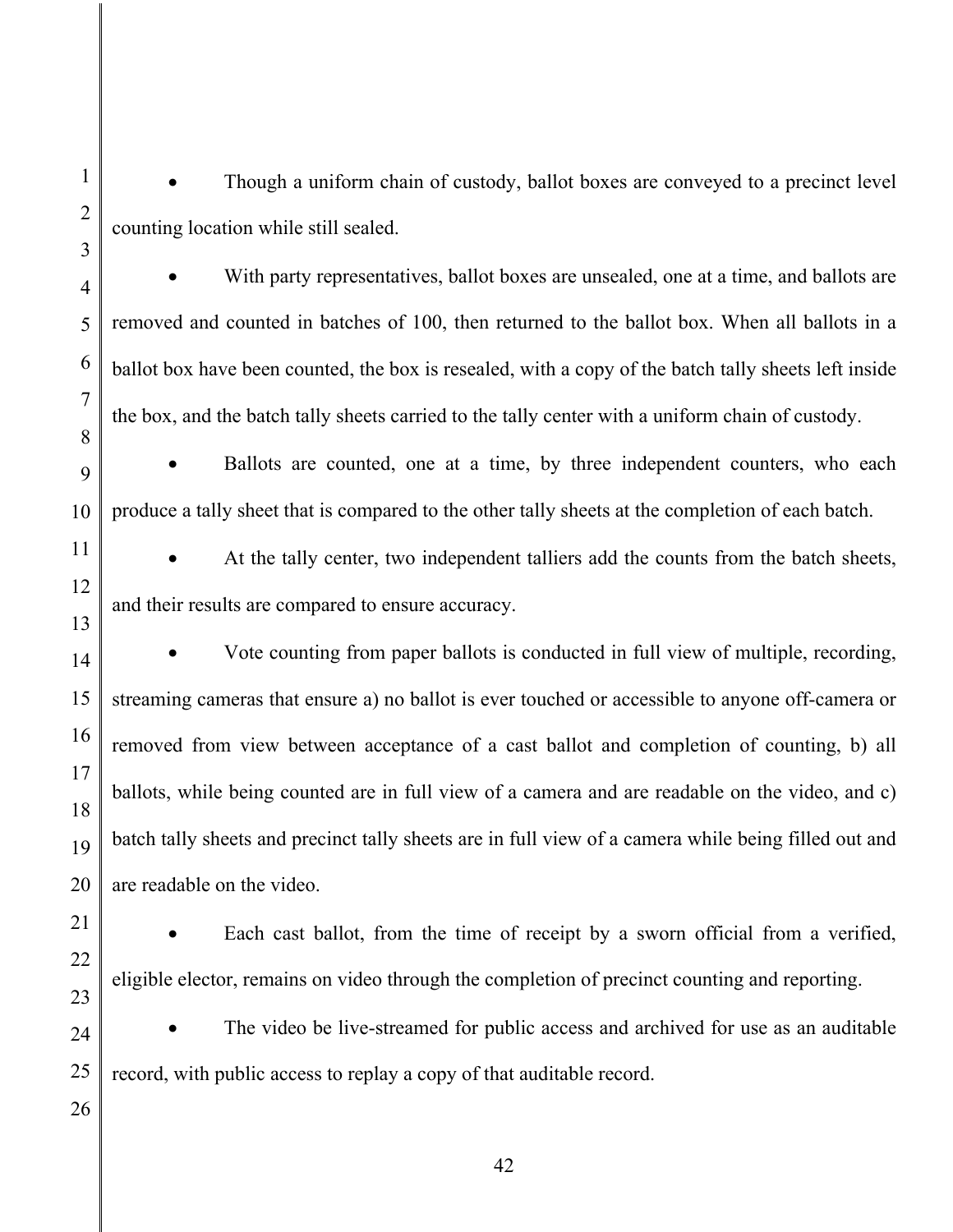Anonymity will be maintained however, any elector will be able to identify their own ballot by the discrete, serial ballot number known only to themselves, and to see that their own ballot is accurately counted

144. Every county in Arizona, regardless of size, demographics, or any other ostensibly unique characteristic, can simply and securely count votes cast on paper ballots without using centralized machine-counting or computerized optical scanners*.*

145. The recent hand count in Maricopa County, the second largest voting jurisdiction in the United States, offers Defendant Hobbs a proof-of-concept and a superior alternative to relying on corruptible electronic voting systems. Voting jurisdictions larger than any within Arizona, including France and Taiwan, have also proven that hand-count voting can deliver swift, secure, and accurate election results.

### **J. Past and Threatened Conduct of Defendant Hobbs**

146. Defendant Hobbs is, in her capacity as Secretary of State, charged by statute with carrying out the following duties:

 "After consultation with each county board of supervisors or other officer in charge of elections, the secretary of state shall prescribe rules to achieve and maintain the maximum degree of correctness, impartiality, uniformity and efficiency on the procedures for early voting and voting, and of producing, distributing, collecting, counting, tabulating and storing ballots."

A.R.S. § 16-452 (A).

 "The secretary of state shall provide personnel who are experts in electronic voting systems and procedures and in electronic voting system security to field check and review electronic voting systems and recommend needed statutory and procedural changes."

A.R.S. § 16-452 (D).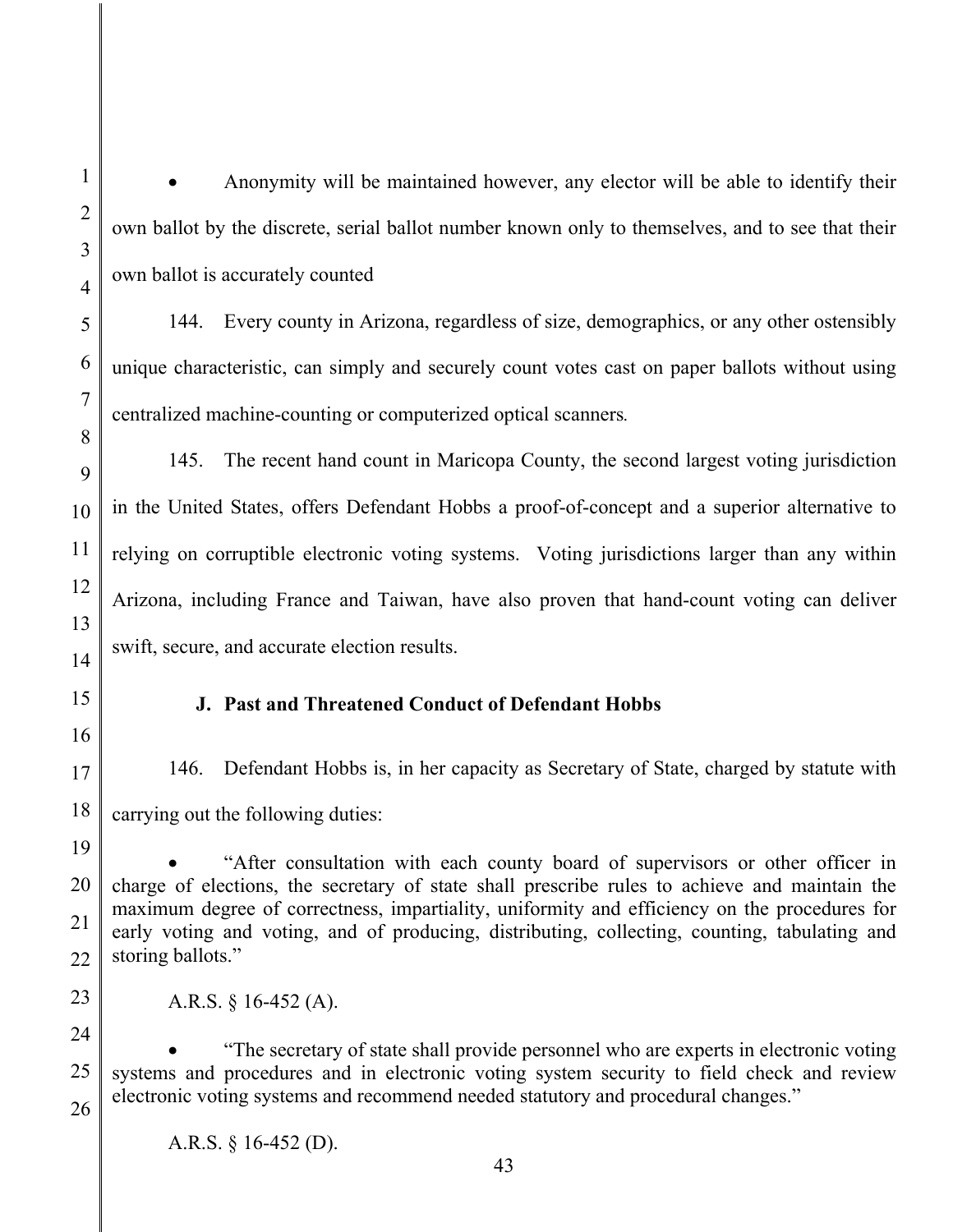147. Defendant Hobbs, in her capacity as Secretary of State, is further charged with ensuring that electronic voting systems used throughout Arizona meet the following requirements:

 "Be suitably designed for the purpose used and be of durable construction, and may be used safely, efficiently and accurately in the conduct of elections and counting ballots…"

 "When properly operated, record correctly and count accurately every vote cast…" and

 "Provide a durable paper document that visually indicates the voter's selections, that the voter may use to verify the voter's choices, that may be spoiled by the voter if it fails to reflect the voter's choices and that permits the voter to cast a new ballot."

A.R.S. § 16-446 (B).

148. Defendant Hobbs, in her capacity as Secretary of State, is further charged with ensuring that all computer election programs filed with the office of the Secretary of State shall be used by the Secretary of State or Attorney General to preclude fraud or any unlawful act. A.R.S. § 16-445(D).

149. By certifying deficient electronic voting systems for use in past elections, Defendant Hobbs has failed to meet these duties set forth above.

150. Defendant Hobbs, acting in her official capacity as the Secretary of State, has shown her intention to require the use of electronic voting systems for all Arizona voters in the Midterm Election.

151. In so doing, Defendant Hobbs will violate her duties under A.R.S. § 16-442(B), and violate the Constitutional rights of Plaintiffs and all voters in the State of Arizona.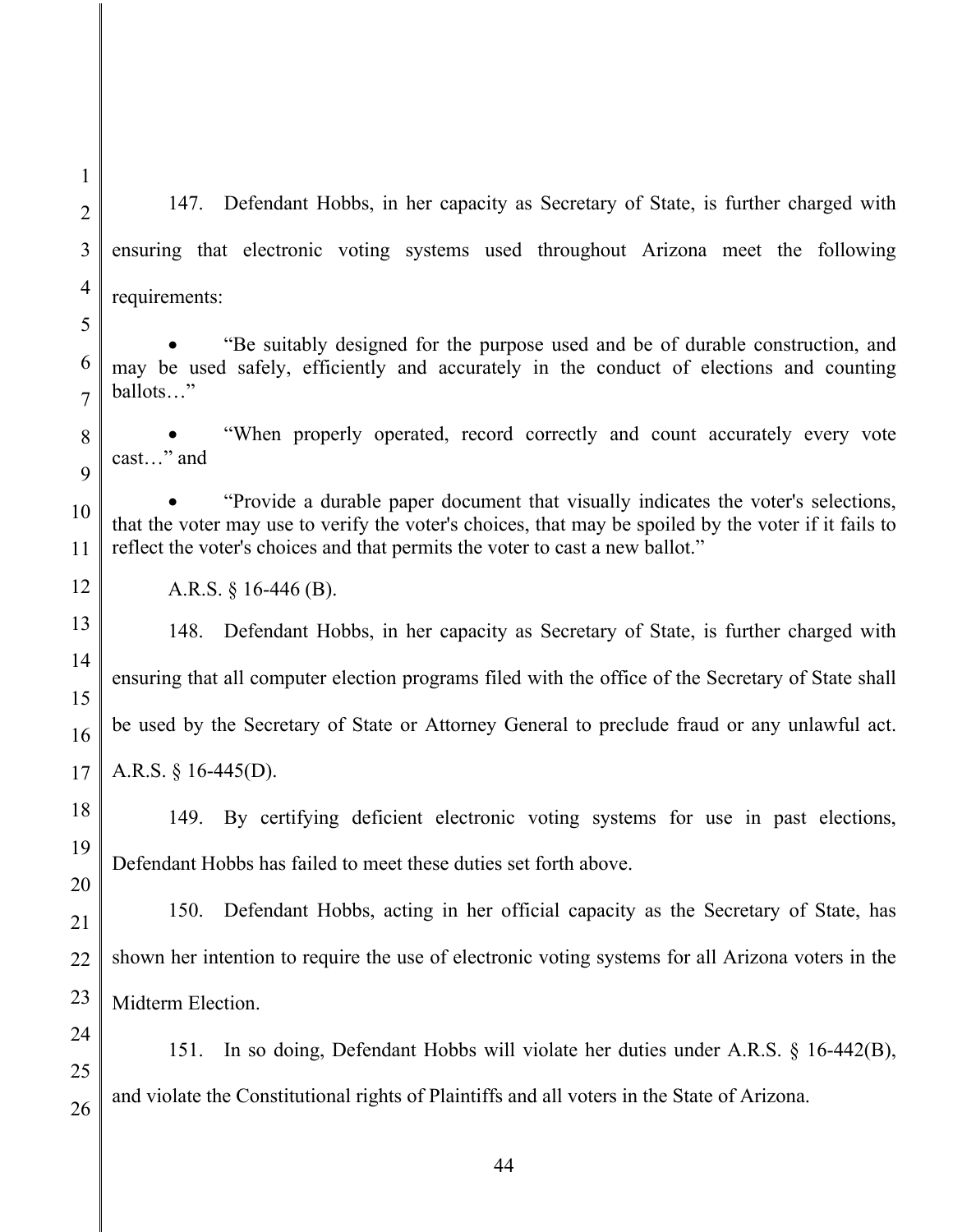### **K. Past and Threatened Conduct of Maricopa Defendants and Pima Defendants**

152. The Maricopa Defendants and Pima Defendants, acting in their official capacity, are charged with the duty to:

 "[e]stablish, abolish and change election precincts, appoint inspectors and judges of elections, canvass election returns, declare the result and issue certificates thereof…";

 "[a]dopt provisions necessary to preserve the health of the county, and provide for the expenses thereof";

 "[m]ake and enforce necessary rules and regulations for the government of its body, the preservation of order and the transaction of business."

A.R.S. § 11-251.

153. The Maricopa Defendants and Pima Defendants, acting in their official capacity, are charged with the duty to consult with Defendant Hobbs in order for Defendant Hobbs to "prescribe rules to achieve and maintain the maximum degree of correctness, impartiality, uniformity and efficiency on the procedures for early voting and voting, and of producing, distributing, collecting, counting, tabulating and storing ballots." A.R.S. § 16-452 (A).

154. The Maricopa Defendants and Pima Defendants have, in the past, failed in the duties set forth above by failing to, among other things, ensure that:

 operating systems and antivirus definitions of electronic voting systems were properly updated;

electronic election files and security logs were preserved;

election management servers were not connected to the Internet;

- access to election equipment was limited to authorized personnel; and
- communications over the system network were properly monitored.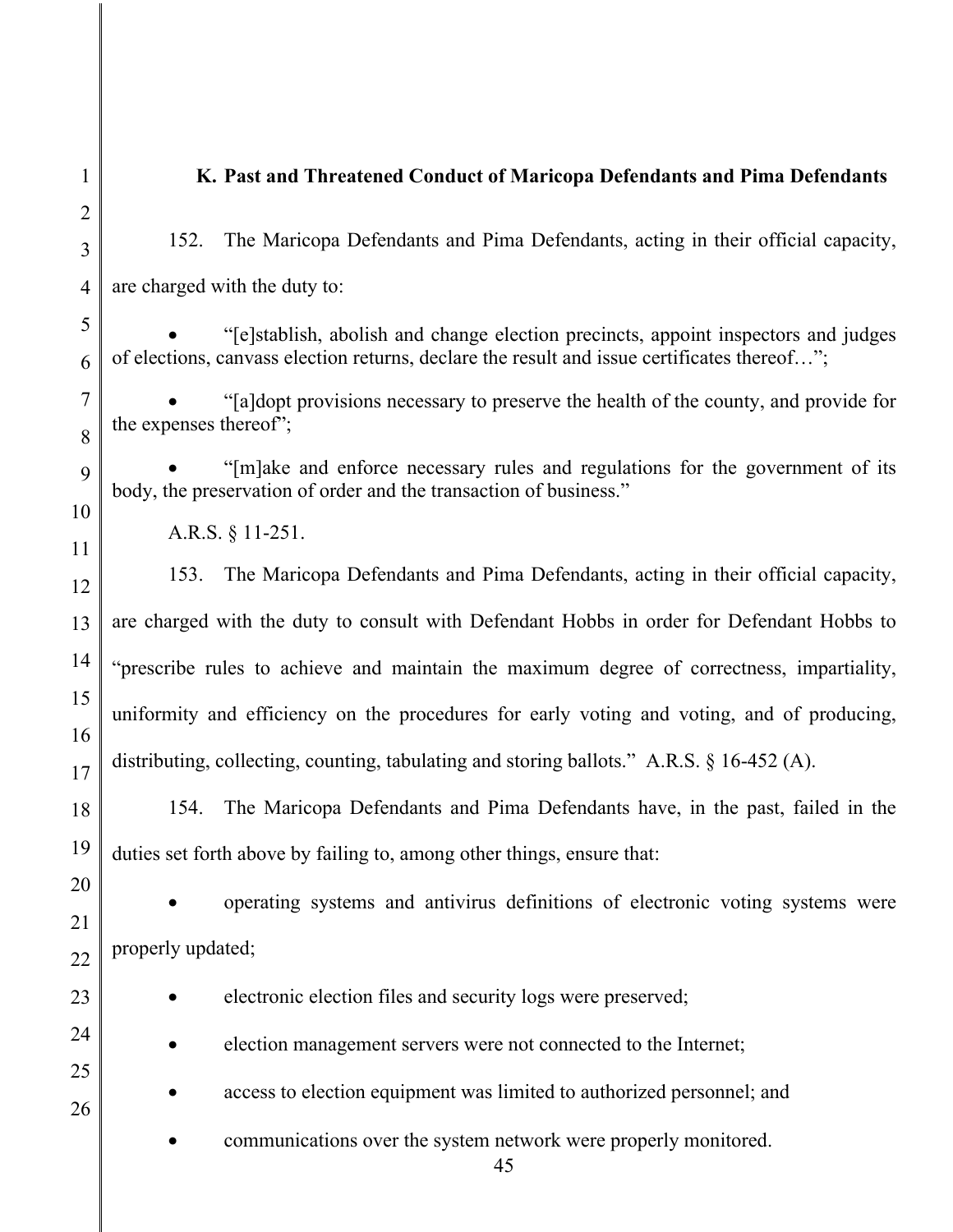155. The Maricopa Defendants and Pima Defendants intend to rely on the use of deficient electronic voting systems in the Midterm Election.

**L. Imminent Injury** 

156. Plaintiff Lake seeks the office of Governor of the State of Arizona.

157. To gain that office, Plaintiff Lake must prevail in the Midterm Election, in which all votes will be tabulated, and many votes will be cast, on electronic voting systems.

158. Plaintiff Lake intends to vote in the Midterm Election in Arizona. To do so, she will be required to cast her vote, and have her vote counted, through electronic voting systems.

159. Plaintiff Finchem seeks the office of Secretary of State of the State of Arizona.

160. To gain that office, Plaintiff Finchem must prevail in the Midterm Election, in which all votes will be tabulated, and many votes will be cast, on electronic voting systems.

161. Plaintiff Finchem intends to vote in the Midterm Election in Arizona. To do so, he will be required to cast his vote, and have his vote counted, through electronic voting systems.

162. All persons who vote in the Midterm Election, if required to vote using an electronic voting system or have their vote counted using an electronic voting system, will be irreparably harmed because the voting system does not reliably provide trustworthy and verifiable election results. The voting system therefore burdens and infringes their fundamental right to vote and have their vote accurately counted in conjunction with the accurate counting of all other legal votes, and *only* other legal votes.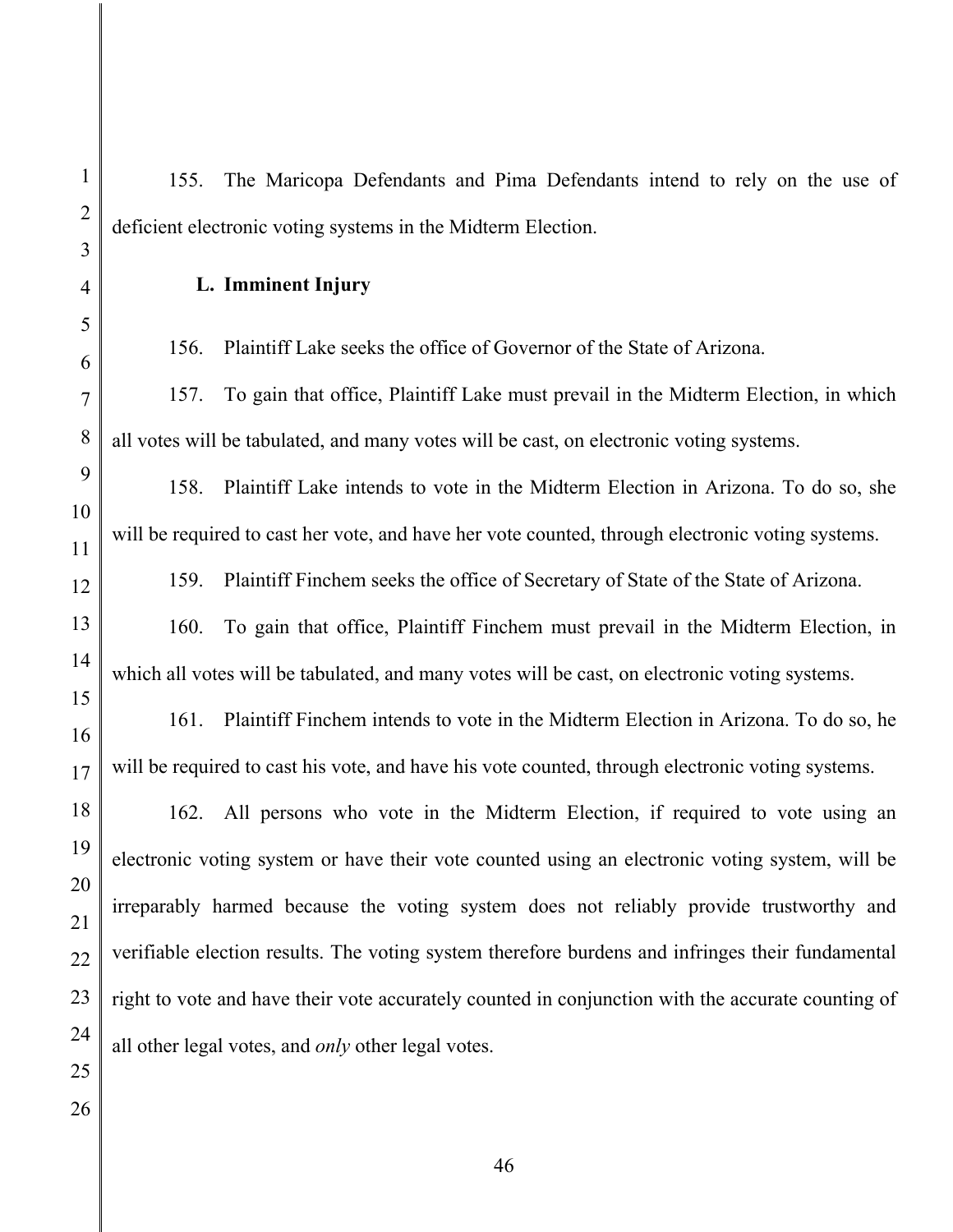163. Any voter who votes using a paper ballot will be irreparably harmed in the exercise of the fundamental right to vote if his or her vote is tabulated together with the votes of other voters who cast ballots using an unreliable, untrustworthy electronic system.

164. Any voter will be irreparably harmed in the exercise of the constitutional, fundamental right to vote if he or she is required to cast a ballot using – or in an election in which anyone will use – an electronic voting system, or if his or her ballot is tabulated using an electronic voting system.

165. Each of the foregoing harms to Plaintiff is imminent for standing purposes because the Midterm Election is set to occur on a fixed date not later than eight months after the date when this action is to be filed.

166. No Plaintiff can be adequately compensated for these harms in an action at law for money damages brought after the fact because the violation of constitutional rights is an irreparable injury.

### **IV. CLAIMS**

## **COUNT I: VIOLATION OF DUE PROCESS**

(*Seeking declaratory and injunctive relief against all Defendants*)

167. Plaintiffs incorporate and each and every preceding paragraph in this Complaint. 168. The right to vote is a fundamental right protected by the Due Process Clause of the Fourteenth Amendment of the U.S. Constitution and Article 2, Section 4 of the Arizona Constitution.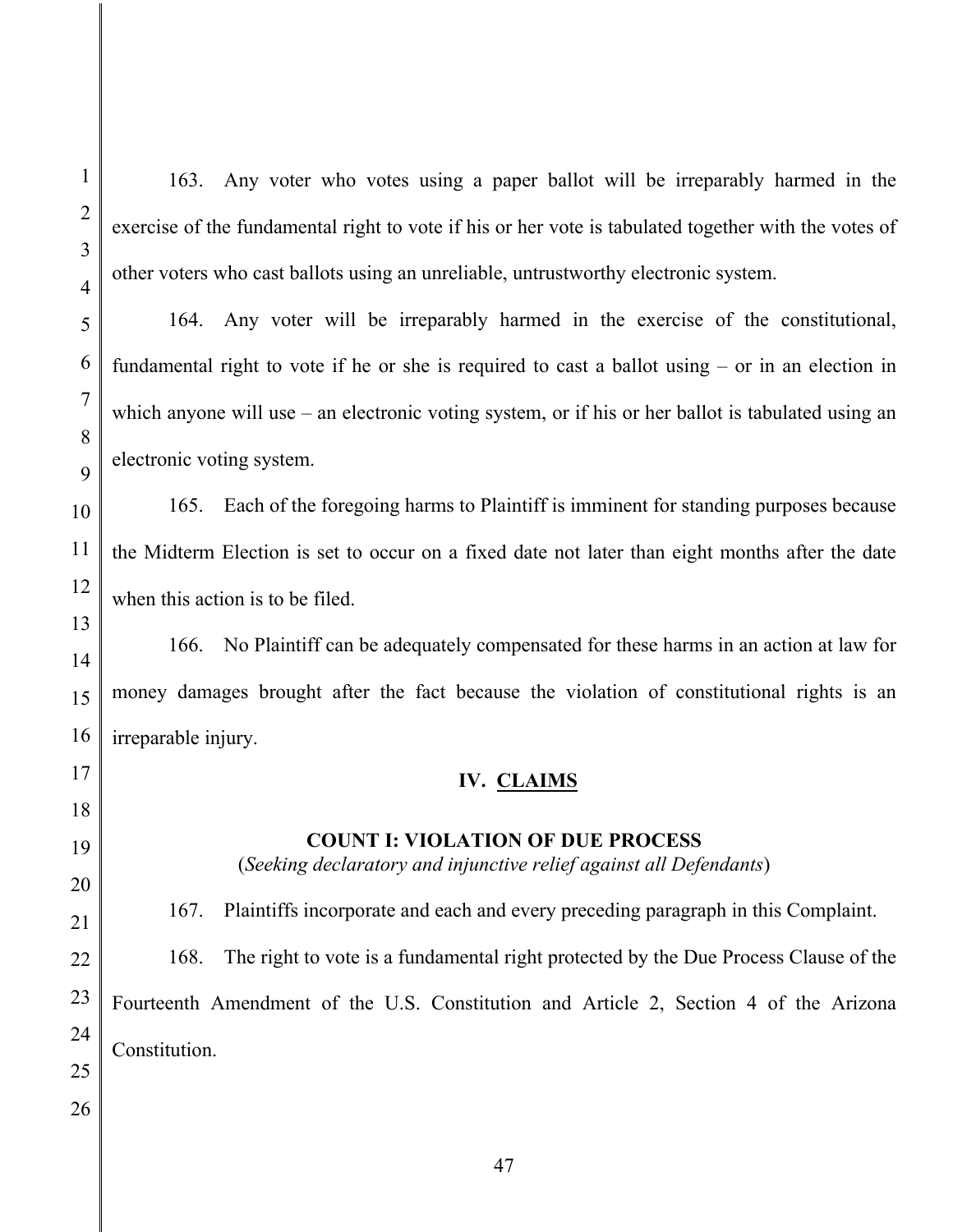169. The fundamental right to vote encompasses the right to have that vote counted accurately, and it is protected by the Due Process Clause of the Fourteenth Amendment of the U.S. Constitution and Article 2, Section 4 of the Arizona Constitution.

170. Defendants have violated Plaintiffs' fundamental right to vote by deploying an electronic voting equipment system that has:

(a) Failed to provide reasonable and adequate protection against the real and substantial threat of electronic and other intrusion and manipulation by individuals and entities without authorization to do so;

(b) Failed to include the minimal and legally required steps to ensure that such equipment could not be operated without authorization; to provide the minimal and legally required protection for such equipment to secure against unauthorized tampering; to test, inspect, and seal, as required by law, the equipment to ensure that each unit would count all votes cast and that no votes that were not properly cast would not be counted; and to ensure that all such equipment, firmware, and software is reliable, accurate, and capable of secure operation as required by law;

(c) Failed to provide a reasonable and adequate method for voting by which Arizona electors' votes would be accurately counted.

171. By choosing to move forward in using an unsecure system, Defendants willfully and negligently abrogated their statutory duties and abused their discretion, subjecting voters to cast votes on an illegal and unreliable system--a system that must be presumed to be compromised and incapable of producing verifiable results.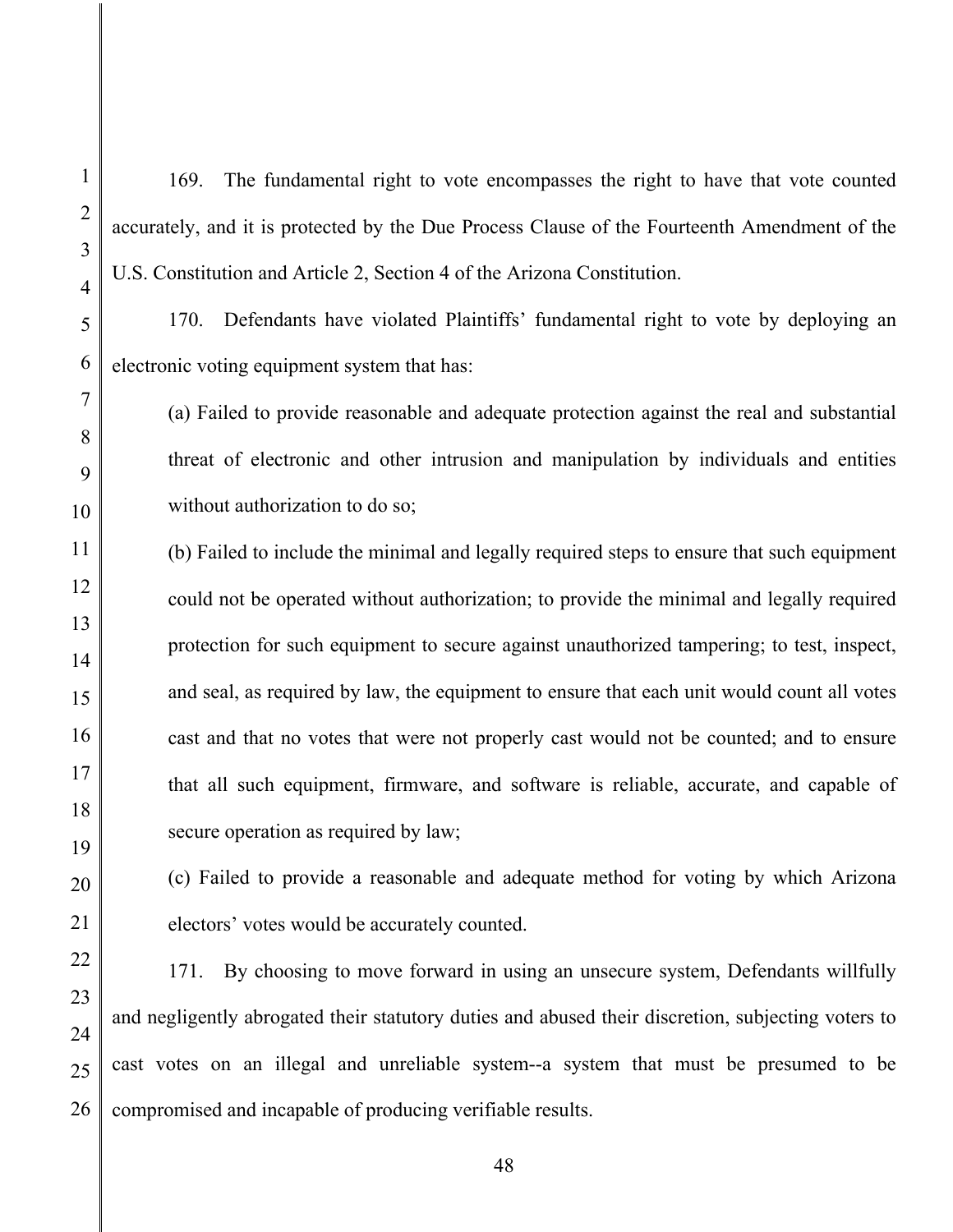49 3 4 5 6 7 8 9 10 11 12 13 14 15 16 17 18 19 20 21 22 23 24 25 26 not comply and cannot be made to comply with state and federal law, Defendants plan to continue to use these non-compliant systems in the Midterm Election. 173. Plaintiffs ask this Court to declare that these Defendants violated the Due Process Clause of the Fourteenth Amendment of the United States Constitution and Article 2, Section 4 of the Arizona Constitution; enjoin Defendants' use of electronic voting systems for future elections; and award attorneys' fees and costs for Defendants' causation of concrete injury to Plaintiffs, whose fundamental right to have their vote counted as cast was thwarted. **COUNT II: VIOLATION OF EQUAL PROTECTION**  (*Seeking declaratory and injunctive relief against all Defendants*) 174. Plaintiffs incorporate and reallege all paragraphs in this Complaint. 175. By requiring Plaintiffs to vote using electronic voting systems in the Midterm Election which are unsecure and vulnerable to manipulation and intrusion there will be an unequal voting tabulation of votes treating Plaintiffs who vote in Arizona differently than other, similarly situated voters who cast ballots in the same election. 176. These severe burdens and infringements that Defendants will impose unequally on Plaintiffs who vote through an electronic voting system will violate the Equal Protection Clause of the Fourteenth Amendment. 177. These severe burdens and infringements that will be caused by Defendants' conduct are not outweighed or justified by, and are not necessary to promote, any substantial or compelling state interest that cannot be accomplished by other, less restrictive means, like conducting the Midterm Election using hand counted paper ballots.

172. Despite Defendants' knowledge that electronic voting systems used in Arizona do

1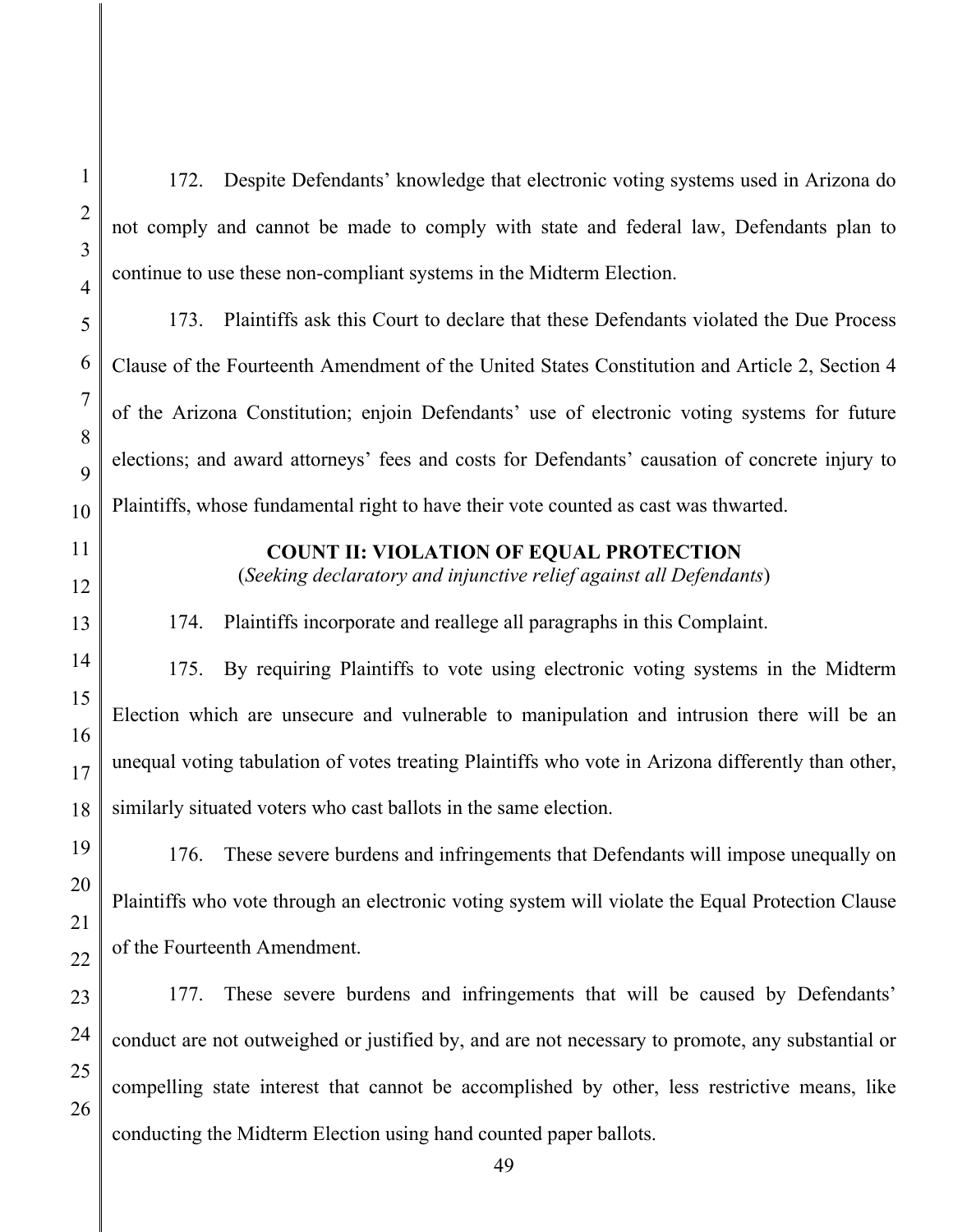| $\mathbf{1}$        | Requiring voters to be deprived of their constitutional right to equal protection of<br>178.                                   |  |  |
|---------------------|--------------------------------------------------------------------------------------------------------------------------------|--|--|
| $\overline{2}$<br>3 | the laws as a condition of being able to enjoy the benefits and conveniences of voting in person                               |  |  |
| $\overline{4}$      | at the polls violates the unconstitutional conditions doctrine.                                                                |  |  |
| 5                   | 179. Unless Defendants are enjoined by this Court, then Plaintiffs will have no                                                |  |  |
| 6                   | adequate legal, administrative, or other remedy by which to prevent or minimize the irreparable,                               |  |  |
| 7                   | imminent injury that is threatened by Defendants intended conduct. Accordingly, injunctive                                     |  |  |
| 8<br>9              | relief against these Defendants is warranted.                                                                                  |  |  |
| 10                  | <b>COUNT III: VIOLATION OF FUNDAMENTAL RIGHT TO VOTE</b><br>(Seeking declaratory and injunctive relief against all Defendants) |  |  |
| 11<br>12            | Plaintiffs incorporate and each and every preceding paragraph in this Complaint.<br>180.                                       |  |  |
| 13                  | The right to vote is a fundamental right protected by the U.S. Constitution. See,<br>181.                                      |  |  |
| 14                  | e.g., Reynolds v. Sims, 377 U.S. 533, 561-62 (1964).                                                                           |  |  |
| 15                  | The fundamental right to vote encompasses the right to have that vote counted<br>182.                                          |  |  |
| 16<br>17            | accurately. See, e.g., United States v. Mosley, 238 U.S. 383, 386 (1915).                                                      |  |  |
| 18                  | Defendants have violated Plaintiffs' fundamental right to vote by deploying an<br>183.                                         |  |  |
| 19                  | electronic voting equipment system that has:                                                                                   |  |  |
| 20                  | (a) Failed to provide reasonable and adequate protection against the real and substantial                                      |  |  |
| 21<br>22            | threat of electronic and other intrusion and manipulation by individuals and entities                                          |  |  |
| 23                  | without authorization to do so;                                                                                                |  |  |
| 24                  | (b) Failed to include the minimal and legally required steps to ensure that such equipment                                     |  |  |
| 25                  | could not be operated without authorization; to provide the minimal and legally required                                       |  |  |
| 26                  | protection for such equipment to secure against unauthorized tampering; to test, inspect,                                      |  |  |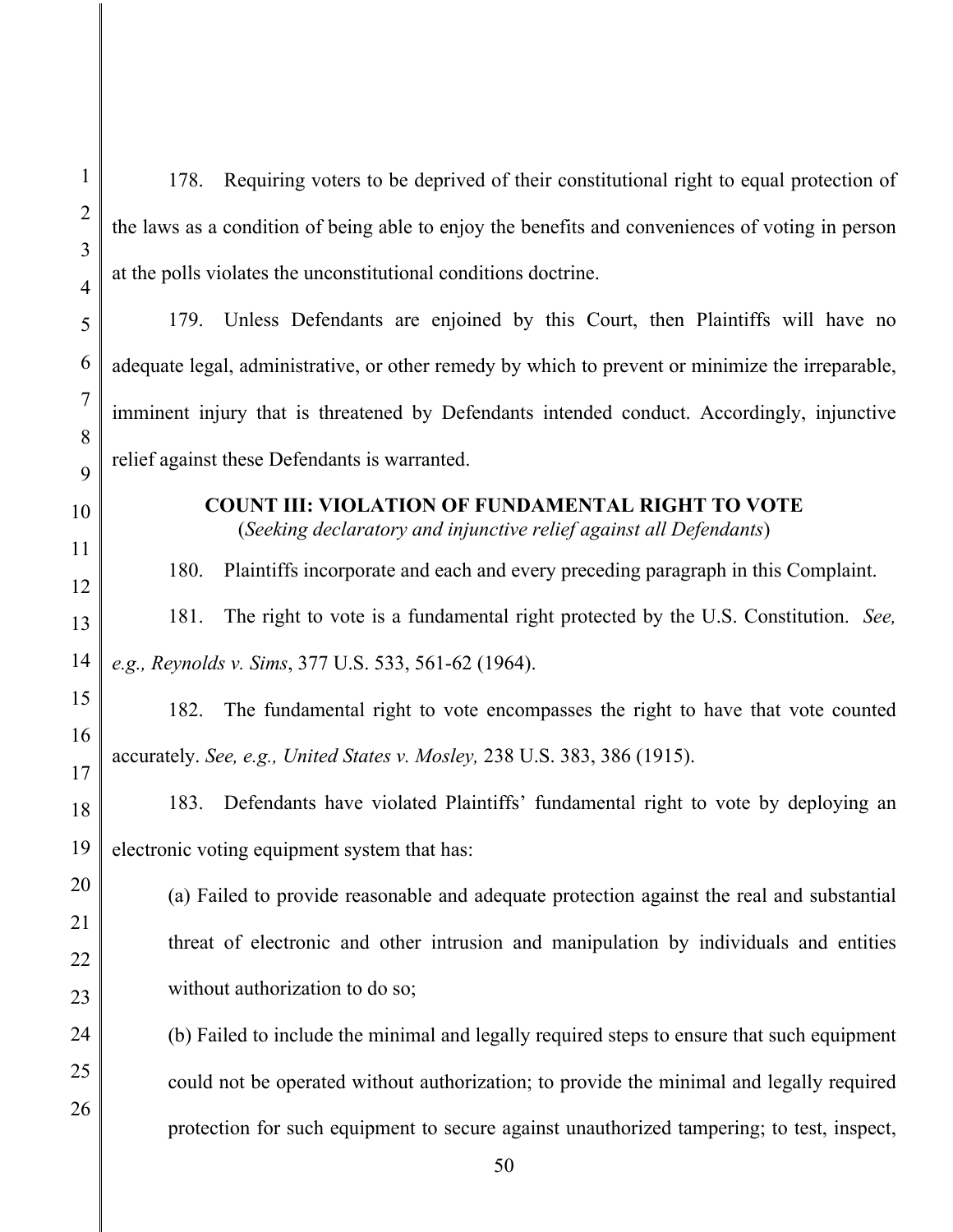and seal, as required by law, the equipment to ensure that each unit would count all votes cast and that no votes that were not properly cast would not be counted; and to ensure that all such equipment, firmware, and software is reliable, accurate, and capable of secure operation as required by law;

(c) Failed to provide a reasonable and adequate method for voting by which Arizona electors' votes would be accurately counted.

184. By choosing to move forward in using the non-compliant system, Defendants have abrogated their statutory duties and abused their discretion, subjecting voters to cast votes on an illegal and unreliable system--a system that is unsecure and vulnerable to manipulation and intrusion and incapable of producing verifiable results.

185. Defendants' violation of the Due Process Clause is patently and fundamentally unfair and therefore relief is warranted. Accordingly, Plaintiffs ask this Court to declare that these Defendants violated the Due Process Clause of the Fourteenth Amendment of the United States Constitution and Article 2, Section 4 of the Arizona Constitution; enjoin Defendants' use of electronic voting systems for future elections; and award attorneys' fees and costs for Defendants' causation of concrete injury to Plaintiffs, whose fundamental right to have their vote counted as cast was thwarted.

#### **COUNT IV: CIVIL ACTION FOR DEPRIVATION OF RIGHTS UNDER 42 U.S.C. § 1983**

(*Seeking declaratory and injunctive relief against all Defendants*)

186. Plaintiffs incorporate and reallege all paragraphs in this Complaint.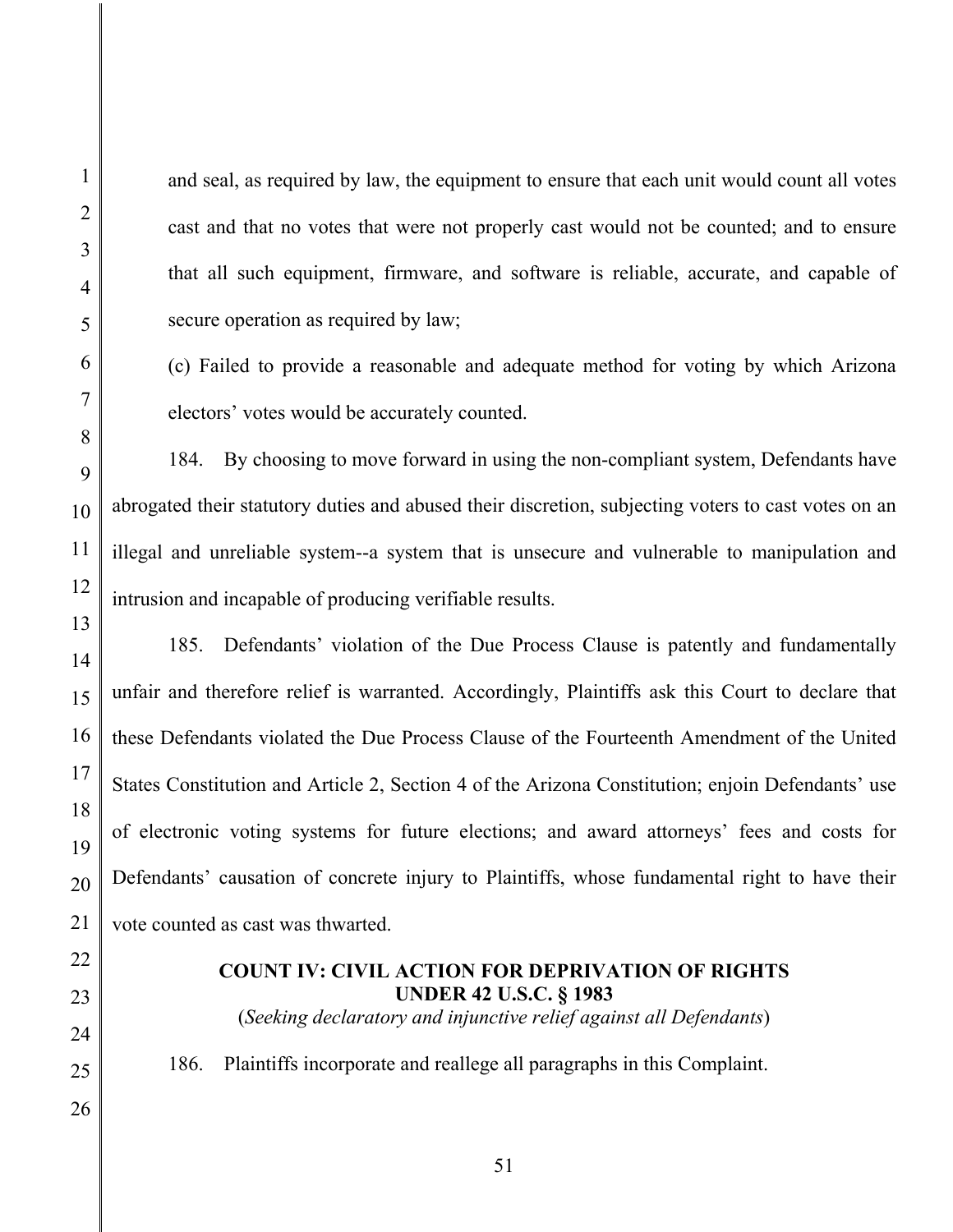187. The foregoing violations will occur as a consequence of Defendants acting under color of state law. Accordingly, Plaintiffs bring this cause of action for prospective equitable relief against Defendants pursuant to 42 U.S.C. § 1983.

188. By requiring the citizens of Arizona to vote using a system which may miscount their votes, the Defendants will violate the rights of the citizens' under the Constitution of the United States.

189. Unless Defendants are enjoined by this Court, then Plaintiffs will have no adequate legal, administrative, or other remedy by which to prevent or minimize the irreparable, imminent injury that is threatened by Defendants' intended conduct. Accordingly, appropriate damages and injunctive relief against these Defendants is warranted.

# **COUNT V: VIOLATION OF A.R.S. § 11-251**

*(Against Maricopa Defendants and Pima Defendants)* 

190. Plaintiffs incorporate and reallege all paragraphs in this Complaint.

191. Maricopa Defendants and Pima Defendants, as members of the Maricopa Board and the Pima Board, are charged with statutory duties to electors in Arizona, including Plaintiffs, under A.R.S. § 11-251.

192. Maricopa Defendants and Pima Defendants have failed to meet the duties set forth in A.R.S. § 11-251 to adopt provisions necessary to preserve the health of Maricopa County and Pima County.

193. Maricopa Defendants and Pima Defendants have failed to meet the duties set forth in A.R.S. § 11-251 to make and enforce necessary rules and regulations for the government of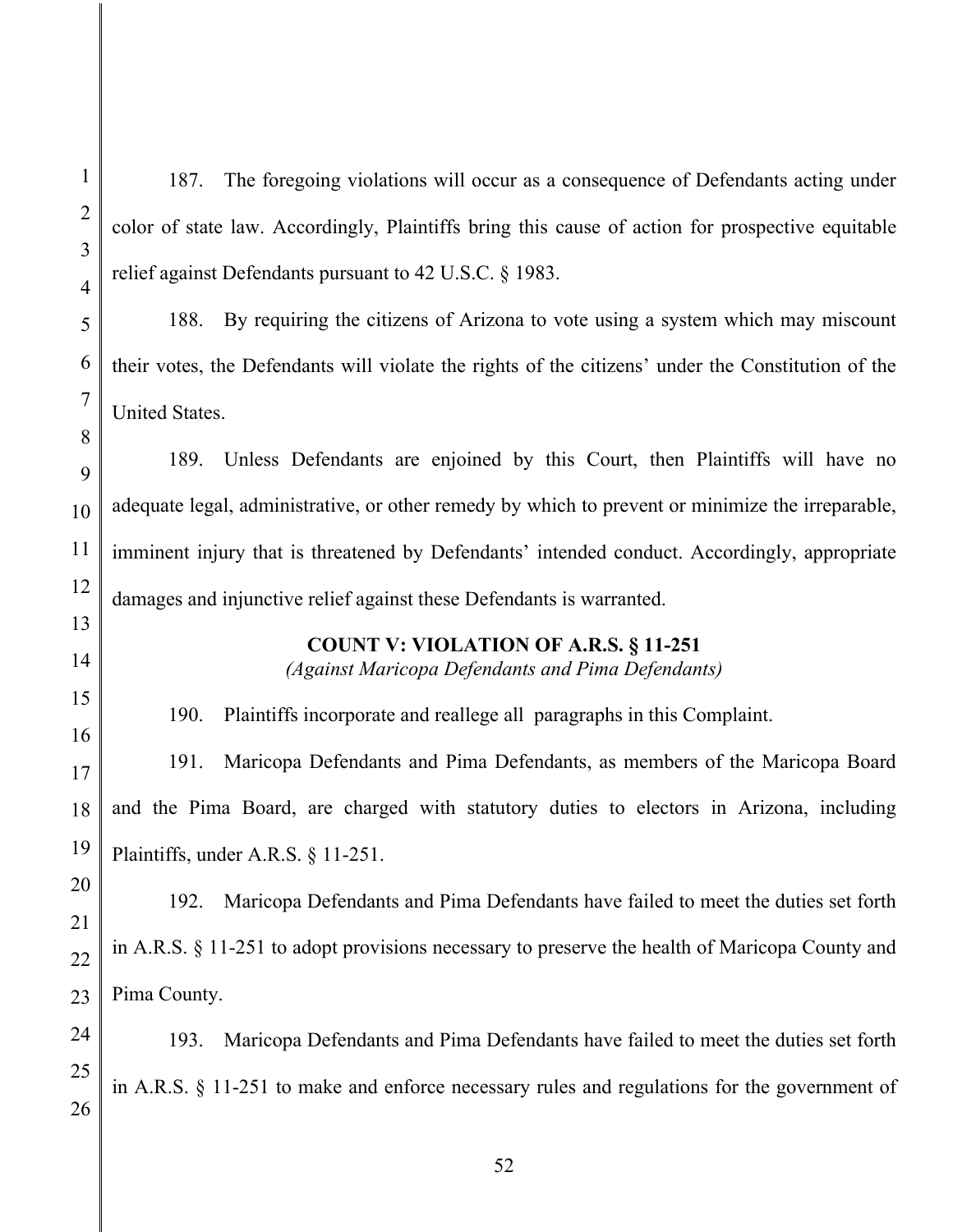Maricopa County and Pima County or to the preserve the of order and the transaction of business.

194. Maricopa Defendants and Pima Defendants intend to continue in their failure to meet these duties through the Midterm Election.

195. Plaintiffs have a private right of action against Maricopa Defendants and Pima Defendants under Arizona law.

196. Unless Maricopa Defendants and Pima Defendants are enjoyed by this Court, then Plaintiffs will have not adequate administrative, or other remedy by which to prevent or minimize the irreparable, imminent injury that is threatened by the intended conduct of Maricopa Defendants and Pima Defendants. Accordingly, injunctive relief against these Defendants is warranted.

### **COUNT VI: DECLARATORY JUDGMENT - 28 U.S. CODE § 2201**  (*Against All Defendants)*

197. Plaintiffs incorporate and reallege all paragraphs in this Complaint.

198. Defendants' conduct will have the effect of violating the rights of the citizens of Arizona, as described above.

199. The Court has the authority pursuant to 28 U.S.C. § 2201 to issue an Order enjoining the State from conducting an election in which the votes are not accurately or securely tabulated.

200. If the State of Arizona is allowed to proceed with an election as described above, it will violate the rights of the citizens of the State by conducting an election with an unsecure, vulnerable electronic voting system which is susceptible to manipulation and intrusion.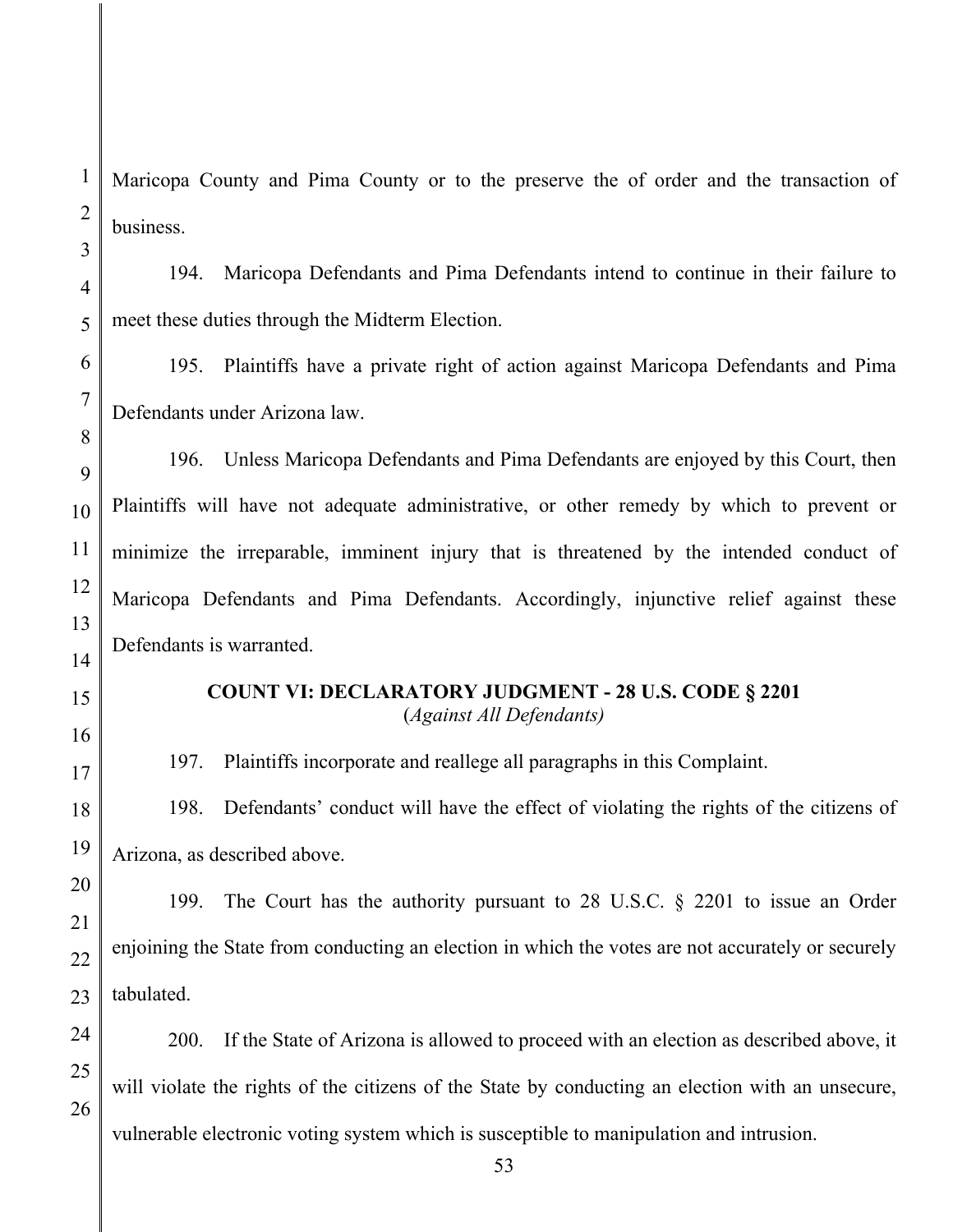201. Because of the above-described issues regarding the election system to be used by Defendants, the Court should issue an Order enjoining the State from using any electronic voting system unless and until the system is made open to the public and subjected to scientific analysis to determine whether it is absolutely secure from manipulation or intrusion.

#### **PRAYER FOR RELIEF**

WHEREFORE, Plaintiffs respectfully request that this Court:

1. Enter a judgment finding and declaring it unconstitutional for any public election to be conducted using any model of electronic voting system to cast or tabulate votes.

2. Enter a preliminary and permanent injunction prohibiting Defendants from requiring or permitting voters to have votes cast or tabulated using any electronic voting system.

3. Enter an Order directing Defendants to conduct the Midterm Election consistent with the summary of procedures set forth in paragraph 140 of this Complaint.

4. Retain jurisdiction to ensure Defendants' ongoing compliance with the foregoing Orders.

5. Grant Plaintiffs an award of its reasonable attorney's fees, costs, and expenses incurred in this action pursuant to 42 U.S.C. § 1988.

6. Damages suffered by Plaintiffs to be determined at trial.

7. Grant Plaintiff such other relief as the Court deems just and proper.